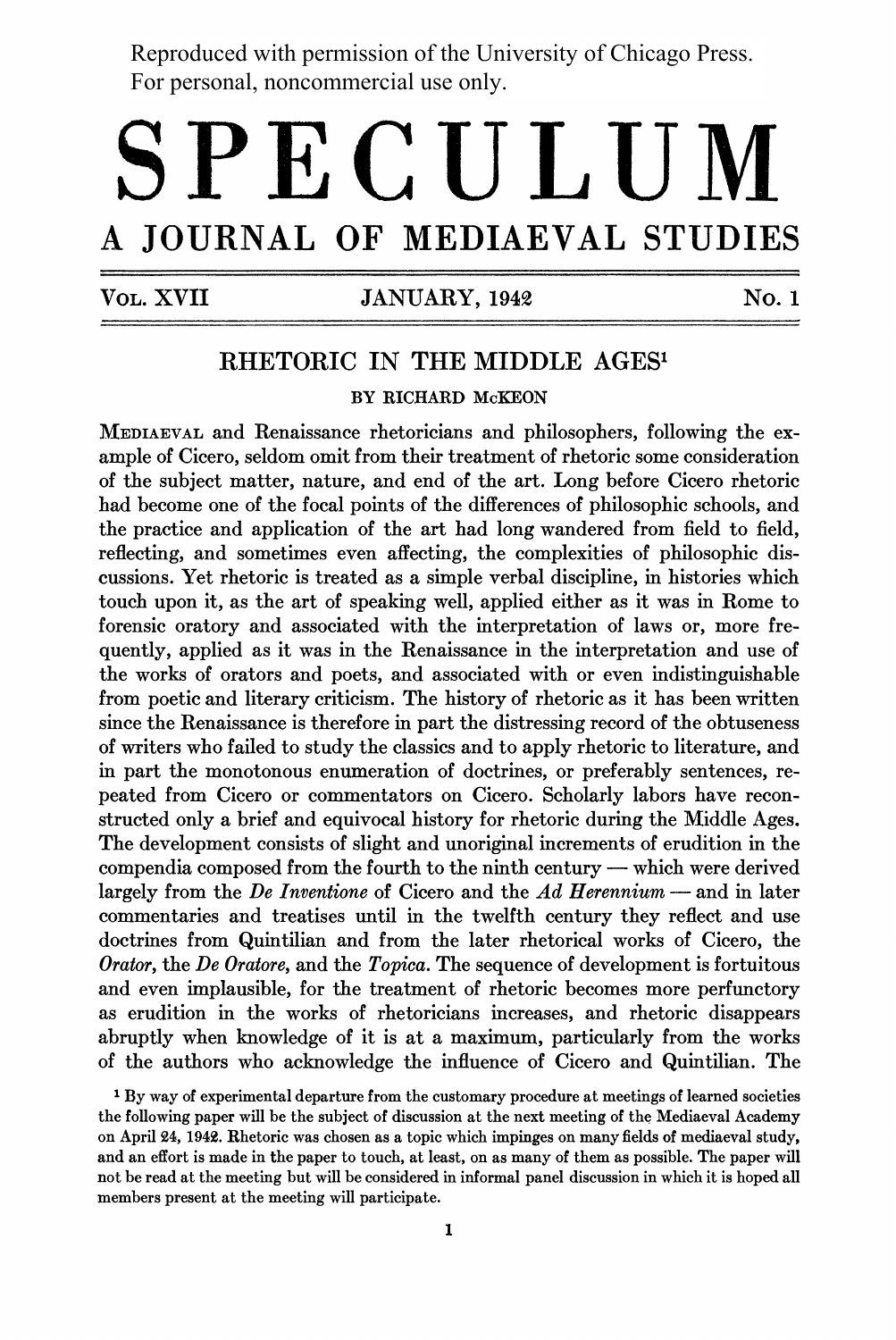**translation of the Rhetoric of Aristotle, the pseudo-Aristotelian Rhetorica ad Alexandrum, and the De Elocutione of Demetrius in the thirteenth century would seem to have had, by this account, no effect comparable to that of the other translations of the century in stimulating interest in its subject; and the return of rhetoric to prominence during the Renaissance is explained only on the supposition that men's minds were turned once more, after a long interval, to literature and life.'** 

**1 Valla, Vives, Ramus, and other Renaissance rhetoricians who treat the history of rhetoric pass over the intermediate period to criticize, refute, and occasionally approve of the doctrines of Aristotle, Cicero, Quintilian, and Boethius. In early works of erudition and philology the scope of the history of rhetoric is no broader than the scope of controversy. D. G. Morhof makes the transition from Cicero, Quintilian and their predecessors, who are considered in the first nine of the thirty-two paragraphs headed De Scriptoribus Rhetoricis in his Polyhistor, Literarius, Philosophicus et Practicus (Lib. vi, cap. 1 [3rd ed., Lubecae, 1732], I, 941-956), to the Renaissance rhetoricians treated in the last twenty-three paragraphs with the remark, 'Nos vero, missis nunc veteribus, ad recentiores sparsim enumerandos progredimur.' J. Clericus carries the Historia Rhetorica down to the Church Fathers in his Ars Critica (Pars II, Sectio I, cap. 17 [Leipzig, 1713], I, 336-352). The history of rhetoric has more recently been extended to the Middle Ages, but it is always rhetoric in some particular sense, applied to some particular subject, and the history is usually negative or at least deprecatory. J. B. L. Crevier thus traces the history of rhetoric in education by noting the absence of any provision for rhetoric in the regulations of the University of Paris until the restoration of letters (Histoire de l'Universite de Paris [Paris, 1761], I, 299, 307,376, 479; II, 450; iv, 190, 243-44, 249,330, 349, and passim). The pattern of rhetoric had, incidentally, not changed from the Renaissance to the eighteenth century in the important respect that Crevier found little use in his own writings on rhetoric for any authors between the ancients and his contemporaries, and the imperfections of Aristotle, Cicero, and Quintilian are his excuse for**  writing: 'Aristote me paroît trop philosophe, Cicéron trop orateur, Quintilien trop scholastique' **(Rhetorique Frangoise [Paris, 1808], I, xix). E. Norden treats rhetoric primarily in terms of style and is able therefore to dispose of the entire period from the ninth century to the time of Petrarch briefly in terms of the opposition of the study of authors to the study of the liberal arts, of classicism to scholasticism (Die Antike Kunstprosa vom vi. Jahrhundert v. Chr. bis in die Zeit der Renaissance [4th ed. Leipzig, 1923], II, 688-731); cf. the treatment of rhetoric and poetic (ibid., 894-898). According to C. S. Baldwin the fate of rhetoric is determined by shifts in the interrelations of the arts of the trivium: rhetoric was dominant until the fall of Rome, grammar during the Carolingian period, dialectic during the Middle Ages (Medieval Rhetoric and Poetic [New York, 1928], p. 151). Rhetoric was crowded in mediaeval education between grammar for boys and dialectic for men, and Baldwin is therefore at pains to find reasons which explain 'why there was no medieval rhetorician who really advanced the study' (ibid., p. 182). The history of rhetoric during the Middle Ages is consequently the acount of its misapplications and extensions: poetic is a misapplication of rhetoric to style (ibid., pp. 185 ff.,**  esp. 191-195); the dictamen is a development of rhetoric, but without need of perversion *(ibid., pp.* **208 ff., esp. 214-215); and preaching in the absence of political and forensic oratory makes use of epideictic or occasional oratory, the third of Aristotle's genera (ibid., pp. 229 ff.). According to P. Abelson (The Seven Liberal Arts, A Study in Medieval Culture [New York, 1906], pp. 5Q ff.) rhetoric consisted of a practical training during the Roman period, then it consisted of the technical rules of a science, and finally, when this theoretical and logical form of rhetoric fell into obsolescence, of the practical rules for writing letters and documents. In the account of N. Valois (Guillaume d'Auvergne [Paris, 1880], pp. 224 ff.) rhetoric was taught as a liberal art until the end of the twelfth century and then fell into discredit except as a practical discipline applied to preaching and prayer. The judgment of C. H. Haskins (The Renaissance of the Twelfth Century [Cambridge, Mass., 1928], p. 138) is no less concise in statement: 'Ancient rhetoric was concerned with oratory, mediaeval rhetoric chiefly with letter-writing,' and is illustrated with detailed evidence. More simply, if rhetoric is viewed as a form of literary criticism and associated with poetic, the decline of rhetoric is a symptom of the eclipse of the**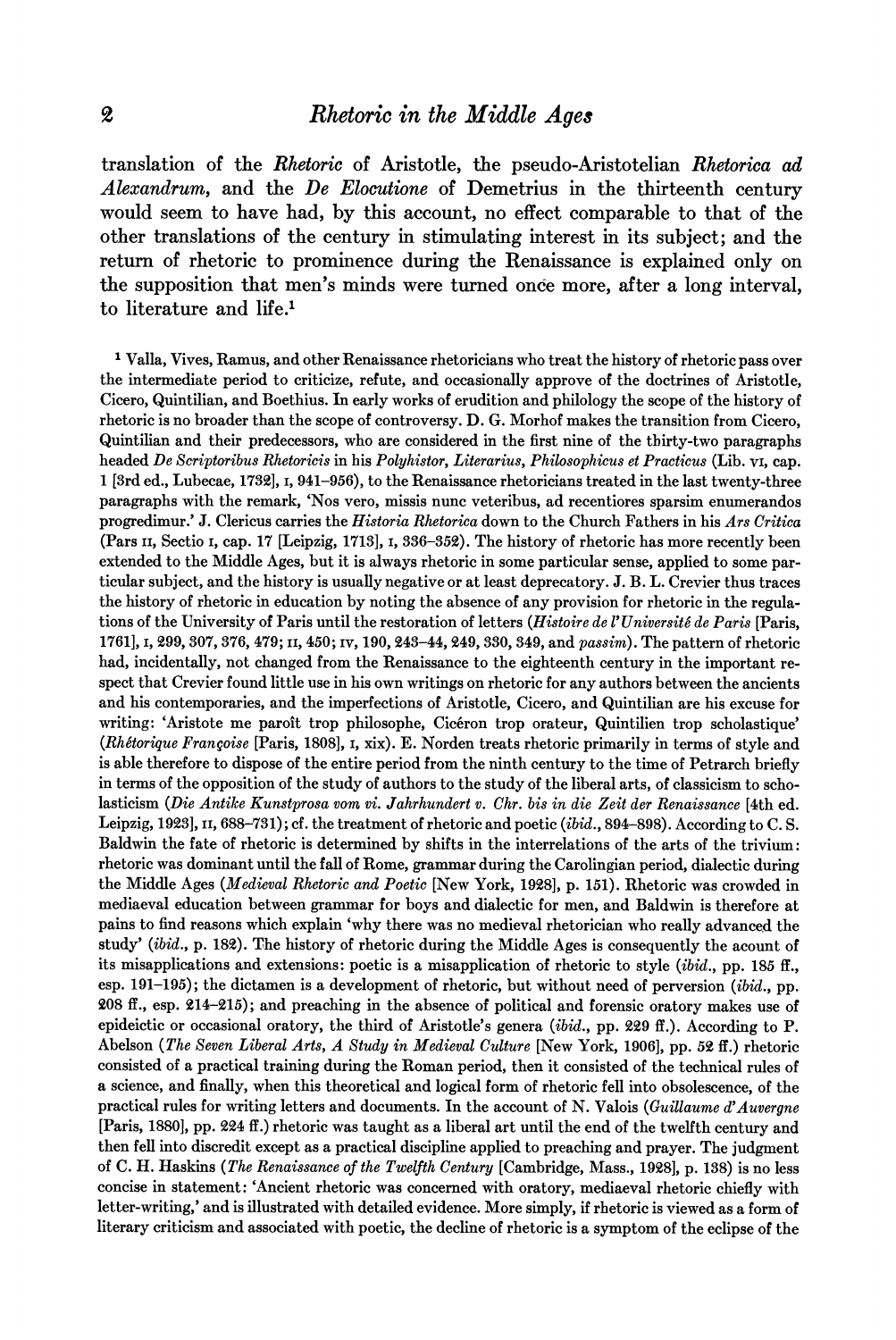**There is little reflection in the histories of rhetoric of the differences concerning the subject matter and purpose of rhetoric by which rhetoricians thought to distinguish and oppose their doctrines, and only occasionally and opaquely do some of the consequences of basic philosophic differences appear in the place given to rhetoric in the enumerations and classifications of the arts and sciences. The theoretic presuppositions which underlie the shifts and alterations of rhetorical doctrines are readily made to seem verbal and arbitrary preferences, for in the course of discussion all of the terms are altered in meanings, and the contents and methods of each of the arts are transformed when grammar, rhetoric, poetic, dialectic, and logic change places or are identified one with another, or are distinguished from each other, or are subsumed one under another. Yet the confident readjustments of Renaissance rhetoricians, their redistribution of technical devices among the arts, and their correction of the confusions of the ancients seem no less whimsical and haphazard, if their reasons and criteria are ignored in the repetition of enumerations of the disciplines and their parts. Rhetoricians from Cicero to Ramus have in common a persistent care in defining their art, and it seems plausible that a history of rhetoric traced in terms of its matter and function, as successively specified, might follow the sense of altering definitions, the differentiation of various conceptions of rhetoric itself, and the spread of the devices of rhetoric to subject matters far from those ordinarily ascribed to it. Such a history would not treat an art determined to a fixed subject matter (so conceived rhetoric is usually found to have little or no history, despite much talk about rhetoric and even more use of it, during the Middle Ages) nor on the other hand would it treat an art determined arbitrarily and variously by its place in classifications of the sciences (so conceived the whole scheme and philosophy of the sciences would be uncontrolled in their alterations and therefore empty). The history of rhetoric should have as subject an art which, although it has no special subject matter according to most rhetoricians, nonetheless must be discussed in application to some subject matter: rhetoric is applied to many incommensurate subject matters; it borrows devices from other arts and its technical terms and methods become, without trace of their origin, parts of other arts and sciences; its own devices may be bent back upon themselves in such a way that any part of rhetoric or any matter incidentally involved in it - words and style, character and passion, reason and imagination, the kinds of orations, civil philosophy, practical action - may become basic to the definition of all technical terms and distinctions. Moreover, if the succession of subject matters and functions can be used to reduce the welter of changes in rhetoric to a significant historical sequence, the theories implicated in the shifts of its subject matter will emerge, not merely as philosophic or sophistic disputes, but in concrete application, each at least defensible and each a challenge to the conception of intellectual history as the simple record of the development of a body of knowledge by more or less adequate investigations of a constant subject matter.** 

**study of ancient literature: cf. L. J. Paetow, 'The Arts Course at Mediaeval Universities with Special Reference to Grammar and Rhetoric,' University of Illinois Studies, 111 (January, 1910), esp. pp. 67 ff., and D. L. Clark, Rhetoric and Poetry in the Renaissance (New York, 1922), pp. 43 ff.**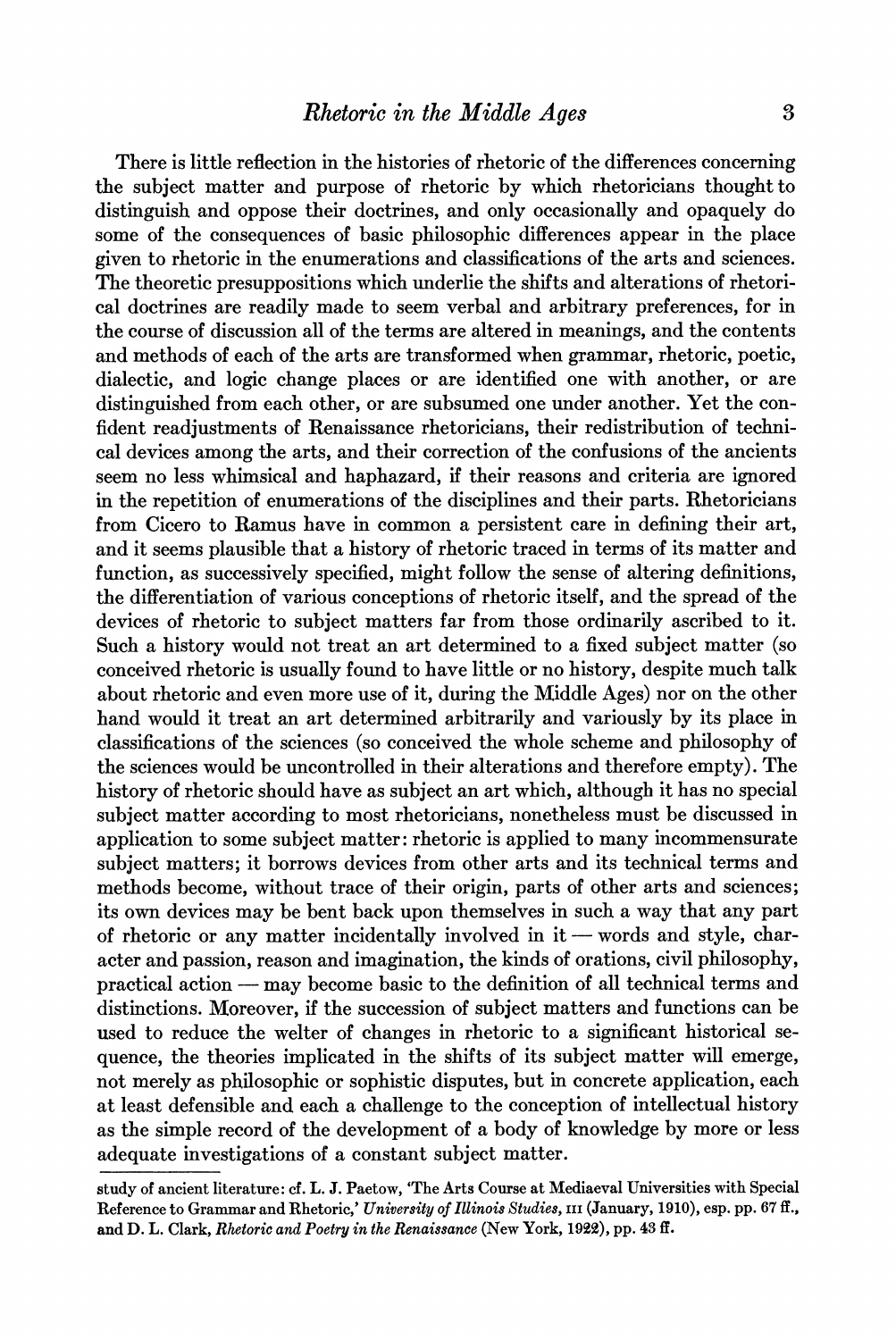**Three distinct lines of intellectual development during the Middle Ages were decisively determined or strongly influenced in their initial stages by rhetoric: first, and most properly, the tradition of rhetoricians themselves who found their problems assembled and typical answers discussed in the works of Cicero and Quintilian; second, and less obviously, the tradition of philosophers and theologians who found in Augustine a Platonism reconstructed from the Academic and Neoplatonic philosophies (conscientiously reversing the process by which they were derived from Plato's doctrines) and formulated in terms refurbished and simplified from Cicero's rhetorical distinctions; and finally, the tradition of logic which passed as 'Aristotelian' yet which followed Aristotle only in the treatment of terms and propositions, and Cicero in the treatment of definitions and principles. Whatever the estimate critics and historians are disposed to make of Cicero's achievement, originality, and consistency, his choices and emphases fixed the influence and oriented the interpretation of ancient thought, Greek as well as Latin, at the beginning of the Middle Ages and again in the Renaissance, and we today are far from having freed ourselves from the consequences of that long tradition in scholarship, criticism, or taste. During the Middle Ages and Renaissance many of the oppositions and agreements of theology and dialectic, no less than problems internal to each, are stated in language borrowed from or influenced by rhetoric, and reflect theories by which rhetoricians had in antiquity opposed philosophers and logicians; surprising parallels arise in them as well as in other arts and sciences, expressed in language familiar to the rhetorician; innovations and discoveries are made which seem to follow the dictation of nature if their pattern of statement is ignored; and mere equivocations are pursued into interminable and recurrent verbal disputes.** 

**The rhetoricians of the Middle Ages followed Cicero or suggestions found in his works when they discussed civil philosophy as the subject matter of rhetoric,**  or divided that subject matter according to the three kinds of oratory — deliberative, judicial, demonstrative — or when they sought to determine it more gener**ally by means of the distinction between propositum and causa (or thesis and hypothesis as the Greek terms were Latinized), or by consideration of the characteristics of controversies and the constitutions (or status) of questions.' Moreover, they could learn, even from the De Inventione, that there had been controversy on most of these points, and in particular the brief history of three views concerning the matter of rhetoric - Gorgias holding that it is all things, Aristotle dividing it into three kinds proper to the three kinds of oratory, and Hermagoras distinguishing causes, which are specific to persons, and questions, which are with**out such specification – supplied the arguments by which to dissent from, as **well as those to support, Cicero's version of Artistotle's solution.2 Major altera-**

**1 Cf. Cicero, De Inventione i. 4.5.: 'Sed antequam de praeceptis oratoriis dicimus, videtur dicendum de genere ipsius artis, de officio, de fine, de materia, de partibus.' After determining that its genus is 'civilis scientia,' its officium 'dicere adposite ad persuasionem,' and its finis 'persuadere dictione,' Cicero defines the matter of all arts, including the art of rhetoric (ibid. 5. 7.): 'Materiam artis eam dicimus, in qua omnis ars et ea facultas, quae conficitur ex arte, versatur.'** 

**2 Ibid. 5. 7.-7. 9. Cf. ibid. 9. 12. for illustration of the process by which basic terms are altered and**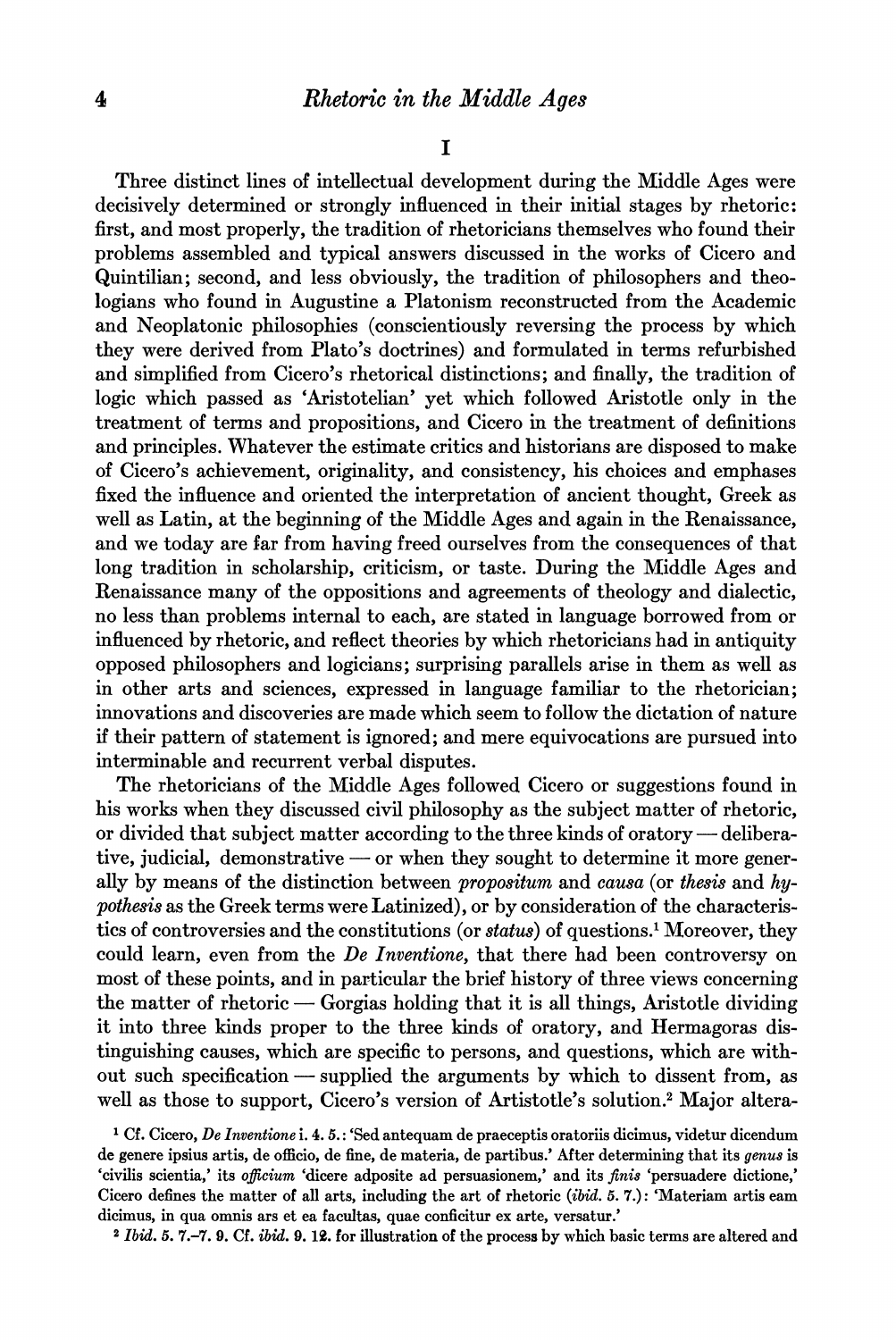**tions in the contents and doctrines of rhetoric follow on these differences in matter particularly when they are joined to a little erudition, such as might be derived from study of the points of difference between the Ad Herennium and the De Inventione, or from the information supplied by Fortunatianus, concerning figures and the Greek technical terms of rhetoric, or finally from Quintilian's orderly enumerations of divergent views and his statement and rectification of inconsistencies attributed to Cicero.1 Even apart from the influence of theology, and before the influence of dialectic was felt, the remnants of controversial differences were preserved in rhetoric itself.** 

**The influence of rhetoric on Augustine was by reaction and assimilation; he differentiated two eloquences and two arts, much as Plato had proved rhetoric to be a pseudo art in the Gorgias and yet had illustrated the method of the true rhetoric based on dialectic in the Phaedrus. Augustine was first attracted to philosophy by Cicero's Hortensius which he encountered in the course of his rhetorical studies, and he was put off in his further attempt to combine philosophy with the name of Christ by the contrast of the Scriptural and Ciceronian styles.2 That stumbling block was finally removed in part by the aid of a rhetori**cal device which he learned from Ambrose's preaching — the analogical method **of interpreting Scripture3 -and although thereafter he refused to answer questions concerning Cicero's Orator and De Oratore, on the grounds that it was a task unworthy of a bishop distracted with ecclesiastical cares,4 his statement of Christian doctrine was in the terms of Cicero sublimated to new meanings and transformed to new uses. When he wishes to enumerate the questions basic**  to all inquiry, he resorts to Cicero's three 'constitutions of causes' — whether a **thing is, what it is, and what sort; and when he enumerates the methods to be used in treating Scriptural questions, they turn out to be two of Cicero's five parts of rhetoric - discovery and statement; moreover, these two sets of questions seem to him exhaustive and all problems and doctrines turn, as in the manuals** 

**the distinctions of rhetoric are bent back on themselves: in this case the dispute is concerning whether deliberation and demonstration are genera of causes or themselves parts of a particular genus of cause. Isidore's list of the 'inventors' of the art reflects the influence of Cicero's history of matter since the inventors are clearly determined by this history as is the testimony to the elusiveness of the distinctions; cf. Etymologiae ii. B.: 'Haec autem disciplina a Graecis inventa est, a Gorgia, Aristotele, Hermagora, et translata in Latinum a Tullio videlicet et Quintiliano, sed ita copiose, ita varie, ut eam lectori admirari in promptu sit, conprehendere inpossibile. Nam membranis retentis quasi adhaerescit memoriae series dictionis, ac mox repositis recordatio omnis elabitur.'** 

**<sup>1</sup> Cf. Institutio Oratoria iii. 5. 4. ff. for an excellent statement of the problems involved in rhetorical 'questions,' and the disputes concerning thesis and hypothesis, and esp. 14-15 for the development of Cicero's doctrine. For a brief summary of some of the characteristic statements of the definition and end of rhetoric cf. ibid. ii. 15; for disputes concerning its matter, ibid. 21. Or again, in illustration of the bending back of rhetorical distinctions, what one man holds to be the 'parts of rhetoric' another treats as the 'work of the orator' (ibid. iii. 3. 11. ff.); the two positions are taken respectively by Cicero,**  De Inventione i. 7. 9, and Fortunatianus, Ars Rhetorica *i.* 1 (Halm, Rhetores Latini Minores — hence**forth cited Halm - [Leipzig, 1863], p. 81).** 

**<sup>2</sup>Confessions iii. 3. 6-5. 9; Patrologia Latina (henceforth cited PL) 32, 685-686.** 

**<sup>3</sup>Ibid. v. 13. 23 and vi. 4. 5-6; PL 32, 717 and 721-722. Cf. also the conversion of Victorinus the**  rhetorician and the effect of *salus* and *fides* on his rhetoric, *ibid.* viii. 2. 5; PL 32, 751.

**<sup>4</sup> Epistola CXVIII ad Dioscorum i. 2 and v. 34; PL 33, 432-433 and 448.**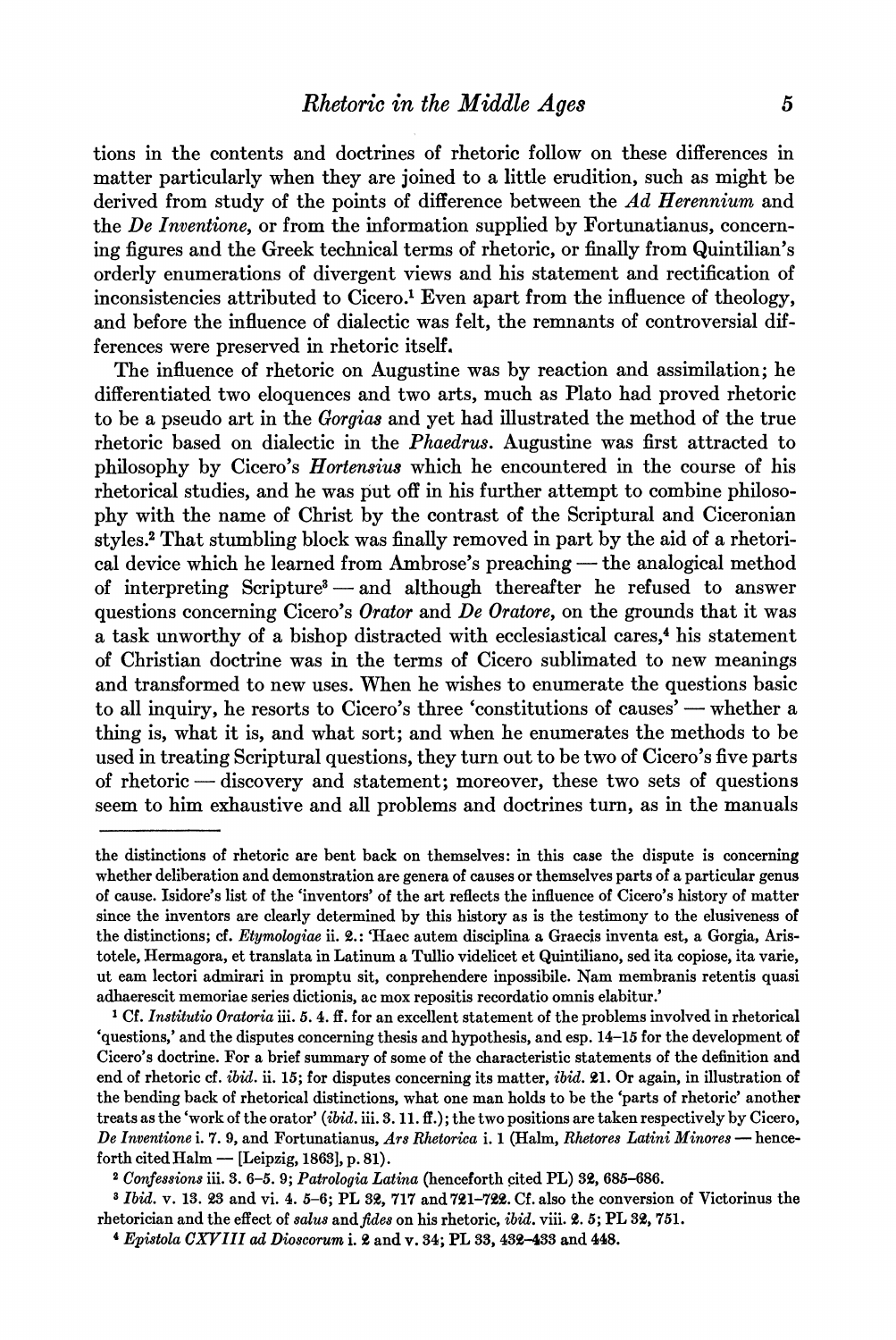**of rhetoric, on 'things' or on 'signs.'l This rhetorical language has, however, been adapted to the statement of a theology: discovery has been qualified as discovery of 'what should be understood' and statement as statement of 'what has been understood,' with the result that the classification of signs and their uses is dependent, as it had not been in rhetoric, on the classification of things. In the De Doctrina Christiana the first three books are concerned with discovery, the fourth with statement. The treatment of discovery requires, in the first book, the distinction of things into those which as final ends are loved or enjoyed (frui) and those which as intermediate ends are used (uti) for further ends, and, under the former head, a theological inquiry into the attributes of God and divine things; treatment of the nature of things is supplemented, in the second book, by a philological inquiry into the nature of words as that problem bears on the Scriptures and the arts and institutions of the pagans; and finally, in the third book, the inquiry into means of removing verbal ambiguities requires appeal to two sets of rules, grammatical rules applied to the manner of statement, and rhetorical rules to determine the circumstances of fact.2 The treatment of state**ment in the final book is therefore concerned not so much with the *precepts* of **rhetoric, although some precepts can be found from analysis of the fashion in which the three styles of Cicero are applied to their appropriate matters by 'ecclesiastical orators,' as with an eloquence in which the words are supplied by the things and by wisdom itself and the speaker is unlearnedly wise.3 The judgment expressed by Cicero at the beginning of the De Inventione that wisdom without eloquence is of little benefit to the state, and eloquence without wisdom a great danger, is transformed, when Augustine quotes it, by a dialectical doubling of all the terms. The wisdom and eloquence of the world are to be contrasted to eternal wisdom and eloquence, for not only are there two kinds of things, temporal and divine, but two kinds of words, the external words instituted and used by men, which have no correspondence to things except by designation and no** 

**1 Confessions x. 9. 16-10. 17; PL 32, 786. Cf. Cicero, Orator 14. 45: 'Nam quoniam, quicquid est quod in controversia aut in contentione versetur, in eo aut sitne aut quid sit aut quale sit quaeritur: sitne, signis; quid sit, definitionibus; quale sit, recti pravique partibus - quibus ut uti possit orator, non ille volgaris sed hic excellens, a propriis personis et temporibus, si potest, avocat controversiam.' The context and application of the questions is rhetorical in the Confessions, but cf. De Diversis Quaestionibus LXXXIII, 18 (PL 40, 15): 'Ideoque etiam cum veritas quaeritur, plus quam tria genera questionum esse non possunt; utrum omnino sit, utrum hoc an aliud sit, utrum approbandum improbandumve sit.' The tendency of these questions toward generalization beyond their specifically rhetorical meanings is assisted by some of the names attached to them: the pseudo-Augustine calls them 'rational or logical' questions (De Rhetorica 9 [Halm 142]); Martianus Capella calls them 'principal status' (De Rhetorica 6 [Halm 455]); Clodian 'rational status' (Ars Rhetorica [Halm 590]). A fourth question or constitution or status is added by Hermagoras, rejected by Cicero and Quintilian, and mentioned by the pseudo-Augustine and Clodian. Concerning the variety and evolution of questions (or status as he prefers to call them), cf. Quintilian iii. 6. 29-85; his own decision is presented as one prescribed by nature and coincident with the doctrine of Cicero (ibid. 80): 'Credendum est igitur his, quorum auctoritatem secutus est Cicero, tria esse, quae in omni disputatione quaerantur, an sit, quid sit, quale sit? quod ipsa nobis etiam natura praescribit.' For Augustine's enumeration of scriptural methods and problems, cf. De Doctrina Christiana i. 1-2; PL 34, 19-20.**<br><sup>2</sup> *Ibid.* iii. 4. 8, and 12. 18; PL 34, 68 and 72-73. <sup>3</sup> *Ibid.* iv. 1. 1-7. 11; PL 34, 89-94.

<sup>2</sup> *Ibid.* iii. 4. 8, and 12. 18; PL 34, 68 and 72-73.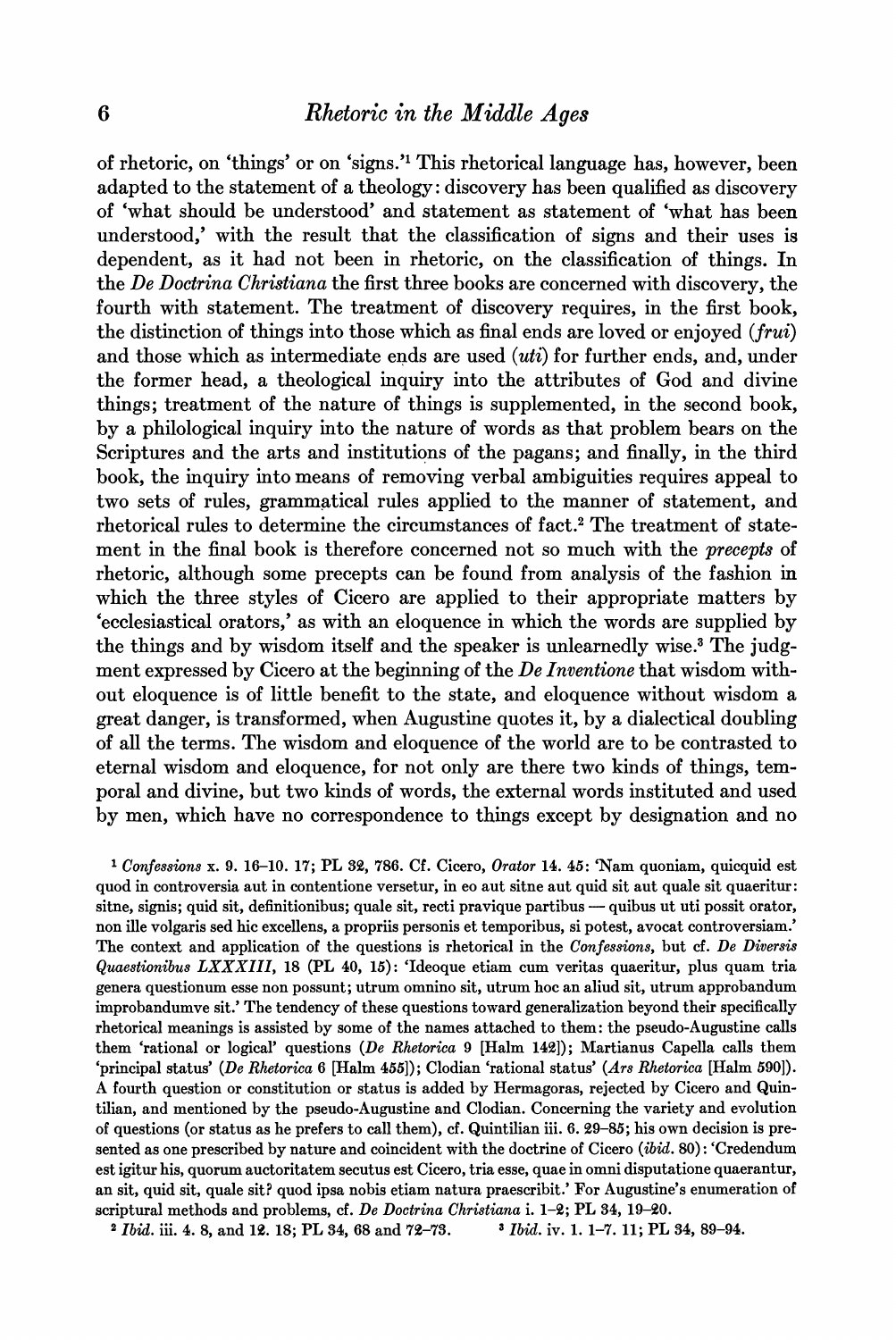**controllable influence on our thought except by the context of other words, and the internal words by which a master speaking within us teaches the truth.1 Whether things be treated as signs or signs as things, only the eternal meanings and realities are important; knowledge of temporal things and of the arts is chiefly useful for the interpretation of the language and symbolism of Scripture, and the sacraments are signs adapted to the mutability of human sensibilities but immutable in their significance of the changeless things of God.2 Once account is taken of the distinction of things and words into those which are temporal and those which are changeless, the influence of rhetoric is discernible in many traits of the Augustinian tradition: in the analogical interpretation of Scripture and in the numerous mediaeval encyclopedias prepared to facilitate such interpretation (for words are signs which are useful less to designate things than to express truths and persuade minds, and things therefore are useful to interpret**  signs, not signs to interpret things);<sup>3</sup> in the literal interpretation in which ap**parently contradictory texts were reconciled in canon law and theology by use of the rhetorician's 'circumstances' of statement, that is, by consideration of 'who'**  said it, 'where, when, why, how, with what assistance';<sup>4</sup> in the organization of **theological problems according to the distinction of things and signs; and in the place of rhetoric after dialectic in the enumeration of the liberal arts (since it supplies the means of stating truths once they have been discovered) instead of before dialectic as in the enumeration of an opposed tradition (since it achieves only probability and persuasion, but falls short of truth).5** 

**The discussion of logic during the Middle Ages may be divided into four periods: during the first period the elements of logic were learned from simple** 

**1 De Magistro 3. 5-6 and 11. 36-12. 46; PL 32, 1197-98 and 1215-20. Cf. the excellent statement of the relation of language to thought by E. Gilson, Introduction a l'Etude de Saint Augustin (Paris, 1929), pp. 87-103. Augustine's conception of rhetoric is developed most fully in the De Doctrina Christiana, De Ordine, De Catechizandis Rudibus, and Contra Cresconium. Cf. also J. Zurek, 'De S.**  Aurelii praeceptis rhetoricis,' Dissertationes Philologae Vindobonenses (Vienna, 1905), vIII, 69-109; **M. Comeau, La Rhétorique de Saint Augustin d'après le Tractatus in Iohannem (Paris, 1930); G. Combes, Saint Augustin et la Culture Classique (Paris, 1927), esp. pp. 49-56 where true eloquence is distinguished from the oratorical art; H.-I. Marrou, Saint Augustin et la Fin de la Culture Antique (Paris, 1938), esp. pp. 507-540 on Christian eloquence. The rhetoric of Cicero was moral and political in its applications, and the influence of rhetoric extended to political doctrine. The differentiation of things according to ends loved and means used had already entered Christian ethics in Ambrose's De Officiis Ministrorum which was based on the distinctions of Cicero's De Officiis, and Cicero's rhetorically conceived political theory supplies, by virtue of the same distinction, the terminology for Augustine's discussion of the city of God as well as the elements of the terrestrial city to which it is contrasted.** 

**<sup>2</sup>Epistola CXXXYIII ad Marcellinum i. 7; PL 33, 527: 'Nimis autem longum est, convenienter disputare de varietate signorum, quae cum ad res divinas pertinent, Sacramenta appellantur. Sicut autem non ideo mutabilis homo, quia mane aliud, aliud vespere; illud hoc mense, illud alio; non hoc isto anno quod illo: ita non ideo mutabilis Deus, quia universi saeculi priore volumine aliud, aliud posteriore sibi iussit offerri, quo convenienter significationes ad doctrinam religionis saluberrimam pertinentes, per mutabilia tempora sine ulla sui mutatione disponeret.'** 

**<sup>3</sup>Cf. Gilson, o.c., pp. 151-153. 4 De Doctrina Christiana iii. 12. 18-29. 41; PL 34, 72-81.** 

**5 For the fashion in which rhetoric follows and supplements dialectic according to Augustine, cf. ibid. ii. 35. 53-37. 55; PL 34, 60-61; De Ordine ii. 13. 38; PL 32, 1013.**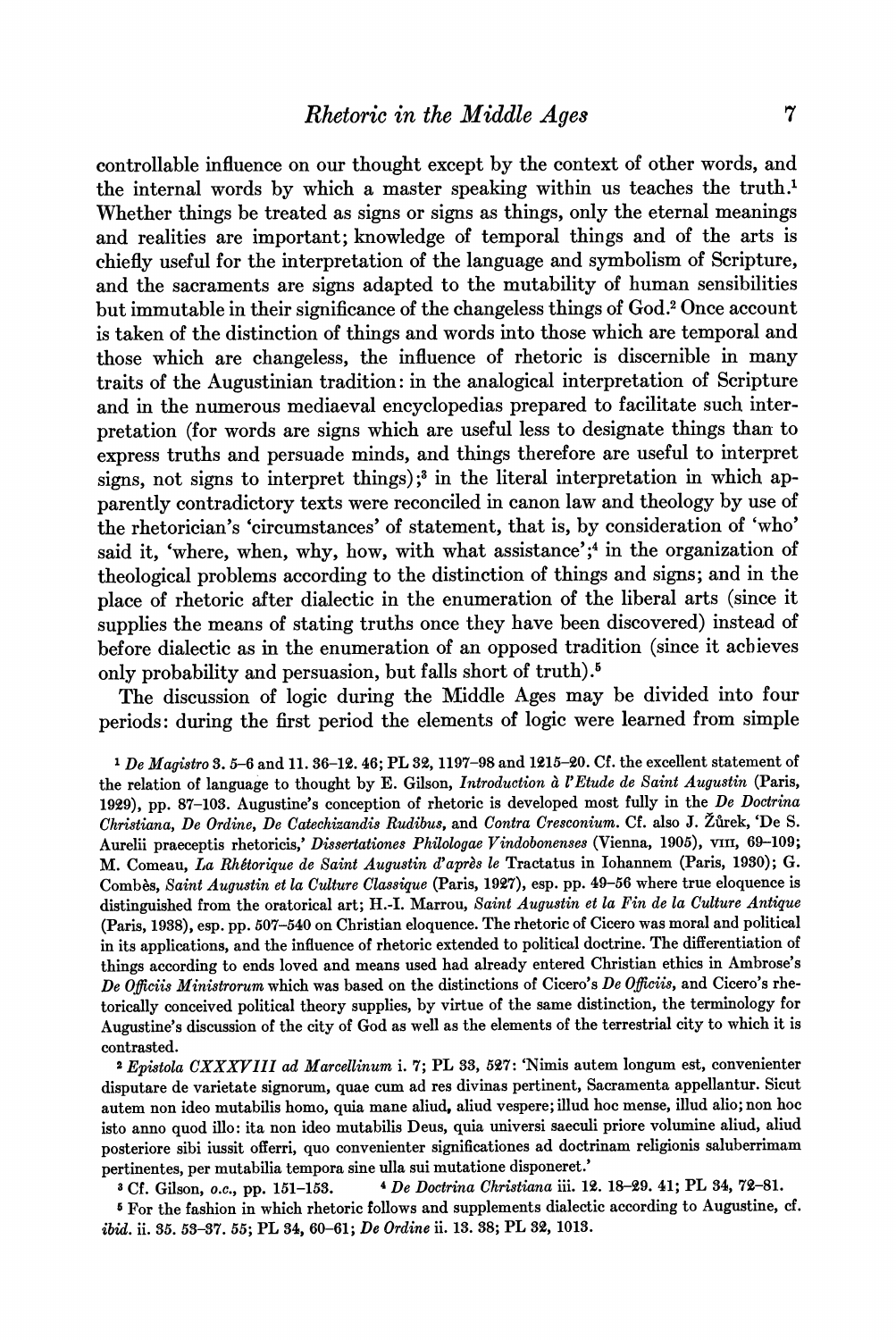**treatises like the pseudo-Augustine's Principia Dialecticae and Categoriae Decem (which Alcuin recommended to Charlemagne as Augustine's translation of Aristotle's Categories) or the sections on dialectic in such handbooks as those of Martianus Capella, Cassiodorus, and Isidore of Seville; during the second period, after the curriculum instituted by Gerbert at the end of the tenth century, the basis of instruction in dialectic was broadened to include the works and translations of Boethius, among them two of the six books of Aristotle's Organon, which together acquired the traditional name of the Old Logic; during the third period, the translation of the remaining four books in the twelfth century set up the New Logic, constituted of the Introduction of Porphyry, the Organon of Aristotle, and the Six Principles of Gilbert de la Porree, yet the authority of the Old Logic continued strong, for the contemporaries of John of Salisbury found the Posterior Analytics, which treats of the principles of scientific demonstration, difficult or even unintelligible,' and indeed the first important commentary on that work was written in the thirteenth century by Robert Grosseteste, while as late as the fourteenth century William of Ockham prepared an Expositio aurea et admodum utilis super Artem Veterem; and finally during the fourth period, the discussion of logic is determined less by Aristotle's Organon than by the Summulae written in the thirteenth century by Petrus Hispanus, Lambert of Auxerre, and William of Shyreswood. The extent of the influence of rhetoric on the development of**  logic may be judged from the fact that — although Aristotle's logic is charac**terized not merely by the schemata of terms, propositions, and syllogisms set forth in the first three books of the Organon, but even more by the differentiation of proof, in accordance with the principles on which it depends, into three kinds: scientific or demonstrative, dialectical, and sophistical, which are expounded in the last three books, the Posterior Analytics, the Topics, and the De Sophisticis Elenchis - only the first three books had much influence until the thirteenth century, while principles were treated by devices which Aristotle used in rhetoric and dialectic, and even after the thirteenth century scientific method was in constant danger of being assimilated to dialectic, the Posterior Analytics to the Topics.** 

**The early treatments of dialectic in the handbooks and encyclopedias run through a familiar sequence of subjects: the predicables of Porphyry, the categories of Aristotle, a briefer treatment of propositions in which the testimony of Aristotle's De Interpretatione is mixed in small doses with that of the treatise by the same name attributed to Apuleius, an exposition of the categorical syllogism derived from the pseudo-Apuleius and of the hypothetical syllogism derived from the rhetorician Marius Victorinus, and finally, in place of Aristotle's principles of demonstration, sections on definition and on 'topics' or 'common-**

**<sup>1</sup> John of Salisbury, Metalogicon iv. 6 (ed. C. C. J. Webb, Oxford, 1929), p. 171: 'Deinde hec utentium raritate iam fere in desuetudinem abiit, eo quod demonstrationis usus uix apud solos mathematicos est; et in his fere, apud geometras dumtaxat; sed et huius quoque discipline non est celebris usus apud nos, nisi forte in tractu Hibero uel confinio Affrice.' In contrast to his brief and almost flippant treatment of the Posterior Analytics, John devotes more than half of the third book (iii. 5-10, pp. 139-164) to praise of the utility of the Topics.**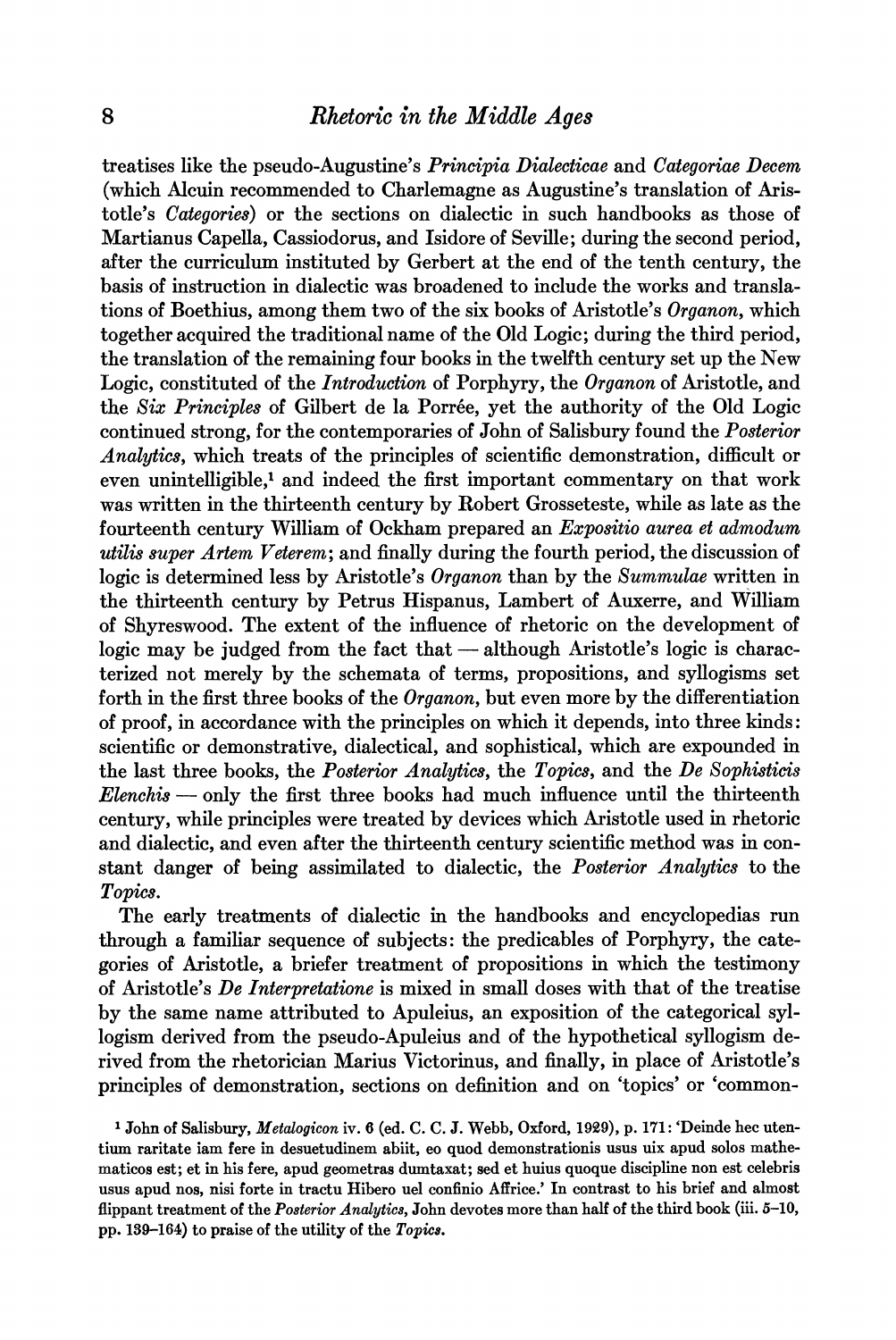**places' derived from the Greek rhetoricians by way of Cicero and the lost works of Marius Victorinus. So direct is the descent of the principles of demonstration from rhetoric that Cassiodorus closes his consideration of the art of dialectic, having treated of topics, with 'atechnical' arguments (which form part of the Topics of Cicero, but figure in the Rhetoric and not the Topics of Aristotle) and memory (which, although one of the traditional five parts of rhetoric, is common, according to Cassiodorus, to orators, dialecticians, poets, and jurists),' while Isidore supplements his statement of topics with a section on opposites derived from Cicero.2 The basic pattern of this logic was not crucially altered by the return in the second period to the more extensive logical works of Boethius.' Dialectic' is not distinct from 'logic' in the tradition of the Old Logic; rather dialectic or logic is divided on the authority of Cicero into two parts, one (called 'analytic' by the Greeks according to Boethius) concerned with judgment, the other (called 'topic' by the Greeks) concerned with discovery.3 Boethius translated and wrote commentaries on Aristotle's Categories and On Interpretation, but he also translated and wrote two commentaries on the Isagoge or Introduction of the Neo-Platonist Porphyry which expounds, as introduction to the Categories, the predicables treated by Aristotle in his Topics, and this dialectical treatment of 'the five words' appeared thereafter, even when the influence of Boethius was slight, in mediaeval, Renaissance, and early modern treatments of Aristotle's logic and editions of his Organon. Instead of Aristotle's treatment of syllogisms, mediaeval philosophers had, until the twelfth century, Boethius' essays On the Categorical Syllogism (in which the doctrine of Aristotle is modified by the doctrines of Theophrastus, Eudemus, and Porphyry),4 On the Hypothetical Syllogism (in which the authority of Theophrastus and Eudemus is invoked for seeking necessary premisses in the forms of propositions rather than in the nature of things)**,<sup>5</sup> and **On Division (which goes back to the 'peripatetic' tradition according to the opening sentence of the essay, but cites explicitly only Andronicus, Plotinus, and** 

**1 Institutiones ii. 3. 16-17 (ed. R. A. B. Mynors, Oxford, 1937), pp. 127-128; cf. Cicero, Topica 4. 24. and Aristotle, Rhetoric i. 15. 1375a2g-1377bl1. Mynors argues from the manuscripts that the Institutiones went through two recensions by other hands than Cassiodorus, and in them Boethius was substituted as authority in dialectic for Marius Victorinus (o.c., pp. xxviii and xxxvii). The closing sections of the later versions of the treatment of dialectic included, in addition to the rhetorical**  subjects of the earlier versions, a treatment of rhetorical places, discovery, and circumstances (PL 70, 1196–1202). <sup>2</sup> *Etymologiae* ii. 31. **1196-1202). 2 Etymologiae ii. 31.** 

**8 De Differentiis Topicis i; PL 64, 1173; In Porphyrium Commentaria i; PL 64, 73.** 

**<sup>4</sup>For references to Theophrastus, Eudemus and Porphyry cf. De Syllogismo Categorico ii; PL 64, 813, 814, 815, and esp. 829: 'Haec de Categoricorum Syllogismorum introductione, Aristotelem plurimum sequens, et aliqua de Theophrasto et Porphyrio mutuatus, quantum parcitas introducendi permisit, expressi.' The Introductio ad Syllogismos Categoricos (PL 64, 761 ff.) seems clearly another recension of Book I of the De Syllogismo Categorico.** 

**6 De Syllogismo Hypothetico i; PL 64, 843: 'Necessitas vero hypotheticae propositionis et ratio earum propositionum ex quibus junguntur inter se connexiones, consequentiam quaerit, ut cum dico: Si Socrates sedet et vivit, neque sedere eum, neque vivere necesse est; sed si sedet, necesse est vivere. . . . Necessitas enim propositionis in consequentiae immutabilitate consistit.' Cf. De Differentiis Topicis i (PL 64, 1176) where such propositions are called per se nota. For reference to Theophrastus and Eudemus cf. De Syllogismo Hypothetico 831.**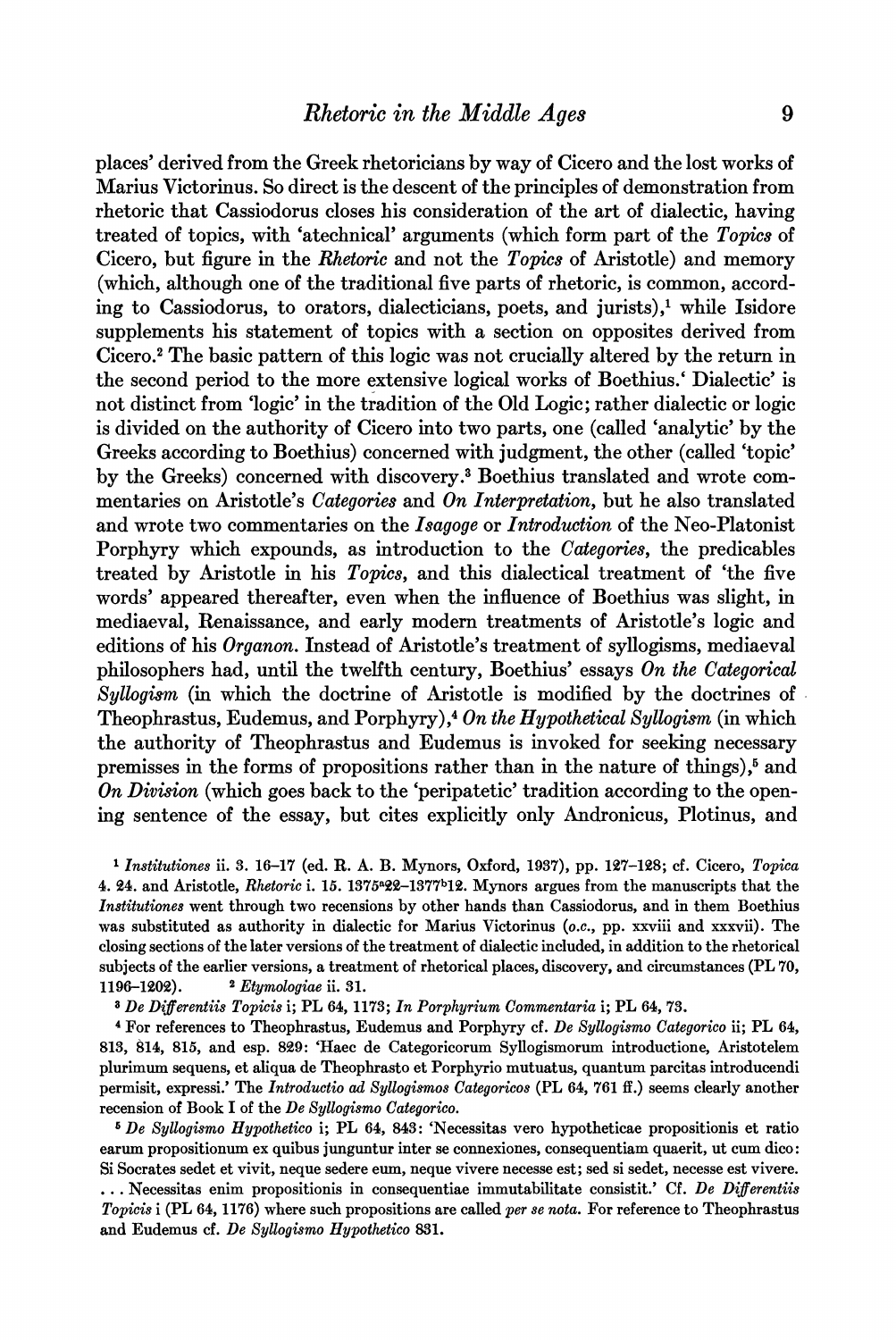**Porphyry, for treatment of a 'scientia dividendi' in which Aristotle himself placed**  little store).<sup>1</sup> The *De Definitione* which went under his name is by Marius Vic**torinus, and it supplies one more channel for the influence of Cicero and rhetoric.2 Finally, instead of a treatment of the differences of demonstrative, dialectical, and sophistical principles and proofs, Boethius left two works which had the effect, during the Middle Ages and increasingly during the Renaissance, of translating the problem of distinguishing principles into the problem of discovering arguments or things: his Commentary on the Topics of Cicero and his treatise in four books On Topical Differences, in which the topical schemes or common-places of Themistius and Cicero are set forth and reduced to a single classification.3 With the advent of the New Logic in the third period, during the twelfth century, however, logic was distinguished from dialectic, and rhetoric became the counterpart of dialectic, although logic continued to be divided into judgment and discovery. Finally, during the fourth period, in the Summulae of the thirteenth century, the emphasis is again on the topics, as it is also in the reaction against logic during the Renaissance, when the Topics of Cicero and of Boethius were once more used (as John the Scot had used topics) as inspiration for a scientific method of discovering, not arguments, but things, and the scholastic logic was viewed as a verbal discipline inferior in precision and practical effectiveness to these devices of rhetoric.** 

**The treatment of rhetoric, in turn, showed the effects of this extension of the devices of rhetoric to logic, since it became important to contrast rhetoric and dialectic when both rhetoricians and dialecticians made use of 'places' for purposes of discovery. Paradoxically, in this tradition in which the methods of rhetoric were similar to those of dialectic, rhetoric was subordinated to dialectic, while in the tradition in which rhetoric was criticized and then transformed to theological uses, dialectic was subordinated to rhetoric. The fourth book of Boethius' On Topical Differences, which treats of the differences between dialectical and rhetorical places, was used as a textbook of rhetoric in the twelfth and thirteenth centuries, and two short treatises devoted to rhetorical places passed under his name, the Speculatio de Rhetoricae Cognatione (which is more probably a compilation derived from Book IV of De Differentiis Topicis than an independent work by Boethius) and the Locorum Rhetoricorum Distinctio. Boethius finds the distinction between dialectic and rhetoric in their matter, use, and end: the matter of dialectic is 'theses,' that of rhetoric 'hypotheses,' and thesis and hypothesis are related as two kinds of 'questions,' the one universal, the other** 

<sup>1</sup> De Divisione, PL 64, 875-876; cf. Aristotle, Prior Analytics, i. 31. 46<sup>5</sup>31-46<sup>b</sup>37.

**<sup>2</sup>On the question of the authenticity of the De Definitione, cf. H. Usener, Anecdoton Holderi (Bonn, 1877), pp. 59-66. For the effect of the De Definitione in introducing rhetorical distinctions into the mediaeval discussions of logic, cf. C. Prantl, Geschichte der Logik im Abendlande (Leipzig, 1855), I, 688-690.** 

**<sup>3</sup>Boethius refers to translations he has made of other books of the Organon, but no evidence has been found in mediaeval literature of their influence prior to the twelfth century; cf. C. H. Haskins, 'Versions of Aristotle's Posterior Analytics,' Studies in the History of Mediaeval Science (Cambridge, Mass., 1924), pp. 231 ff. For the rhetorical character and effects of the De Differentiis Topicis cf. Prantl, o.c. I, 720-722.**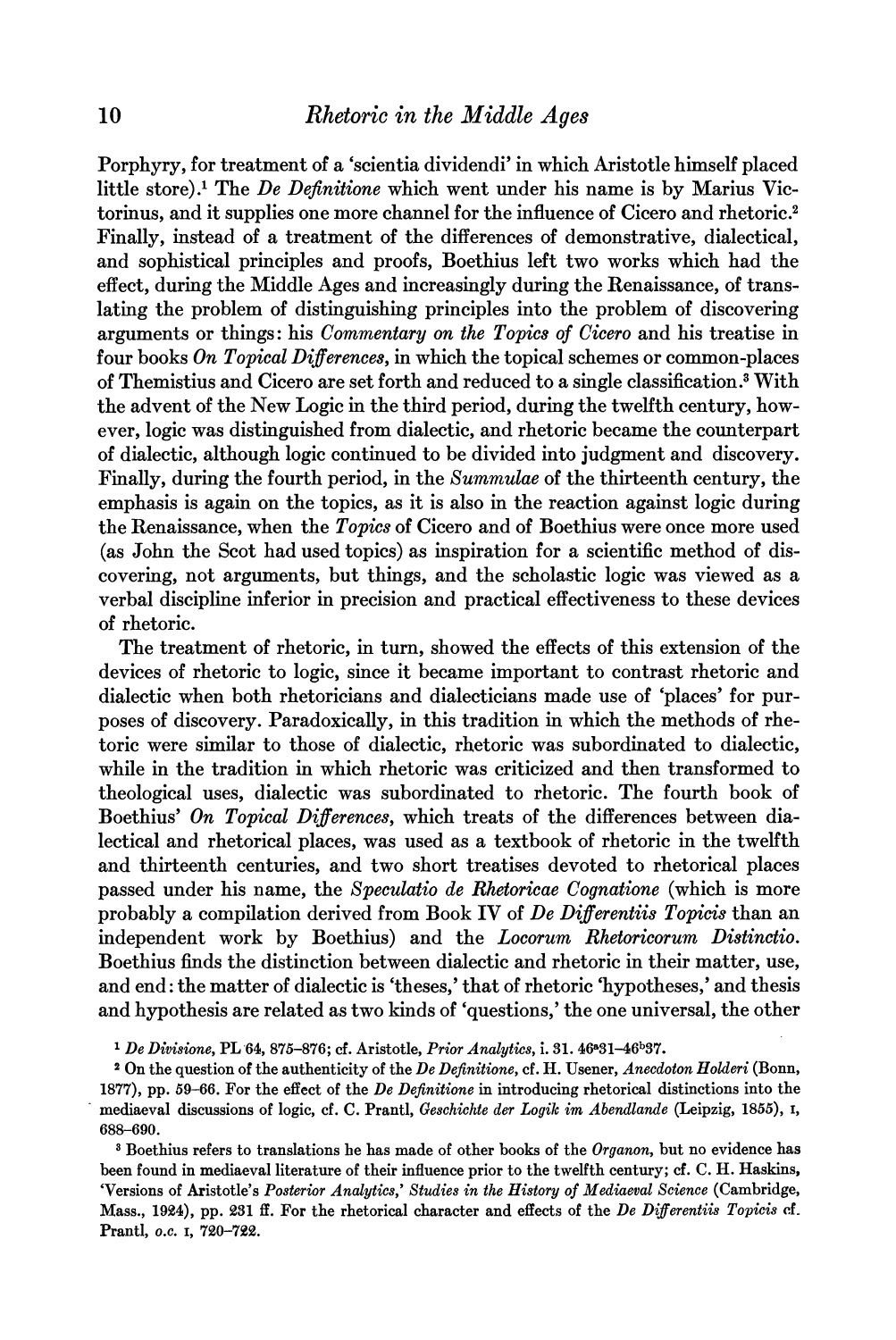**particularized to circumstances; dialectic uses interrogation and response, and its arguments are set forth in syllogisms, rhetoric uses continuous speech involving enthymemes; the end of dialectic is to force what one wishes from an adversary, that of rhetoric to persuade a judge.' Boethius takes over the early position of Cicero, as expressed in the De Inventione, concerning matter, but the whole question of end, function, and matter is raised in the context of a considerably longer list of questions and in that context the other answers have changed. Boethius asks no fewer than nine questions about rhetoric: its genus, species, matter, parts, instrument, the parts of the instrument, the work and duty of the orator and his end. The genus of rhetoric is no longer 'civil science' (as it was for Cicero) but**  'faculty' (much as Aristotle had held it to be a  $\delta \nu \nu \alpha \mu \nu s$  rather than a science). The **matter of the faculty is all things suited to discourse, which, as Boethius puts it, is almost equivalent to the 'civil question'; this matter of discourse is indeterminate until it is given specific form by the ends of rhetoric: the 'civil question' is made into a judicial 'cause' when the end considered is the just; into a deliberative 'cause' when the end is the useful or the honorable; into a demonstrative 'cause' when the end is the good. It is, as Isidore later observed, an elusive question, in which the genus of an art can be transmuted into its matter, but that strange difference is one of the slight remnants of the difference between Aristotle's conception of rhetoric and that of Cicero and the rhetoricians, and from that remnant in Boethius' questions, mediaeval commentators were to reconstruct, with slowly increasing erudition, the full specifications of the old opposition.** 

## **II**

**These were not technical questions which were discussed by a few learned men, but distinctions which entered into all parts of mediaeval culture and life. Christianity had grown up in the environment of a culture which was preponderantly rhetorical: indeed the chief differences between Greek and Latin Christianity may be derived from the difference between the Latin rhetoric of the Republic and early Empire (in which the arts and sciences had been put to the aid of rhetoric and civil philosophy had all but been reduced to the art of forensic pleading) and the Greek rhetoric of the Empire (in which philosophy itself had been displaced by display or epideictic rhetoric in the guise of sophistic, the rules of oratory had become the canons of literature, and Plato's and Aristotle's comparison of rhetoric and medicine had been made into a scientific method which rhetoric shared with medicine).2 Since many of the early converts who first wrote** 

**1 De Differentiis Topicis iv; PL 64, 1205-1206. Cf. ibid. i; PL 64, 1177.** 

**<sup>2</sup>For Greek doctrinal developments which led to the opposition of civil and sophistic rhetoric and to the advancement now of one, now of the other as the preferred or unique manner of rhetoric, cf.**  C. Brandstaetter, 'De Notionum πολιτικόs et σοφιστής Usu Rhetorico,' Leipziger Studien zur clas**sischen Philoogie, v (1893), 128-274. For the oppositions of sophistic, rhetoric, and philosophy, cf. H. von Arnim, Leben und Werke des Dio von Prusa (Berlin, 1898), pp. 4-114; H. M. Hubbell, 'The Rhetorica of Philodemus,' Connecticut Academy of Arts and Sciences, xxIII (September, 1920), 276-284; J. F. D'Alton, Roman Literary Theory and Criticism (London, 1931), pp. 153 if. For the interpenetration of rhetoric and dialectic and the transformation of dialectic by rhetoric in Hellenistic and Roman thought, cf. C. Prantl, Geschichte der Logik im Abendlande, i, Abschnitt viii, 505 ff.**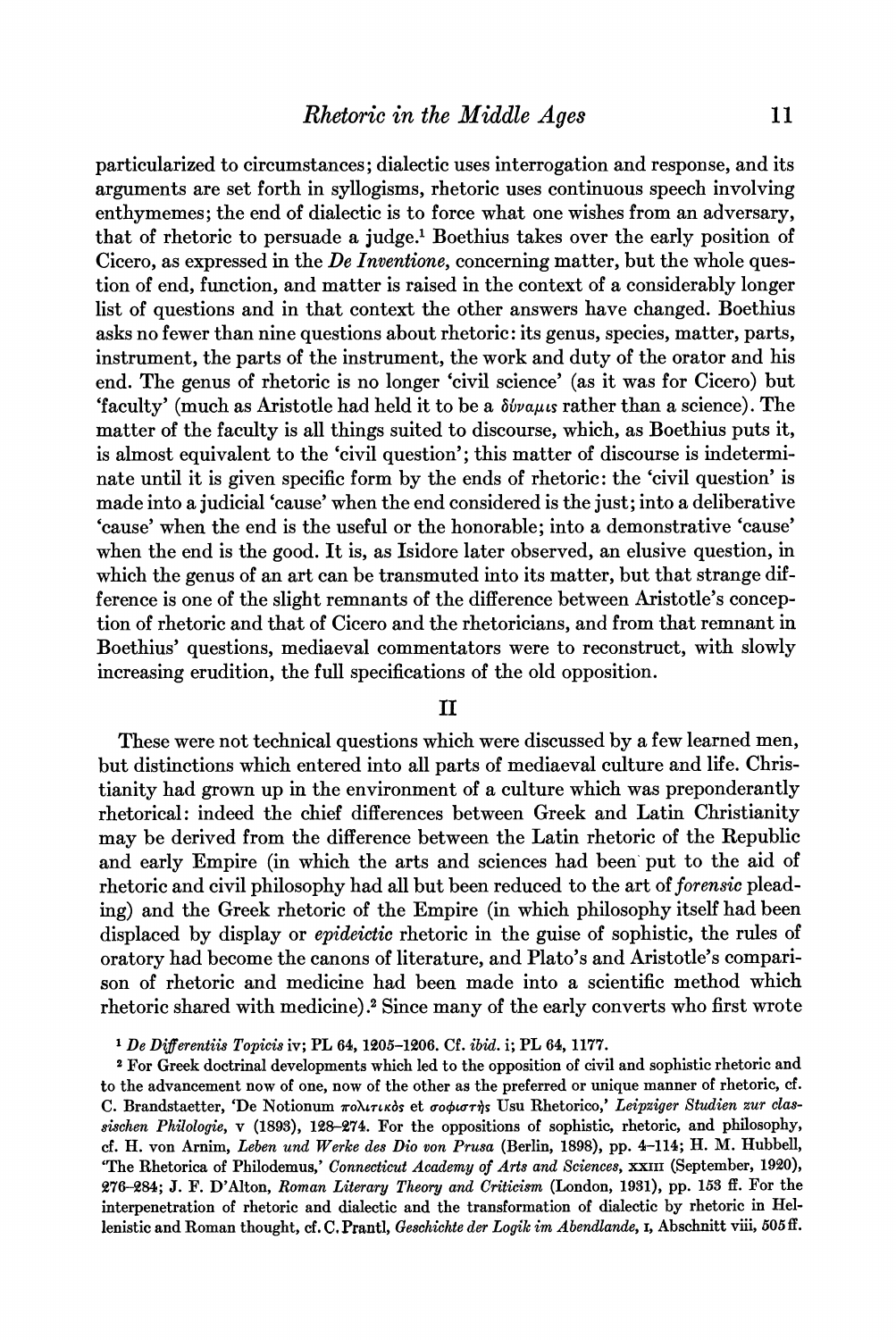**on Christian doctrine had been professional rhetoricians before their conversions,1 the rhetorical distinctions which they used in the statement of their problems and the organization of their works emerged often as doctrinal differences and empirical observations in later speculation on their statements. This emergence of rhetoric in the materials of discussion in all fields brought new questions into the technical disputes of the art. The numerous technical distinctions which had entered the apparatus and discussion of rhetoric took on applications, which echo or anticipate many of the positions of philosophers, proper to each of the three conceptions of rhetoric distinguishable in threefold opposition in the shifting materials to which rhetoric is applied.** 

**Until the coming of the New Logic in the twelfth century the pattern of that opposition is relatively simple: the rhetorician who professed to treat of subject matters accessible to the 'common notions' of the mind without need of technical competence, found himself opposed on the one hand by theologians who had learned from Augustine to use the distinction between words and things both to attack the rhetoric of the schools and to practise a rhetoric concerned with divine eloquence and divine things, and on the other hand by rhetoricians who had learned from Boethius to use the distinction between thesis and hypothesis to limit rhetoric to probable reasoning concerning specifically delimited questions subordinate to the general questions of dialectic. To the Augustinian the excessive use or extension of rhetoric no less than that of dialectic was suspect; to the peripatetic follower of Boethius limitation or criticism of dialectic, whether from the point of view of theology or of rhetoric, was an attack on the use of reason; and to the rhetorician as such, limitation of rhetoric by the laws of logic or theol-**

**Philostratus includes in his Lives of the Sophists some of the ancient philosophers who approximated the rhetorical style of the sophists, but he distinguished philosophy from sophistic (i. 481) since philosophers merely set snares for knowledge by their questioning, but asserted that they had no sure knowledge, whereas sophists of the old school professed knowledge of that whereof they spoke. Philostratus' enthusiastic account of the sophists of the Empire is vivid indication of the spread and importance of epideictic rhetoric; its influence is likewise to be remarked in the Eastern Church, particularly among the Cappadocian fathers: cf. E. Norden, Die Antike Kunstprosa ii, 529 ff. and 550 ff.; T. C. Burgess, 'Epideictic Literature,' University of Chicago Studies in Classical Philology inI (1902), 89-251; L. Meridier, L'Influence de la seconde sophistique sur l'oeuvre de Gregoire de Nysse**  (Paris, 1906); M. Guignet, Les Procédés Epistolaires de St. Grégoire de Nazianze (Paris, 1911); T. E. **Ameringer, The Stylistic Influence of the Second Sophistic on the Panegyrical Sermons of St. John Chrysostom (Washington, 1921); J. M. Campbell, The Influence of the Second Sophistic on the Style of the Sermons of St. Basil the Great (Washington, 1922); A. Boulanger, Aelius Aristide et la sophistique dans la province d'Asie au ii siecle de notre ere (Paris, 1923). The crossing lines of rhetoric and medicine are apparent in Eunapius' Lives of the Philosophers; cf. particularly his accounts of Zeno of Cyprus, Magnus, Oribasius, and Ionicus (497-499). Magnus made a happy combination of rhetoric and medicine by persuading the patients of other doctors that they had not been cured and then restoring them to health, apparently also by talk and questions; Ionicus was master of philosophy and medicine as well as the arts of rhetoric and poetry. Cf. P. H. and E. A. De Lacy, Philodemus: On Methods of Inference (Philadelphia, 1941), pp. 130 ff., where the relations between medicine and rhetoric are discussed in terms of an 'empirical' or 'conjectural' method.** 

**<sup>1</sup> Cyprian (cf. Jerome, De Yiris Illustribus 67; PL 23, 714), Arnobius (cf. Jerome, Chronicon ad**  annum 329; PL 27, 675-676), Lactantius (*ibid.*, ad annum 319; PL 27, 669-670), Augustine (*Con***fessions iv. 2. 2; PL 32, 693-694). Most of the other early Christian writers in the West, even those who had not been teachers cf rhetoric, had studied the art as part of their education.**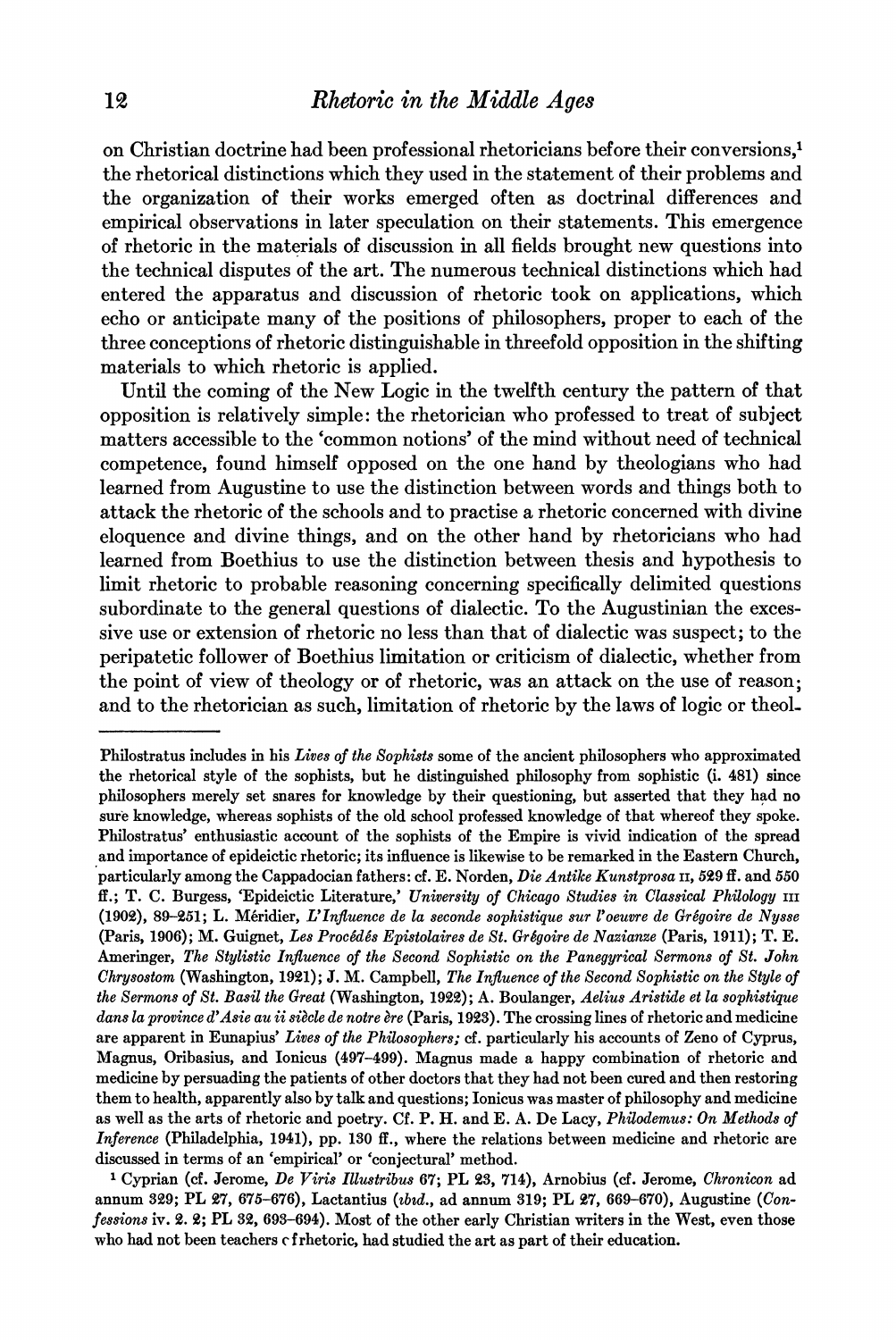**ogy was unwarranted restriction of the scope of reason and visionary neglect of the practical exigencies of the problems of law and morals. The simple lines of this opposition appear even in the early discussions of rhetoric, and they are preserved after the appearance of the New Logic, beneath the surface of the more intricate distinctions made necessary by the Aristotelian differentiation of logic from dialectic, poetic, sophistic, and rhetoric. These three main positions, taken throughout the Middle Ages with respect to rhetoric, may be marked off into four historical stages sharply distinguished by the authorities on which the discussion of the arts was successively based: a first stage extending to about the end of the tenth century when the chief authorities were the pseudo-Augustine, Martianus Capella, Cassiodorus, and Isidore; a second period extending through the eleventh and the first half of the twelfth century dominated by Cicero, Boethius, and the Old Logic; a third period comprising the latter part of the twelfth century and the greater part of the thirteenth century in which the New Logic became to some degree effective and was applied after a manner in the interpretation of the Aristotelian corpus; and finally the fourteenth century and the Renaissance in which Aristotle and the Greek rhetoricians, Cicero, Quintilian, and Boethius all had increasing influence.** 

During the first period rhetoric was concerned — on the authority of Herma**goras, Cicero and Boethius, Fortunatianus, Augustine and Victorinus, and all the even more derivative authorities that depended on them — with civil philosophy.<sup>1</sup> According to Cassiodorus, 'The art of rhetoric is, as the masters of secular letters teach, the science of speaking well in civil questions,' and that definition is repeated in almost the same words by Isidore, Alcuin, and Rhabanus Maurus.2 The occasion of the dialogue with Charlemagne in which Alcuin's doctrine is stated is a request made by the emperor for information concerning the art, since he thinks it ridiculous for one whose daily occupation is with civil questions to be ignorant of the precepts of the art; the dialogue, moreover, is frankly moral not only in its traditional title, On Rhetoric and the Virtues, but in purpose, since the transition from rhetoric to the virtues is accomplished by recognition that this 'sermocinandi ratio' which is applied to civil cases and secular business must be** 

**<sup>1</sup>Cf. Cicero, De Inventione i. 5. 6; Ad Herennium i. 2. 2; Boethius De Differentiis Topicis iv; PL 64, 1207; Fortunatianus, i. 1. (Halm 81); pseudo-Augustine, De Rhetorica 3 (Halm 138); Fabius**  Laurentius Victorinus, *Explanationes in Rhetoricam M. Tullii Ciceronis* i. 5 (Halm 171). The au**thenticity of the De Rhetorica attributed to Augustine was questioned by his Benedictine editors in 1679 (cf. PL 32, 1439) and by most authorities since that time; cf. M. Gibert, Jugemens des Savans sur les Auteurs qui ont Traite de la Rhetorique (Paris, 1716), II, 98: 'Mais pour peu qu'on connoisse le style du Saint, il est ais6 de voir que l'Ouvrage n'est pas de lui'; and G. Saintsbury, A History of Criticism and Literary Taste in Europe (New York, 1900), I, 377. Its authenticity has been defended on philological grounds by W. Crecilinus, S. Aurelii Augustini de dialectica liber (Elberfeld, 1857) and A. Reuter, 'Zu dem Augustinischen Fragment de arte rhetorica,' Kirchenhistorischen Studien, 324-341; but the arguments adduced have been answered by J. Zurek, o.c. The pseudo-Augustine attributes the position taken by Fortunatianus to Hermagoras.** 

<sup>2</sup>**Cassiodorus, Institutiones ii. 2. 1, p. 97; cf. ii. Praef. 4, p. 91: 'secundo de arte rhetorica, quae propter nitorem et copiam eloquentiae suae maxime in civilibus quaestionibus necessaria nimis et honorabilisaestimatur'; Isidore, Etymologiae ii. 1. (Halm 507); cf. i. 2. 1. and ii. 10., where law is treated as one of the subheads of rhetoric; Alcuin, De Rhetorica et de Virtutibus 3 (Halm 526); Rhabanus Maurus, De Clericorum Institutione iii. 19; PL 107, 396.**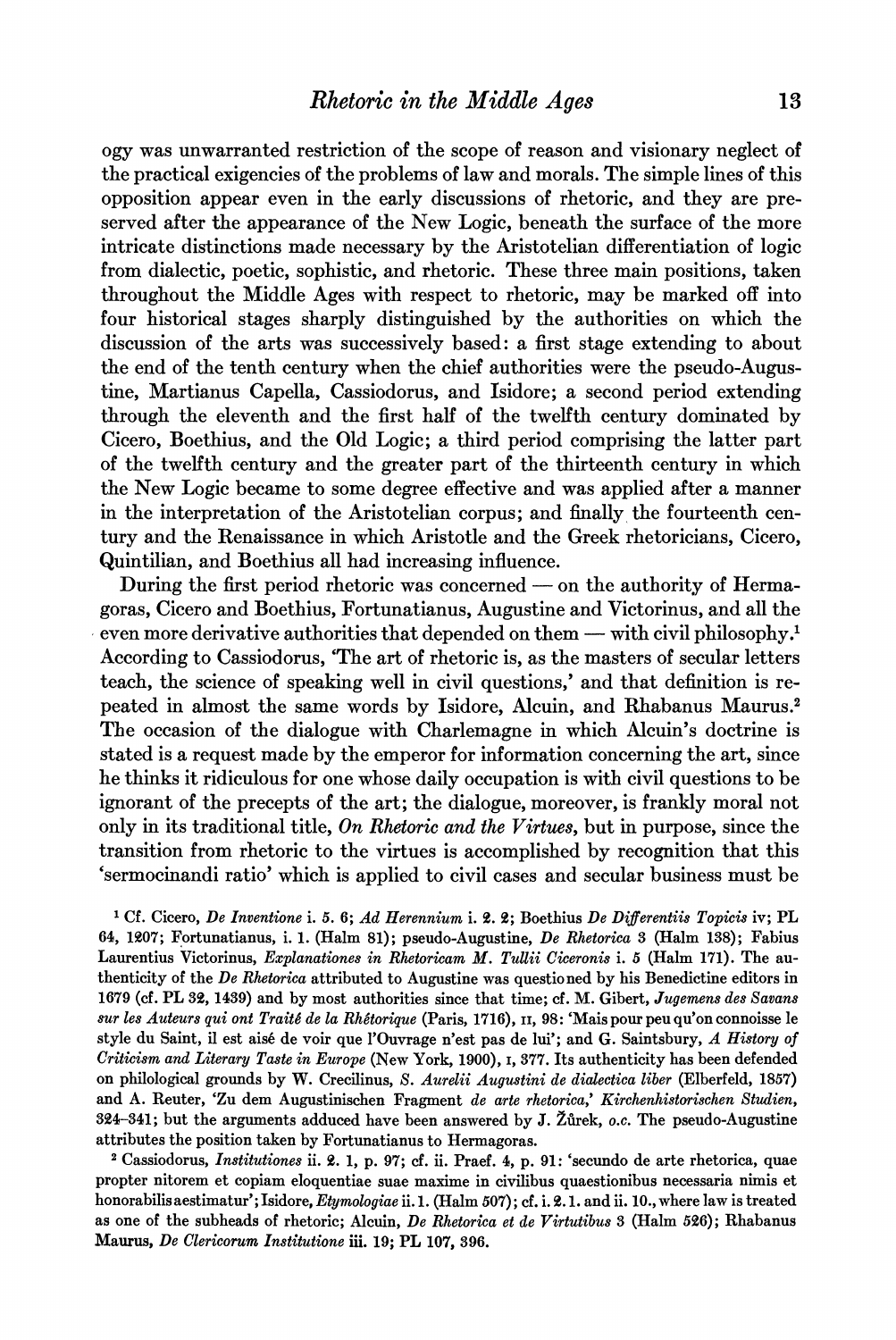**supplemented by the other virtues. Yet within this broad agreement among rhetoricians that rhetoric is concerned with civil questions, there are numerous differences of statement, which sometimes lead to changes in the devices thought proper to rhetoric and which seem often to entail major philosophic differences. The chief of these is the difference between the position (which seems to go back to Hermagoras and for which Fortunatianus is sometimes given as authority) which treats civil philosophy in terms of the 'common notions' of mankind and therefore undertakes to differentiate the subject matter of rhetoric in terms of the questions treated, that is, the kinds of theses and hypotheses, and the position (which goes back to Cicero) which finds the subject matter of rhetoric in the three genera, deliberative, demonstrative, and judicial. The former has the effect of emphasizing the common bases of rhetoric in human knowledge while turning analyses to the peculiarities of the questions that can be asked, the other the effect of centering on the common qualities of the subject matter and directing inquiry to the peculiarities and virtues of the orator. The problems of rhetoric arise largely in the mixtures of the two traditions. Cassiodorus, citing Fortunatianus, defines civil questions as those which fall within the common conception of the mind, that is, which any one can understand when it is a question of the equitable and the good; Sulpitius Victor as those which are proper to no art but common to the opinion of all; Alcuin as those learned questions which can be conceived by the natural power of the mind.' Victorinus on the other hand divides the possible**  matter of rhetoric into two kinds: that with which the art operates *(ubi fit)*, **namely deliberative, demonstrative, judicial, and that from which the art is formed (unde fit), namely, the arguments which contribute the matter of those three kinds, then limits the consideration of rhetoric to the former, and refutes Hermagoras' doctrine of thesis and hypothesis in favor of the Aristotelian and Ciceronian doctrine of the three genera.2 Martianus Capella repeats this differentiation of two kinds of matter but goes on to the exposition of theses and hypotheses, confining his disapproval to a remark concerning the extremely subtle reasons of some of the sectaries of rhetoric who hold that all rhetorical questions are general or theses.3 The difference is between a tendency to make distinctions in terms of a subject matter and arguments suited to it and a tendency to make distinctions, often indeed the same distinctions, in terms of the orator and his problems of discovering and stating arguments. The former emphasis tends to intellectualize the art and change its orientation to a subject matter and its peculiarities into problems of inquiry and understanding, as when Sulpitius Victor, having limited rhetoric to the civil question and having divided the civil question into two parts, thesis and hypothesis, finds three duties for the orator: understanding, discovery, and disposition (the first of which was neglected by Cicero, but adequately treated by the Greeks) and then three genera of causes in the place of those long customary: the ethical, pathetic, and judicial. The latter emphasis leads to a series of questions, which were much discussed during the** 

**1 Institutiones ii. Q. 1. p. 97; cf. Fortunatianus, i. 1. (Halm 81) and the pseudo-Augustine (De Rhetorica 4 [Halm 139])** who supplies the Greek term  $\kappa_0 \nu \eta$  *evola* suggestive of stoic origins. Sulpitius **Victor, Institutiones Oratoriae (Halm 314) and Alcuin, De Rhetorica et de Virtutibus 3 (Halm 526).**<br> **<sup>3</sup> Fabius Laurentius Victorinus 5 (Halm 174–177).** <sup>3</sup> Martianus Capella 5 (Halm 454).

<sup>2</sup> Fabius Laurentius Victorinus 5 (Halm 174-177).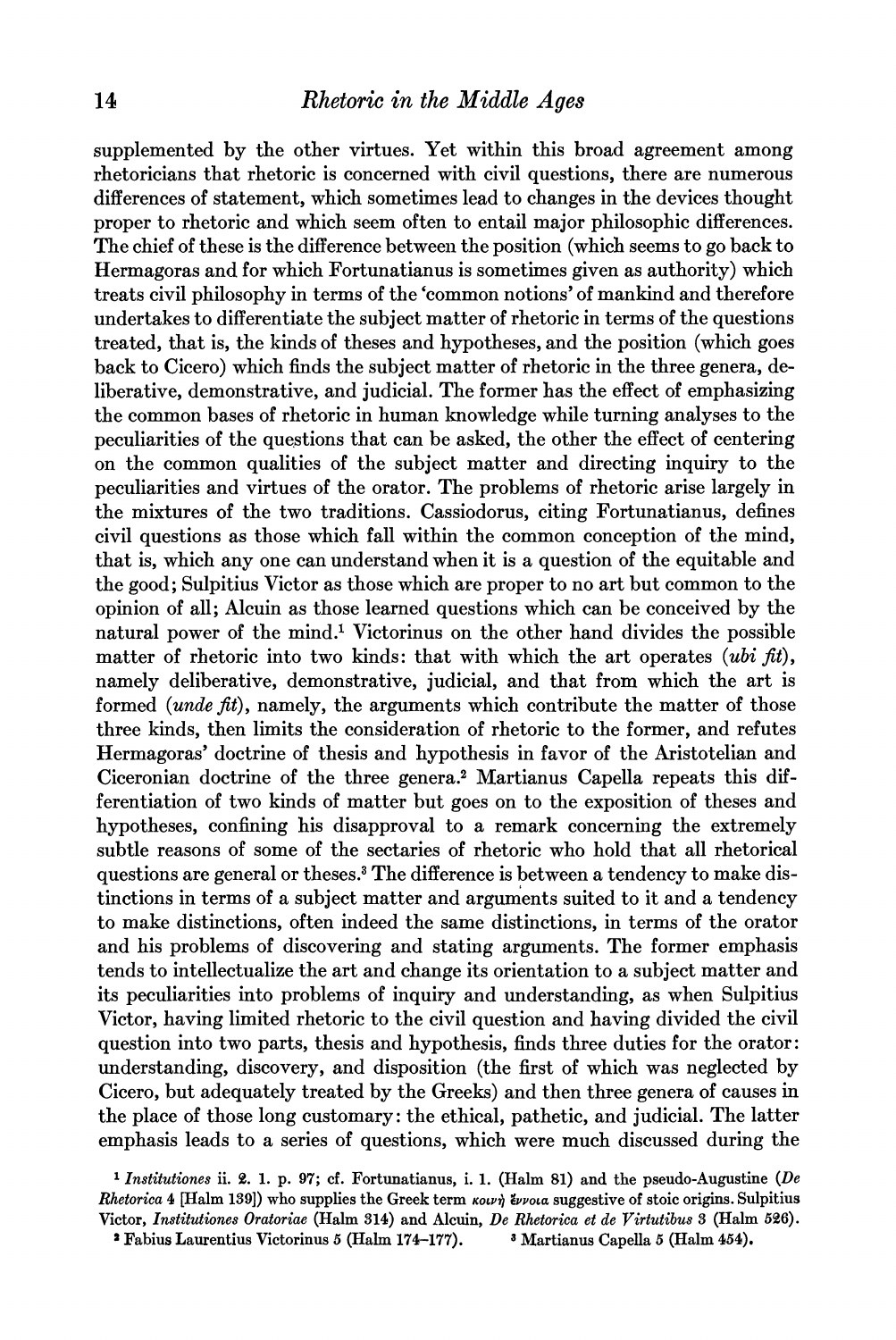**Middle Ages, concerning the relation of morals and eloquence, concerning the relation of art and wisdom, concerning the definition of rhetoric as a virtue or an art or a discipline.l Rhetoric was to come into conflict with dialectic as a consequence of this tendency, as it was to come into conflict with theology as a consequence of its tendency to annex the problems of morals and the interpretation of Scripture. Since its discipline was gradually limited by the transfer of the**  commonplaces, definition, and finally proof — even in the rhetorical formulations **they had received from Cicero, Victorinus, and Boethius - to the domain of dialectic, and since its subject matter was limited by the transfer of moral and political questions to theology, rhetoric entered into a second period during which it developed along three separate lines: as a part of logic, or as the art of stating truths certified by theology, or as a simple art of words.** 

## **III**

**The subordination of rhetoric to logic was accomplished usually in terms of the greater particularity of its subject matter, its concern with hypotheses rather than theses; and the terms of the discussion of the relation of rhetoric to dialectic were borrowed from Boethius. The doctrine is expressed, however, before the appearance of Boethius in the curriculum of the schools. According to Isidore of Seville, logic (Isidore adds that the Greek term X6'yos means 'rational') has two parts, dialectic and rhetoric.2 John the Scot omits grammar and rhetoric from his treatise On the Division of Nature first because many philosophers think they are parts of dialectic, second from considerations of brevity, and finally because, unlike dialectic, grammar and rhetoric do not treat of the nature of things but either of words significant by convention or of special causes and persons.3** 

**1 Sulpitius Victor, Institutiones Oratoriae 4 and 6 (Halm 315, 316). Cato's definition of the orator as vir bonus dicendi peritus (Quintilian xii. 1.; Seneca, Controversiarum liber i. Praef. 9) was frequently repeated before the Carolingian period - by Fortunatianus, Victorinus, Cassiodorus, Isidore (Halm 81, 177, 495, 507) - and one of the favorite etymologies of 'art' derived it from the Greek word for virtue. In the twelfth century Aristotle's authority (cited from the Categories) is used to deny that rhetoric is a virtue (cf. Abailard, Dialogus [PL 178, 1652]; Hermannus, Epitome Theologiae Christianae [PL 178, 1750]; Sententie Parisienses [ed. A. Landgraf, Ecrits Th6ologiques de l'Ecole d'Abelard,**  Louvain, 1934, p. 52]). In the thirteenth century Aristotle's authority (cited from the *Nicomachean* **Ethics) could be quoted to place it, together with the other arts, among the intellectual virtues. In the Renaissance one of the chief grounds for Ramus' violent criticism of Quintilian is found in his tend**ency to identify rhetoric with morals (cf. P. Ramus, *Rhetoricae Distinctiones in Quintilianum* [Paris, 1559]). <sup>2</sup> De Differentiis Rerum c. 39; PL 83, 93-94. **1559]). <sup>2</sup>De Differentiis Rerum c. 39; PL 83, 93-94.** 

**3 De Divisione Naturae v. 4; PL 12Q, 869-870: 'Primum quidem, quia ipsae duae artes veluti quaedam membra Dialecticae multis philosophis non incongrue existimantur. Deinde brevitatis occasione. Postremo, quod non de rerum natura tractare videntur, sed vel de regulis humanae vocis, quam non secundum naturam, sed secundum consuetudinem loquentium subsistere Aristoteles cum suis sectatoribus approbat, vel de causis atque personis specialibus, quod longe a natura rerum distat. Nam dum Rhetorica de communibus locis, qui ad naturam rerum pertinent, tractare nititur, non suas, sed Dialecticae arripit partes.' Rhetoric is limited to hypotheses or finite questions determined by the seven circumstances, while the common conceptions of the mind have become the property of dialectic; cf. ibid. i. Q7; PL 1B2, 475: 'Rhetorica est finitam causam persona, materia, occasione, qualitate, loco, tempore, facultate discutiens copiose atque ornate disciplina; breviterque definiri potest, Rhetorica est finitae causae septem periochis sagax et copiosa disciplina. Dialectica est communium animi conceptionum rationabilium diligens investigatrixque disciplina.'**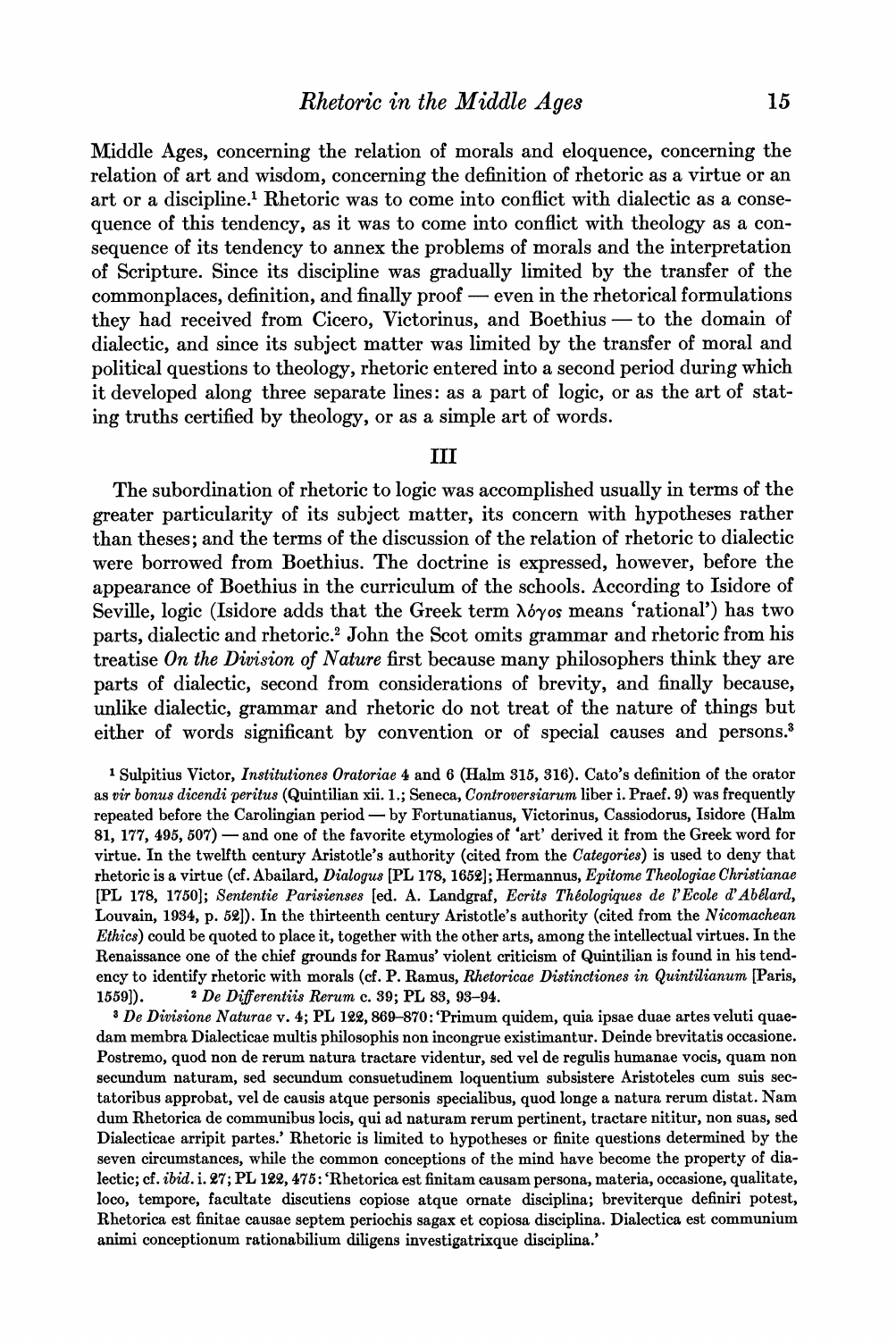**The pseudo-Rhabanus Maurus was one of the philosophers who divided logic**  into three parts: grammar, rhetoric, and dialectic<sup>1</sup> and Remigius of Auxerre **divides philosophers into four kinds: dialecticians, rhetoricians, sophists who always come to false conclusions, and jurists who dispute concerning the status of law.2 Gerbert, who used all the dialectical works and translations of Boethius in his teaching at Rheims and Paris (including Cicero's Topics, which, like Cassiodorus, he thought Cicero had translated from the Greek, and the On Definition of Marius Victorinus), likewise considered dialectic and rhetoric parts of logic, and taught rhetoric after dialectic.3 Fulbert, finally, who restored studies at Chartres in the eleventh century and who knew, in addition to the De Inventione and the Ad Herennium, Victorinus' commentary on Cicero and the two treatises on rhetorical places attributed to Boethius, has left twenty-one verses on the differences between rhetoric and dialectic: they are the three differences Boethius found between the matters, uses, and ends of the arts.4** 

**The transition to the third period in this tradition of rhetoric determined relative to dialectic, is accomplished when the increased influence, or at least the increased repute, of the New Logic led to separation of scientific or demonstrative proof from probable proof and to the location of rhetoric with dialectic under the latter. It is a gradual transition, dependent on increase of erudition in logic as much as in rhetoric. In the comprehensive collection of texts in the liberal arts prepared by Thierry of Chartres under the title Heptateuchon about 1141, all of Aristotle's Organon except the PosteriorAnalytics and the second book of the Prior Analytics appears, while under rhetoric are included (in addition to the De**  Inventione, the Ad Herennium and Martianus Capella — the traditional sources **of rhetoric- and Cicero's Topics which with Boethius' De Differentiis Topicis is classified under dialectic) only Cicero's De Partitione Oratoria and Julius Severianus' Precepts on the art of rhetoric.5 Yet Thierry of Chartres wrote a commentary on the De Inventione in which a history of rhetoric is reconstructed to explain the opening paragraph of that work as a refutation of Plato and Aristotle: Plato had argued that rhetoric was no art, Aristotle that it was an art but a bad art, while Cicero contends against both that it is a good art.6 A short Preface and** 

**1 V. Cousin, Ouvrages In&dits d'Ab6lard (Paris, 1836), p. 614.** 

**<sup>2</sup>B. Haur6au, 'Commentaire de Jean Scot Erigene sur Martianus Capella,' Notices et Extraits des Manuscrits de la Bibliothaque Imperiale, xx, 2 (186Q), 11. Cf. ibid., pp. 20-21, for his difference from the doctrine of John concerning the natural bases of rhetoric in human nature.** 

**3 The sequence of studies, as directed by Gerbert, were: first, dialectic, which included the Isagoge of Porphyry (with Boethius' commentary), the Categories and On Interpretation of Aristotle, the Topics (translated by Cicero and with Boethius' commentary), Boethius' On Topical Differences, On Categorical Syllogisms, On Hypothetical Syllogisms, On Definitions, On Divisions; second, as preparation for rhetoric, the poets; third, rhetoric; finally, sophistic. He includes the entire program under the term 'logic.' Richer, Historiae, in, 44 ff. (ed. G. H. Pertz, Monumenta Germaniae Historica, t. v, Scriptores, in, 617).** 

**4 A. Clerval, Les Ecoles de Chartres au Moyen-Age (Chartres, 1895), p. 115.** 

<sup>5</sup> Clerval, o.c. 222-223; cf. R. McKeon, 'Aristotelianism in Western Christianity,' Environmental **Factors in Christian History (Chicago, 1939), pp. Q15-219.** 

**6 Fragmentum Scholiastae Inediti ad Ciceronem de Inventione Rhetorica (W. H. D. Suringar, Historia Critica Scholiastarum Latinorum [Leyden, 1834],, I,13-253), pp. QQ4-Q35. Thierry's reading in works of**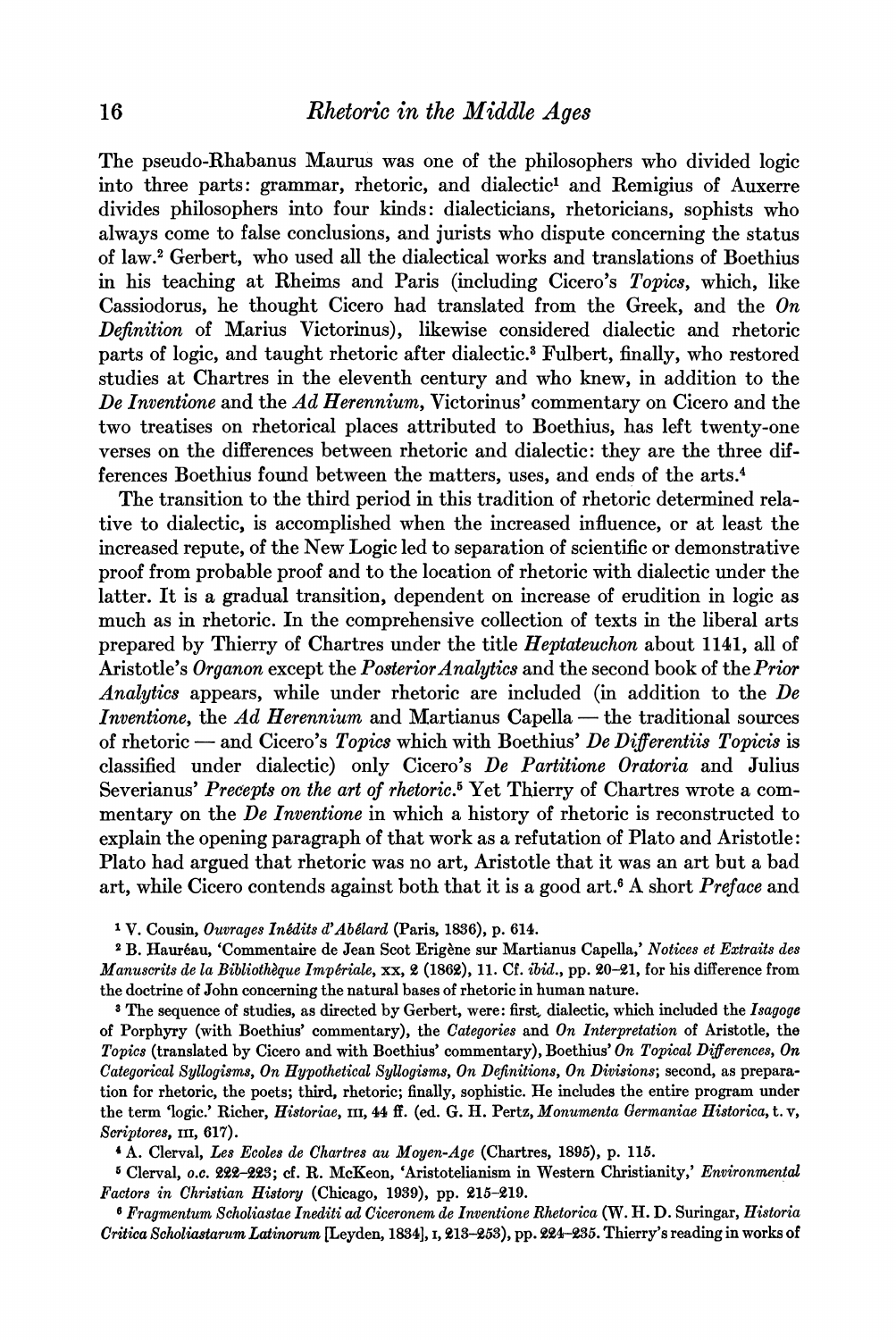**an Introduction precede the fragment of the Commentary which has been preserved. The Introduction is devoted to asking ten questions concerning rhetoric: its genus, definition, matter, duty, end, parts, species, instrument, who the orator is, and why the art is so called, and to these two specific questions are added: the intention of Tully in this work and the utility of the work. The genus of rhetoric is still civil science, it is not a part of logic, and its matter is hypothesis.' Nor is the position of Thierry an anachronistic piece of conservatism, for one of the works which was most influential in preparing the way for the new knowledge of the thirteenth century and which was eagerly consulted as a source of information concerning the Arabic learning, the De Divisione Philosophiae of Gundissalinus, contains a section on rhetoric which not merely ask the same ten questions as Thierry of Chartres but is identical, apart from slight variations, with the Introduction to his Commentary.2 Gundissalinus differs slightly from Thierry in** 

**<sup>2</sup>Dominicus Gundissalinus, De Divisione Philosophiae (ed. L. Baur, BGPM, Band Iv, Heft 2-3, MUinster, 1903), pp. 63-69. For the strange history of scholarly inquiries into the commentary of Thierry, cf. M. Grabmann. 'Eine lateinische Ubersetzung der pseudo-Aristotelischen Rhetorica ad Alexandrum aus dem 13. Jahrhundert,' Sitzungsberichte der Bayerischen Akademie der Wissenschaften, Philosophisch-Historische Abteilung (1931/2, Heft 4), pp. 4-5: In spite of the fact that it was published by Suringar in 1834, the fragmentary Commentary was discussed as an unpublished document**  by Rohde in 1881, Bücheler in 1883, and Thomas in 1884; its author was supposed to have been a **contemporary of Theodoric the Great until Thomas suggested that the document was mediaeval (and consequently of very little interest); finally Manitius identified it as the work of Thierry or Theodoric of Chartres, and Klibansky pointed out its identity with the work published by Suringar. Grabmann does not notice that there is one further coincidence, viz., the identity of one of the three**  sections — pp. 216-223 in Suringar — with the section on rhetoric in Gundissalinus. Short of examination of the manuscripts — unfortunately impossible at this time — the question of priority **is difficult to decide: some of the sections contained in Thierry but omitted by Gundissalinus seem rather in the nature of additions to than omissions from an original text, and the references seem better suited to the Commentary than to the De Divisione Philosophiae (as, e.g., where Thierry says [p. 220]: 'Sed quid sit circumstantia, in sequentibus melius dicetur,' Gundissalinus says [p. 66]: 'Set quid sit circumstancia in Tullio dicetur,' although no further reference is made to Cicero on this point); on the other hand, the supposition that the work of Thierry was prior runs into the grave difficulty that all of the sciences in the De Divisione Philosophiae are treated by means of the same ten questions here applied to rhetoric.** 

**rhetoric was apparently more extensive than the contents of the Heptateuchon, since he quotes Quintilian, ibid., p. 219.** 

**<sup>1</sup> Ibid., Q17: 'Genus igitur artis rhetoricae est qualitas ipsius artificii secundum ejus effectum: hoc autem est, quod ipsum artificium est, pars civilis scientiae major. Nam civilis ratio dicitur quidquid civitas aut rationabiliter dicit aut agit; dicimus enim: ratio est hoc vel illud facere vel dicere. Item civilis ratio dicitur, scientia dicendi aliquid rationabiliter et faciendi. Et haec quidem ratio, scientia civilis dicitur, cujus quidem pars integra, vel etiam major, rhetorica est. Nam sapientia i.e. rerum conceptio secundum earum naturam, et rhetorica civilem scientiam componunt. Et enim nisi quis sapiens et eloquens fuerit, civilem scientiam habere non dicitur. Major vero pars civilis scientiae dicitur rhetorica, quoniam magis operatur in civilibus causis quam sapientia, etsi sine sapientia nihil prosit. Maximam enim virtutem habet eloquentia in civitate, si sapientiae juncta sit.' Thierry then goes on to compare this solution with Boethius' doctrine that the genus of rhetoric is facultas, and finds them in agreement since the same science is an art in the master who teaches its rules and a faculty in the orator. He is explicit in excluding rhetoric from logic: 'Non est autem dicendum, rhetoricam aut logicam esse aut ejus partem, idcirco quod logica circa thesin solam i.e. circa genera agendi, tantummodo versatur.' Cf. ibid. 219 for materia. Cf. Adelard of Bath, De Eodem et Diverso Beitrdge zur Geschichte der Philosophie des Mittelalters [henceforth BGPM], Band Iv, Heft 1), pp. 19 ff.**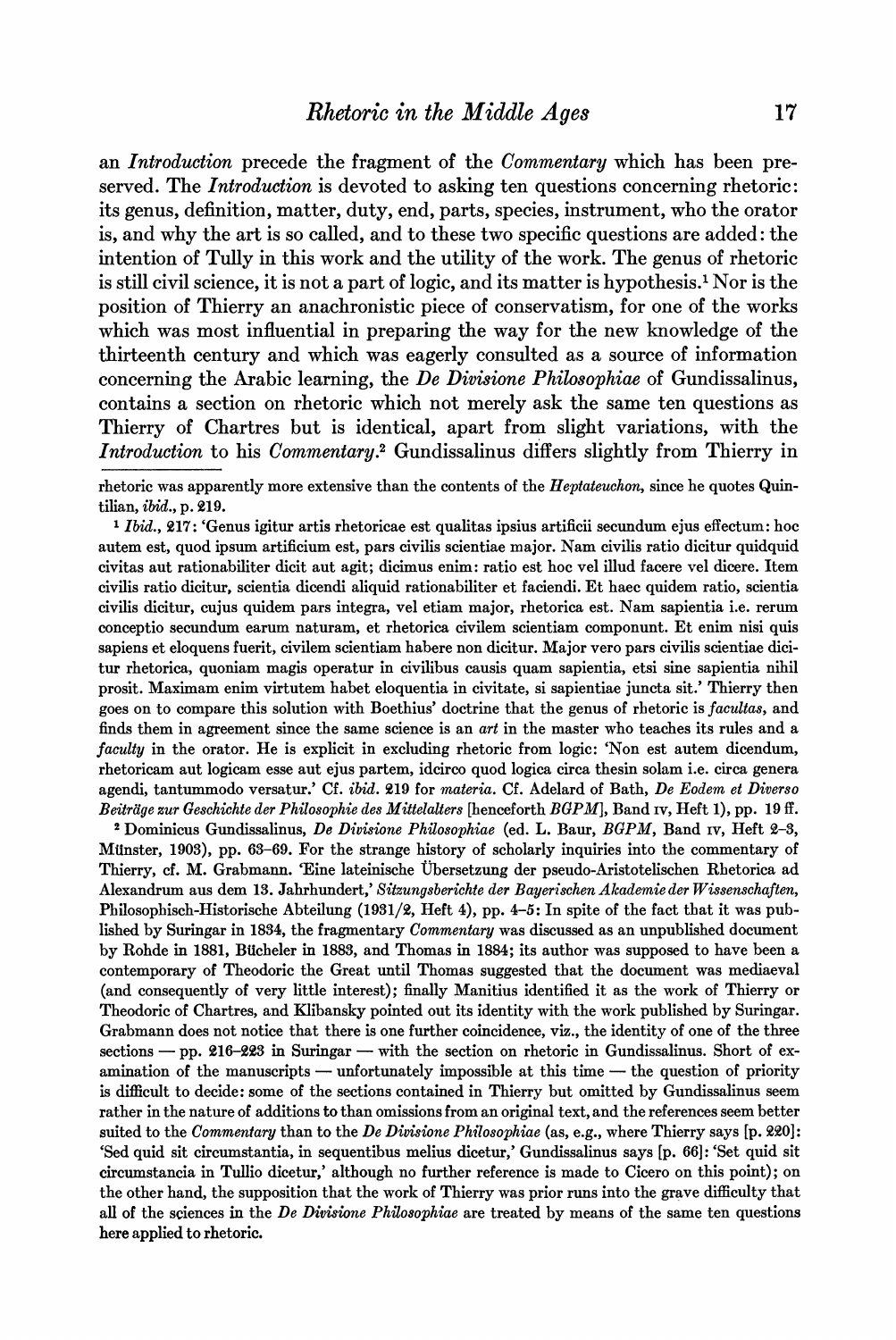**the classification of rhetoric, for whereas Thierry would have it a part of civil science and not a part of logic, Gundissalinus classifies both rhetoric and poetic among the eight parts of logic, but he also classifies rhetoric and poetic as parts of civil science.'** 

**Hugh of St Victor, who was contemporary with Thierry of Chartres, follows the suggestion of the Aristotelian division of the sciences into theoretic, practical, and mechanical (which seems to be Hugh's substitute for Aristotle's productive science): logic is a fourth branch and not a part of politics, which falls under the practical sciences. Moreover, his classification of logic makes an excellent transition from the customary classification according to the trivium of grammar, rhetoric, and dialectic to the 'Aristotelian' classification as parts of logic and according to the kinds of proof. Following Isidore of Seville, Hugh points out the double etymology of X6yos, i.e., sermo and ratio, and argues that logic can be called either a verbal or a rational science (sermocinalis sive rationalis scientia); rational logic (which Hugh also calls dissertiva) is divided into dialectic and rhetoric, while verbal logic is the genus of grammar, dialectic, and rhetoric, and therefore rational logic is contained under it.2 This treatment of the traditional trivium is supplemented, however, by another division of logic into grammar and ratio disserendi or 'dissertive' logic, which is concerned with words as understood (de vocibus secundum intellectus). 'Dissertive' or rational logic is in turn divided into integral parts, i.e., parts shared by its kinds, which turn out to be the Ciceronian distinction into discovery and judgment, and divisive parts: demonstrative, probable, and sophistic; the two parts of probable proof are dialectic and rhetoric.3 John of Salisbury, one of the pupils of Thierry of Chartres, who had studied the whole of Aristotle's Organon and who was widely read in Cicero and Quintilian, attributes to Plato the division of logic into dialectic and rhetoric, but prefers, as more philosophic, the division into demonstrative, probable, and sophistic,**  with the further division of probable into dialectic and rhetoric.<sup>4</sup> William of **Conches, on the other hand, whom John calls the finest grammarian after Bernard** 

**1 The section on the genus of rhetoric in Gundissalinus (p. 64) is the same as the statement quoted above (p. 17, n. 1) from Thierry, but stops short before the discussion of Boethius and the statement that rhetoric is not a part of logic. In the section on logic, Gundissalinus cites Alfarabi for the eight parts of logic (ibid., 71): 'Secundum Alfarabium octo sunt partes logice: cathegorie, perihermenias, analetica priora, analetica posteriora, thopica, sophistica, rethorica, poetica.' He need not have gone to the Arabs for this doctrine, for the equivalent of the six books of Aristotle's Organon plus rhetoric and poetic constituted the logic taught by Gerbert (cf. above, p. 16, n. 3). Gundissalinus gives as the genus of logic that it is a part and instrument of philosophy (ibid., 69) and denies that its matter is 'thesis,' arguing that it is the second intention of the understanding (ibid., 70-71). The genus of poetic is the same as rhetoric (ibid., 54): 'Genus huius artis [sc. poeticae] est, quod ipsa est pars ciuilis sciencie, que est pars eloquencie. Non enim parum operatur in ciuilibus, quod delectat uel edificat in sciencia uel in moribus.'** 

**<sup>2</sup>Didascalicon i. 11 (ed. C. H. Buttimer [Washington, 1939], pp. 20-21 [or i. 12; PL 176, 749-750]). Cf. Isidore of Seville, Etymologiae ii. 24. 7.** 

**<sup>3</sup>Didascalicon ii. S8-30. pp. 44-47 (or ii. 29-31; PL 176, 763-766).** 

**4 Metalogicon ii. 3. (ed. C. C. J. Webb, Oxford, 1929), pp. 64-65. Baldwin complains (o.c., p. 157) that rhetoric is barely mentioned in the Metalogicon and seems 'to have no distinctive composing function'; the few references which he finds indicate that he was looking for rhetoric before the treatment of logic, whereas John treats it under the Topics. Cf. Metalogicon iii. 5. p. 139 and esp. 10, pp. 154-155: 'Quia ergo exercitatio dialectice ad alterum est; pares, quos producit et quos rationibus**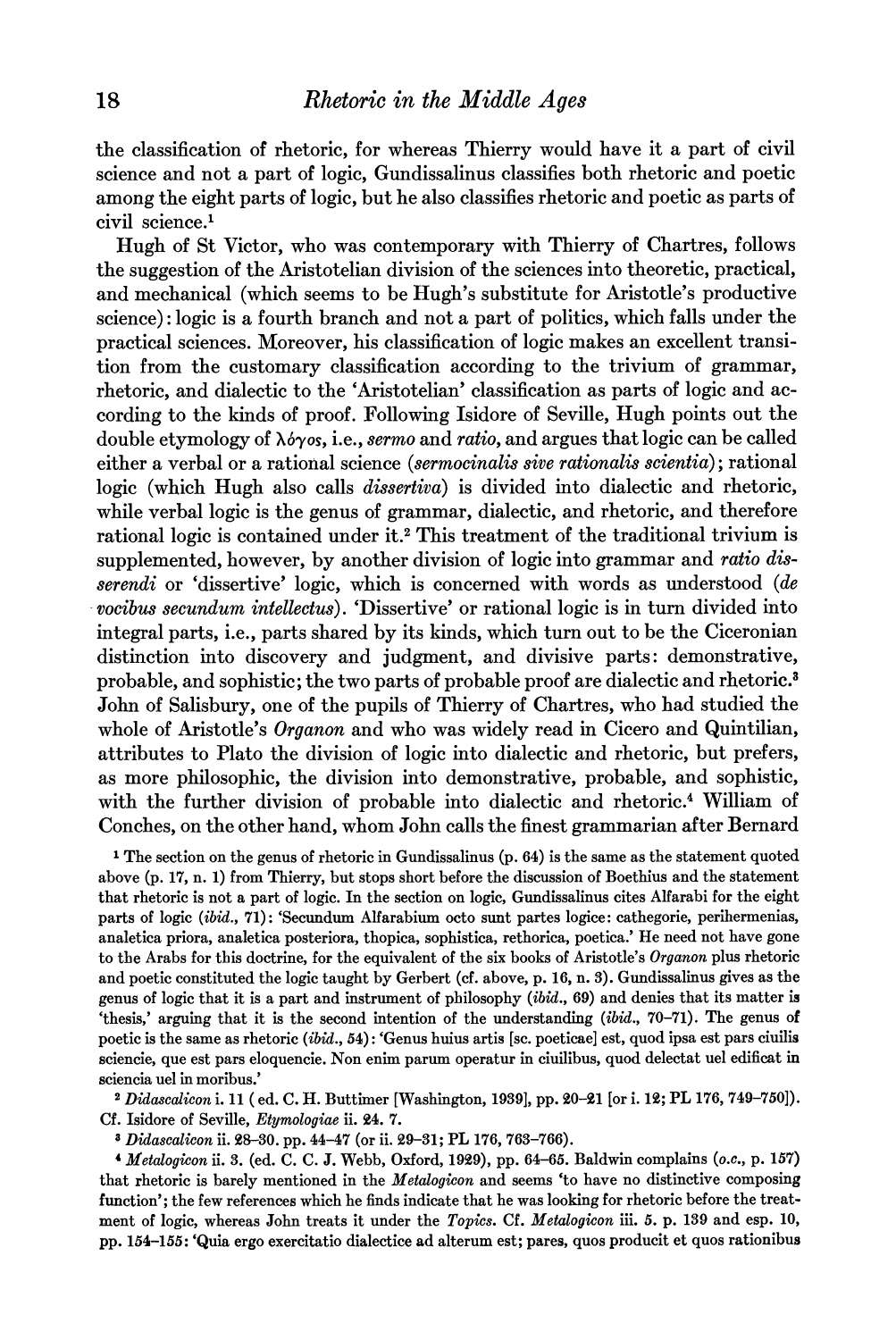**of Chartres,' divides eloquence, which the ancients called logic, into grammar, ratio disserendi, and rhetoric.2** 

**The translations of Aristotle affected the discussions of theology no less than those of philosophy, and the changes in rhetoric, and in the relations of rhetoric to dialectic, are reflected in the methods of theology: 'Aristotelian' conceptions of the organization of logic with rhetoric as one of its parts were not, however, intruded into theology, since the opposition was between the Augustinian conception of a single body of theological and philosophic truth possessed of a single method, and the conception of a philosophy independent in method and subject matter from theology; and therefore the simple organization of the trivium as three rational or verbal sciences continued in theology and even in philosophy under the influence of Augustine long after it became obsolete in the philosophy influenced by Aristotle. Even as early as the sixth century when Cassiodorus wrote his Expositio in Psalterium he could appeal, in his introductory chapters, On the Eloquence of the Whole Divine Law and On the Proper Eloquence of the Psalter, to an impressive list of learned Fathers - Augustine, Jerome, Ambrose, Hilary- who had studied both the figures which are common to sacred and secular letters and the proper modes of divine speech which are not touched by grammarians or rhetoricians.3 Divine eloquence is not formed of human words or involved in human ambiguities, but since its purpose is to spread divine law to all the corners of the world, it makes many uses of modes of speech, and it is 'succinct with definitions, adorned with figures, marked by the propriety of words, expedited by the constructions of syllogisms'; and while these devices are certain and clear in the Scriptures, they stand in need of the liberal arts when they come into contact with the opinions and disputes of men.4 His commentary consists largely of such aids to understanding, dotted with identifications of kinds** 

**muniuit et locis, sua docet arma tractare et sermones potius conserere quam dexteras, et tanta cautela imbuit, ut totius eloquentie precepta hinc tracta principaliter, uelut a primitiuo fonte originis sue, manare perspicuum sit. Indubitanter enim uerum est, quod fatentur Cicero et Quintilianus, quia hinc non modo rethoricorum adiumentum, sed et principium rethores et scriptores artium assumpserunt; postmodum tamen propriis dilatata est institutis.' The matter of dialectic is still the 'question' as distinguished from the 'hypothesis,' which is the matter of rhetoric (ibid., ii. 12, pp. 83-84).** 

**<sup>1</sup> Ibid. i. 5, pp. 16-17: 'Willelmus de Conchis, grammaticus post Bernardum Carnotensem opulentissimus.'** 

**<sup>2</sup>C. Ottaviano, Un Brano Inedito della 'Philosophia' di Guglielmo di Conches (Naples, 1935), p. Q8.** 

**<sup>3</sup> Expositio in Psalterium, Praefatio xv; PL 70, 21.** 

**<sup>4</sup>Ibid. 19: 'Eloquentia legis divinae humanis non est formata sermonibus, neque confusis incerta fertur ambagibus, ut aut a rebus praeteritis oblivione discedat, aut praesentium confusione turbetur, aut futurorum dubiis casibus eludatur; sed cordi, non corporalibus auribus loquens, magna veritate, magna praescientiae firmitate cuncta dijudicans, auctoris sui veritate consistit.... Eloquentia siquidem est ad unamquamque rem competens et decora locutio.' Cf. ibid. 20: 'Haec mundanarum artium periti, quos tamen multo posterius ab exordio divinorum librorum extitisse manifestum est, ad collectiones argumentorum, quae Graeci topica dicunt, et ad artem dialecticam et rhetoricam transtulerunt; ut cunctis evidenter appareat, prius ad exprimendam veritatem justis mentibus datum, quod postea gentiles humanae sapientiae aptandam esse putaverunt. Haec in lectionibus sacris tanquam clarissima sidera relucent, et significantias rerum utilissimis compendiis decenter illuminant.'**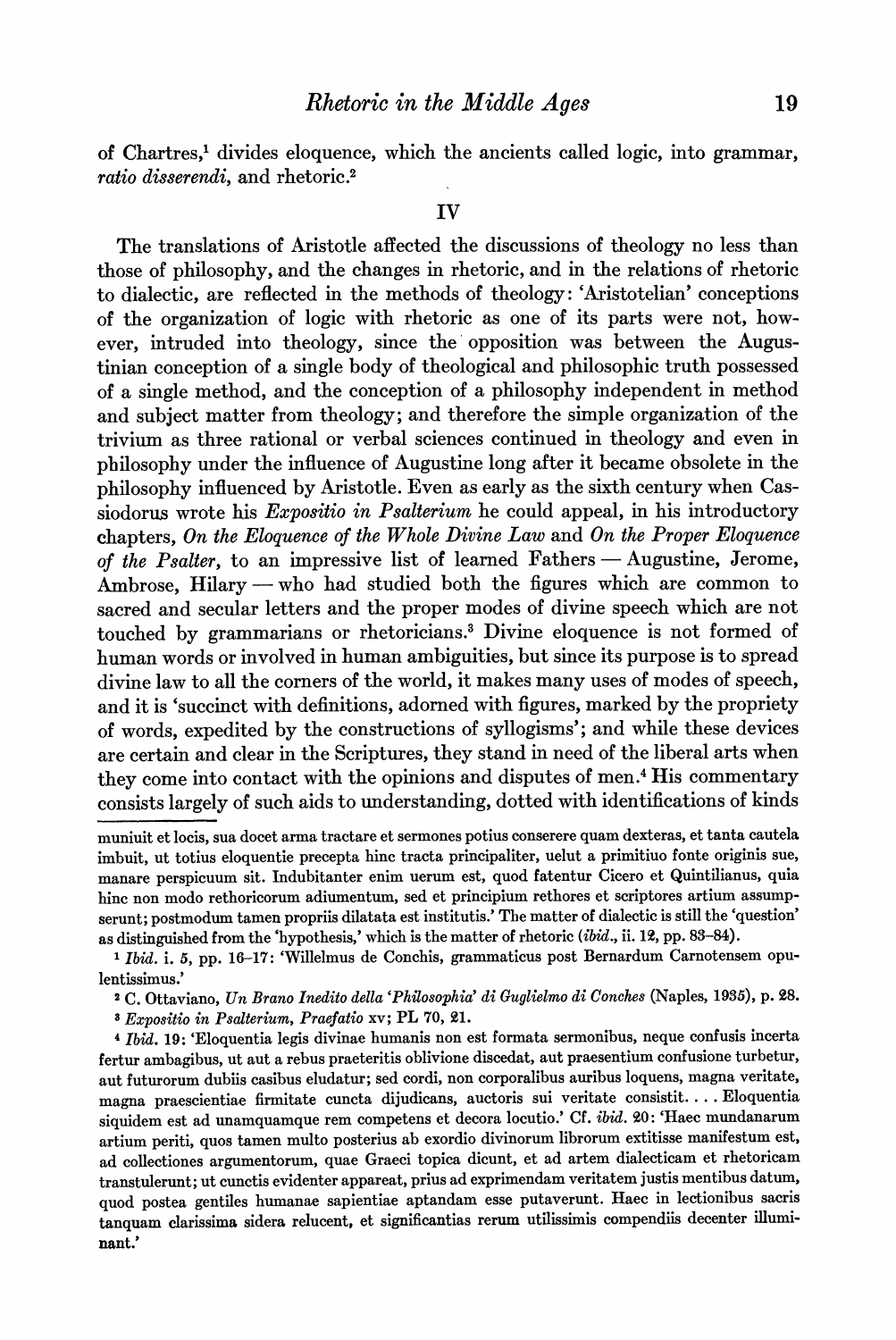**of definition, figures of speech, forms of arguments.1 The evolution of this use of rhetoric consists primarily in the increasing formalization of the methods of interpreting Scripture and the rules of divine eloquence, and secondarily in the recurrent application of the secular art to Scripture and the recurrent expressions of concern at the excesses of the liberal arts in such application. In the one line of development, Augustine's simple suggestion that things as well as words are signs was elaborated until the spiritual sense, which balanced the literal sense, was divided into three kinds, the allegorical, the moral, and the anagogic; and this theological development of rhetoric eventually in turn influenced mundane or poetic rhetoric.2 In the other line of development, more suspect of error and more frequently condemned in one form by conservative theologians who practised it in another form, defending it as indispensable to the understanding of Scripture, rhetoric supplied devices to clarify the meanings and remove the ambiguities, of Scriptural statements. Abailard begins his Commentary on the Epistle of St Paul to the Romans with the statement: 'The intention of all divine Scripture is to teach or to move in the manner of a rhetorical speech,' and derives his triple division of the Old and New Testaments from these two purposes.3 The** 

**1 Cf. ibzd. i (PL 70, 27) for identification of two kinds of definition according to the technical terms of Victorinus; (PL 70, 33) where the figure is explained by means of the mathematical disciplines; vi. 1 (PL 70, 61) where the fashion in which the divine eloquence has been enriched by the various arts and disciplines is illustrated by discussion of rhetorical status; xliii. 15 (PL 70, 314) where the figure of anaphora is identified, and so passim.** 

**2 Cf. Augustine, De Utilitate Credendi 3, 5; PL 4P, 68 (historical, aetiological, analogical, allegorical senses); Gregory the Great, Moralia, Epistola Missoria; PL 75, 510-515 (historical, allegorical, moral);**  Peter Abailard, *Expositio in Hexaemeron*; PL 178, 731 (historical, moral, and mystic); Hugh of St **Victor, De Sacramentis, Prologus 4; PL 176, 184 (historical, allegorical, tropological); and Peter of Poitier, Allegoriae super Tabernaculum Moysi, Prologus (ed. P. S. Moore and J. A. Corbett, Notre Dame, 1938), p. 1 (historical, allegorical, moral, anagogic); cf. P. S. Moore, The Works of Peter of Poitiers (Notre Dame, 1936), pp. 65-77. Cf. Thomas Aquinas, Summa Theologica i. q. 1, a. 10: 'Respondeo dicendum quod auctor sacrae Scripturae est Deus, in cujus potestate est ut non solum voces ad significandum accommodet (quod etiam homo facere potest) sed etiam res ipsas. Et ideo, cum in omnibus scientiis voces significent, hoc habet proprium ista scientia quod ipsae res significatae per voces, etiam significant aliquid.' The first of these significations is historical or literal, the second (in which things signify other things) spiritual, and the spiritual interpretation is further divided into allegorical, moral, and anagogic. Dante follows the division of Aquinas; cf. Epistola X Domino Cani Grandi de Scala vii. 98-116; Convivio, ii. 1 (cf. ibid. 14 for rhetoric). The 'four senses' are also used to explain the'form of wisdom' (cf. Bonaventura, InHexaemeron, Collatio ii [Opera Omnza, ed. Quaracchi, 1891], v, 336-342, i.e., uniform, multiform [allegorical, anagogic, tropological, each of which has two**  forms], omniform, and nulliform) and to classify the sciences (cf. M. Grabmann, *Die Geschichte der* Scholastischen Methode [Freiburg i/B, 1911]  $\pi$ , 43, n. 1, where a quotation is given from an unpub**lished manuscript, dated broadly as posterior to Hugh of St Victor, in which the sciences are divided into theoretic, practical, and logical; practical science in turn is divided into actual [ethics, economics,**  and politics] and inspective, which is divided into historia and spiritualis intelligentia; history simply **states the order of things without any hidden meaning apparent from that conveyed by the words; the spiritual understanding is divided into the tropological, allegorical, and anagogic. Rational logic is divided into dialectic, apodictic [or demonstrative], and sophistic). Bonaventura also uses them as the fourfold division in the 'light of sacred Scripture' (De ReductioneArtium ad Theologiam, 5 [ed. Quaracchi, 1891], v, 321).** 

**3 Commentaria super S. Pauli Epistolam ad Romanos, Prologus, PL 178, 783-784.**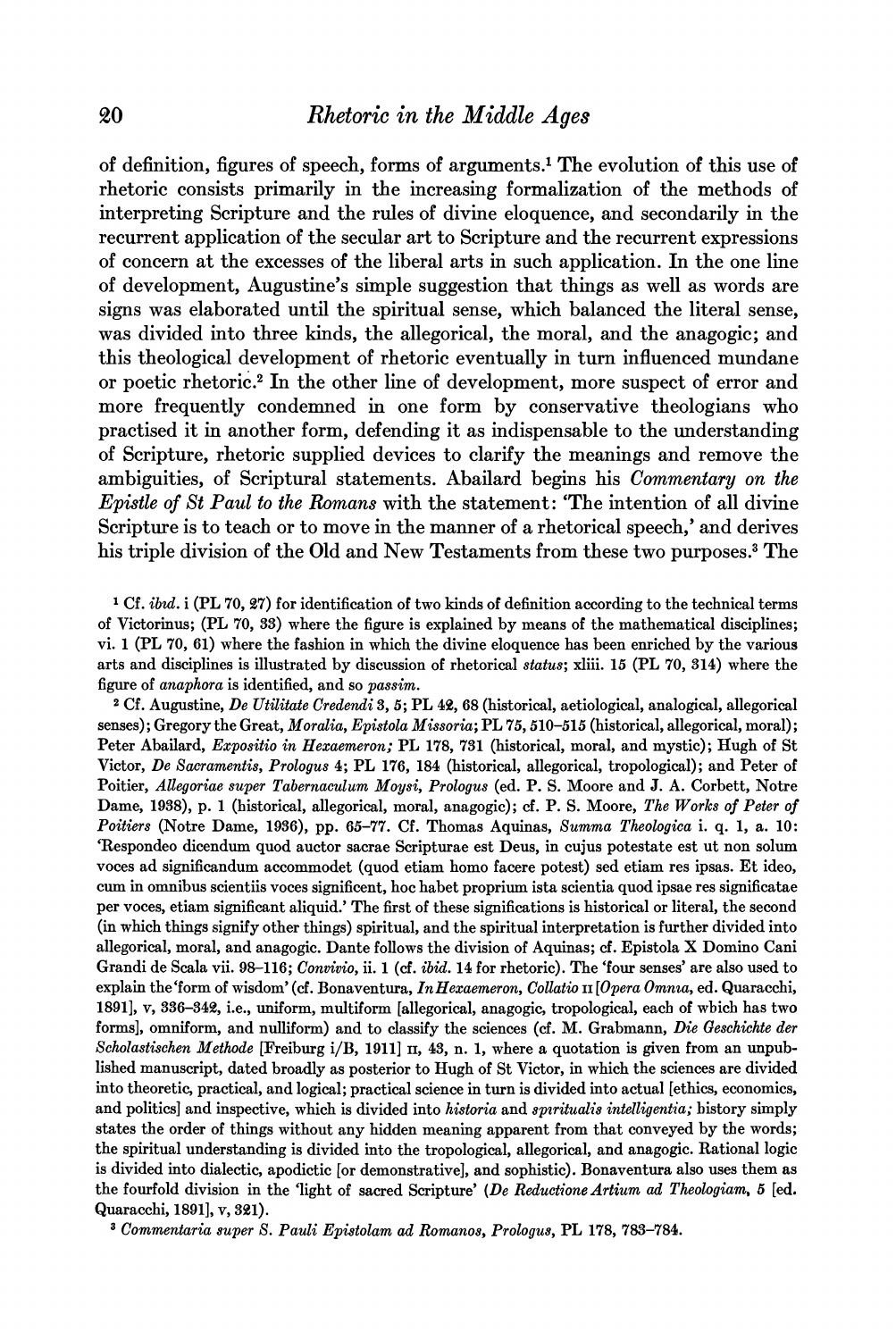**divine pages cannot be read and appreciated without grammar and rhetoric.l An anonymous commentary on Romans repeats Abailard's statement of the twofold rhetorical purpose of the Old and New Testament after having specified that all the arts are servants to divinity: grammar which teaches constructions, dialectic which expounds by arguments, and rhetoric which consists in persuasion.2 Even theologians who, like Robert of Melun, opposed the excessive use of rhetoric in secular as well as in divine letters, repeated the same judgment of the rhetorical purposes of Scripture.3** 

**The method of rhetoric was, moreover, put to another and even more characteristic use in the interpretation of theological doctrine. The scholastic method, as it came to be called, grew out of the assemblage of 'sentences' which derived their name and their initial methods of treatment from rhetoric.4 The early collections of canon law were collections of authorities - statements from Scripture, decisions of councils, decretals, opinions of the Fathers - which because of the practical problems involved in direction of action presented urgently the problem of bringing discordant or apparently discordant canons into concordance.**  When Peter Abailard assembled apparently contradictory texts in his Sic et Non, **the rules for interpreting them which he set forth in the Prologue are developments of the rules elaborated by a long line of canon lawyers - notably Hincmar**  of Rheims, Bernold of Constance, Ivo of Chartres — and involve such directions **as careful consideration of context, comparison of texts, specification of time, place, and person, determination of original cause of statement, differentiation of general measures from particular.5 Although this method led to a further step in the dialectical resolution of the contradictions, the method at this stage is rhetorical rather than dialectical. The rules of interpretation of the Prologue of the Sic et Non, thus, approximate the performance of Abailard's Commentary** 

**1 Introductio ad Theologiam ii. i, PL 178, 1044: 'At jam profecto nec grammaticam a Christiano legi convenit, sine documentis cujus nec divina intelligi pagina, nec scriptura aliqua. Sic nec rhetoricam, quae omnis eloquentiae tradit ornamenta, quibus maxime sacra Scriptura est referta, nec ejus decor nisi his diligenter assignatis elucere poterit.'** 

**2 Commentarius Cantabrigiensis in Epistolas Pauli e Schola Petri Abaelardi: In Epistolam ad Romanos (ed. A. Landgraf, Notre Dame, 1937), pp. 1-2.** 

**3 M. Grabmann, Die Geschichte der Scholastischen Methode, II, 349, n. 2. H. Denifle, Die Abendldndischen Schriftausleger bis Luther iiber Justitia (Rom. 1. 17) und Justificatio (Mainz, 1905), p. 76: 'Ad erudicionem autem ipsius omnes scripture facte sunt, quarum partes sunt tam sacre scripture, quam ethnice. In ethnicis enim, id est gentilibus, scripturis et sermonum compositio et rerum proprietas docet. Sermonum composicio in trivio, rerum proprietas in mathematicis disciplinis secundum extrinseca et intrinseca. ... Intencionem vero more rethorice oracionis docere et monere.... '** 

**4 Cf. G. Par6, A. Burnet, P. Tremblay, La Renaissance du XIIP Siecle: Les Ecoles et l'Enseignement (Ottawa, 1933), pp. 267 ff., for an excellent statement of the rhetorical beginnings of the sententiae.** 

**6 Ibid. 286 ff., where, however, the'method is stated as dialectical. Cf. M. Grabmann, Die Geschichte der Scholastischen Methode, I, 234 ff. and P. Fournier and G. Le Bras, Histoire des Collections Canoniques en Occident (Paris, 1932), ii, 334 ff. In the more orthodox tradition theology derived its customary organization, indirectly from rhetoric, in Augustine's division of all doctrine into problems of things and problems of signs; cf. P. Lombard, Sententiarum Liber I, dist. 1, cap. 1. The other distinction which Augustine makes at the beginning of the De Doctrina Christiana, of all treatment of the Scriptures into the mode of discovery and the mode of statement, served as basis of organization of treatises on preaching (cf. Bonaventura, Ars Concionandi [ed. Quaracchi, 1891], ix, 8.**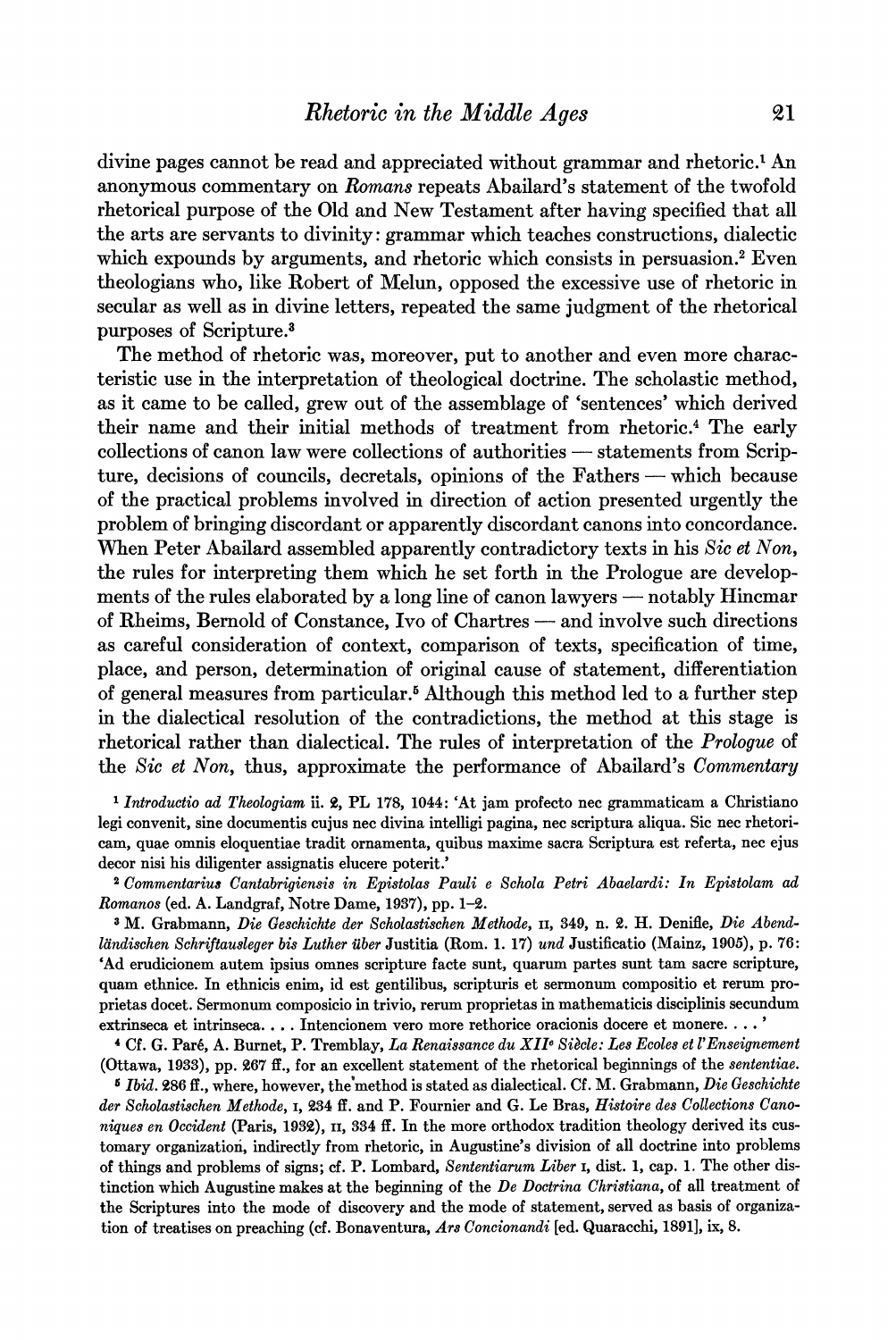**on Romans, which is grammatical and rhetorical; but the texts such as those assembled there serve him as a store house of quotations for his systematic works, the Theologia 'Summi Boni,' the Theologia Christiana, and the Introductio ad Theologiam, in which the method which Abailard calls dialectical is used to resolve their differences, not by consideration of contexts and circumstances, but by reduction to an orderly body of true propositions. The difference, far from being slight, was to grow into one of the marks of differentiation between the line of Christian theology which adapted itself to the Aristotelian philosophy and made use of logic and dialectic and the line of Christian theology and philosophy which continued the distinction of the trivium and subordinated dialectic to rhetoric. One of the numerous admirers of Abailard who tried to remove the taint of unorthodoxy from his doctrines made that readjustment by shifting the functions of the arts, assigning to grammar a concern with meanings, to dialectic the production of conviction, and to rhetoric finally the motivation of the will.' This is a doctrine, moreover, which need suffer no opprobrium because of its connection with Abailard, since the same domination of the trivium by rhetoric is expressed, partly in the same words, by Bernard Sylvester, the friend of Thierry of Chartres, in his commentary on Virgil's Aeneid, a context which seems safe from the danger of heresy.2** 

**1 [Anonymous] Ysagoge in Theologzam (ed. A. Landgraf, Ecrits Theologiques de l'Ecole d'Abelard [Louvain, 1934]), p. 72: 'Eloquentia vero est scientia ad congruam agnitorum prolationem suum formans artificem. Que, quia triplicem habet efficatiam, tres habet partes, respondentque efficatie partibus ut effectus causis. Est enim prima grammatica, que pertinet ad intellectum; secunda dialectica, que ad fidem; tertia rethorica, que ad persuasionem. Quod enim prima vocum attendit accidentia, ideo fit, ut secundum ea competens fiat earum contextus ad manifestandum conceptum loquentis vel ad constituendum consimilem in auditore. Sed quia, si pulsetur de veritate, intellectus, quem indicat et constituit, nequit fidem facere, succedit dialectica, que acceptis orationibus a prima componit ex eis argumentationem, qua fidem confert. Sed quia possumus intelligere et intellectum credere et tamen illud nolle, consummationem dat rethorica. Hec enim accipiens argumentaciones a logica, ut illa orationes a grammatica, ex eis per orationem [I. perorationem] facit et, quod prima intelligere, secunda credere, ipsa facit velle.'** 

**2 Commentum Bernardi Silvestris super sex libros Eneidos Virgilii, lib. vi (ed. G. Riedel [Gryphiswaldae, 1924], p. 31): 'Eloquentia est scientia formans suum lectorem ad congruam cognitorum prolationem. Haec autem Trivia dicitur quia [a] tribus artibus quasi tribus viis ad eam incedimus. Ut autem perfecte habeatur eloquentia, primo oportet scire loqui absque soloecismo et barbarismo quod per grammaticam habetur. Deinde sic loquendo oportet scire aliquid probare vel improbare quod fit per dialecticam. Adhuc necessarium [oportet] persuadere vel dissuadere: possunt enim auditores grammatica oratione aliquid intelligere, dialectica probatione de eodem certi esse et tamen illud nolle: ideo necessaria rethorica persuasio. Itaque est grammatica initium eloquentiae, dialectica dicitur provectus, rethorica perfectio. Atque adeo dicitur eloquentia Trivia.' Cf. ibid., pp. 36, 38, 87-88. It would easily be possible to attach too much significance to the order in which the arts of the trivium are enumerated; yet many of the enumerations of the twelfth and thirteenth centuries underline the importance of the order, and even before that time authors tend to a consistency in their enumerations which suggests that some degree of importance was attached to the enumeration. Dialectic appears third in the lists of Cassiodorus (Institutiones, ii Praefatio, p. 91), Isidore (Etymologiae i. 9) Alcuin (Grammatica, PL 101, 853: 'Sunt igitur gradus, quos quaeritis, et utinam tam ardentes sitis semper ad ascendendum quam curiosi modo estis ad videndum: grammatica, rhetorica, dialectica . . . ), Rhabanus Maurus (De Clericorum Institutione iii. 18, PL 107, 395: 'Prima ergo liberalium artium est grammatica, secunda rhetorica, tertia dialectica ...'). Rhetoric is third in Augustine**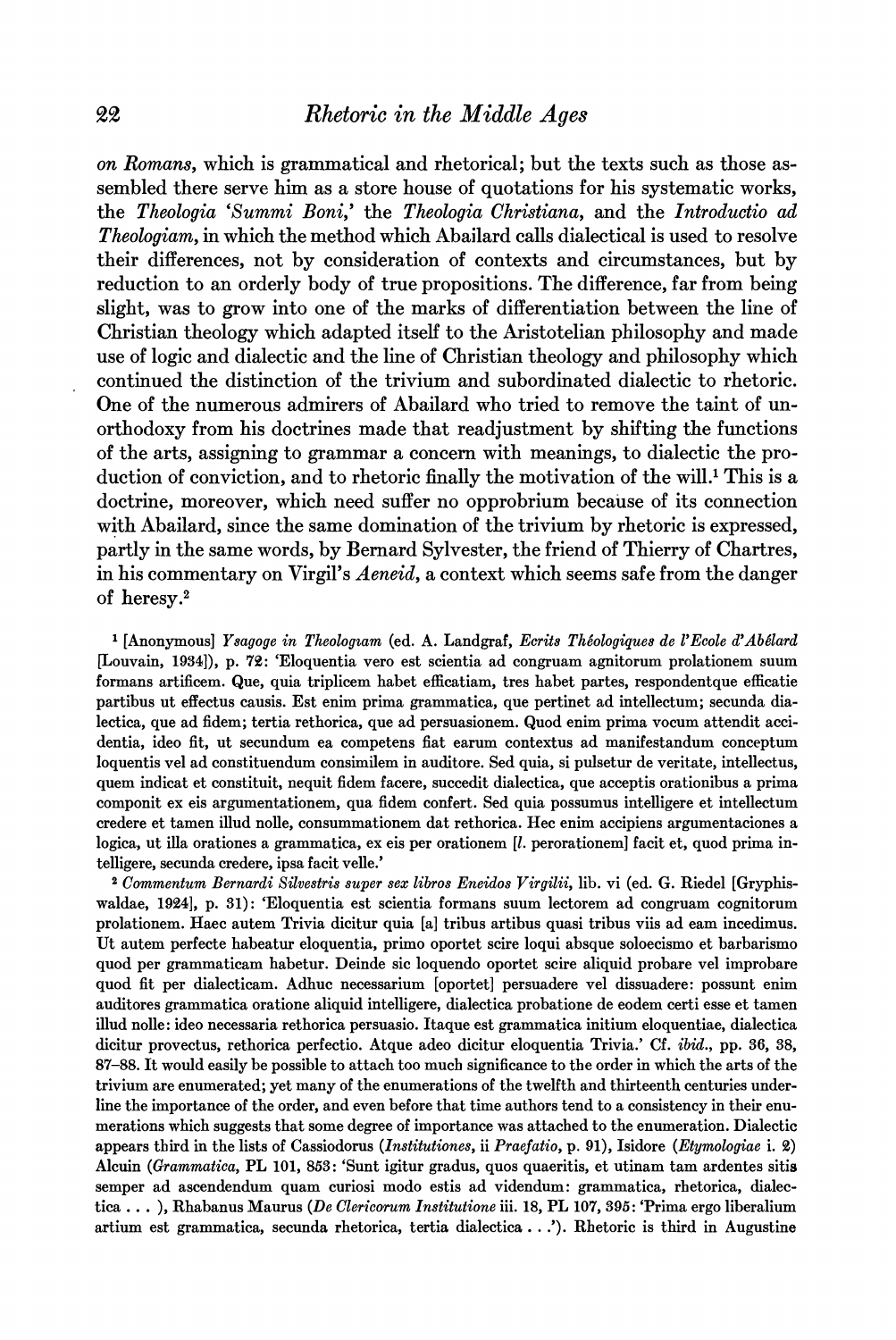**The two general tendencies which came to their culmination in the thirteenth century, that by which rhetoric was made part of logic and that by which rhetoric became an instrument of theology, are determined by the important methodological differences which separate the Aristotelians and the Augustinians. For Thomas Aquinas rhetoric is one of the parts of logic concerned with probable argumentation; for Bonaventura rhetoric is the culmination of the trivium. Thomas wrote a commentary on two books of Aristotle's Organon, and since he separated the method and subject of the philosophic from those of the theological truth, he could use the devices of Aristotle in the a posteriori proofs of his systematic theology and those of Augustine in his commentaries on Scripture; Bonaventura wrote no work on logic but did compose an excellent Art of Preaching, which is useful for the interpretation of his theological treatises and commentaries as well as his sermons.** 

**The translation of the whole of the Nicomachean Ethics (which was called the New Ethics in contrast to the truncated earlier translation) brought to further refinement the solution of questions concerning the relation of rhetoric to civil questions: according to Aquinas the matter with which rhetoric is concerned is civil,1 but rhetoric must not be confused with politics.2 In much the same fashion the terminology and conclusions of the earlier rhetorical discussion enter into Thomas' classification of the parts of logic. The parts of logic or rational science or rational philosophy are determined by the diversity of the acts of reason: they are three of which the first is an act of immediate understanding and the last two are acts of reason. The first is the operation of the mind called (by Averroes) information of understanding or imagination through understanding; the doctrine which Aristotle treats in the Categories is ordered to this act of reason. The second is the operation of composition and division which results in truth or falsity; the doctrine which Aristotle treats in the De Interpretatione is concerned**  with this act of reason. Finally, the third act, which is the proper function of **reason, is discursive movement from one thing to another, from something known to the unknown: the remaining four books of the Organon are concerned with this operation of reason. It may take any of three forms in conformity to a threefold diversity in nature: in some cases nature acts from necessity without the possibility of divergence, in some cases it operates for the most part in a certain way but with the possibility of deviation from its proper act, and there are therefore in addition to necessary operations two additional kinds of natural acts, those** 

**<sup>(</sup>De Ordine ii. 13, PL 32, 1013), Martianus Capella, Gerbert. After the eleventh century the tendency is either to place the trivium, together with demonstration and sophistic, under logic, or to list the three with rhetoric in the dominant position. The rule is far from being universal; e.g., Adelard of Bath, who was strongly influenced by the Platonism of Chartres, places dialectic third in his allegory (De Eodem et Diuerso [BGPM, Band Iv, Heft 1, p. 21]).** 

**<sup>1</sup> In Decem Libros Ethicorum Aristotelis ad Nicomachum Expositio i. Lectio 3 (ed. A. M. Pirotta [Turin, 1934], n. 36, p. 12). Infallible proof is impossible in human affairs, and therefore the conjectural probability of the rhetorician is adequate; cf. Summa Theologica, i a, ii ae, q. 105, a. 2, ad 8: 'Ad octavum dicendum, quod in negotiis humanis non potest haberi demonstrativa probatio et infallibilis, sed sufficit aliqua conjecturalis probabilitas secundum quam rhetor persuadet.'** 

**<sup>2</sup>Ibid. x. Lectio 16, n. 2173, p. 689.**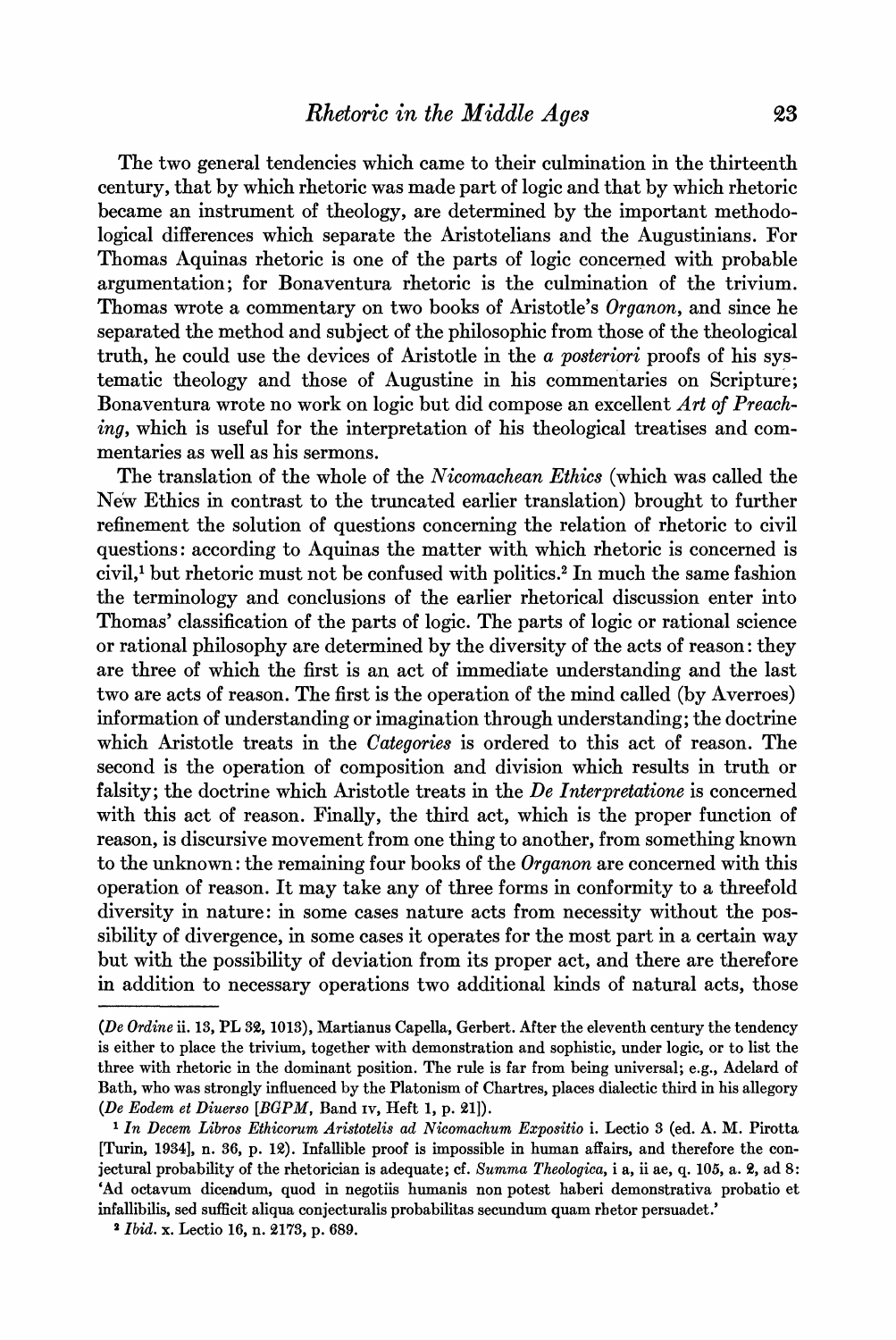**which occur for the most part and those in which nature deviates from what is proper to it. Corresponding to these there are three processes of reason: those by which scientific certitude is acquired and in which no deviation from truth is possible; those which come to conclusions true for the most part but not necessary; and those in which reason deviates from the true because of some defect of principle. The part of logic which treats the first of these processes is called Judicative, since its judgment is made with the certitude of science, and this part is treated in the Analytics: the Prior Analytics is concerned with the certitude of**  judgment which is based only on the form of the syllogism, the Posterior Analytics with the demonstrative syllogism in which the certitude depends on *matter* or on **the necessary propositions of which the syllogism is composed. The part of logic**  which is subject to the second process of reason is called *Inventive*, for discovery is **not always with certitude. Topic or Dialectic treats of this process when it leads to conviction or opinion (fides vel opinio); Rhetoric treats of it when it leads only to a kind of suspicion without total exclusion of the contrary possibility; Poetic treats of it when estimation inclines to one of the two parts of a contradiction only because of the manner of its representation. Finally the third process of reason is called Sophistic and is treated by Aristotle in the De Sophisticis Elenchis.1** 

**Bonaventura's conception of rhetoric and logic, on the other hand, is quite unaffected by the Aristotelian philosophy: they are ordered in the trivium, dominated by rhetoric, and they are treated, with the other arts, by reduction to theology, or as parts of the first vision of God which is by natural intelligence, or as part of the gift of science which is one of the seven gifts of the Holy Spirit. There are four lights by which we are illuminated in knowledge: the exterior light of the mechanical arts, the inferior light of sensitive knowledge, the interior light of philosophic knowledge, and the superior light of grace and sacred Scripture. The interior light by which we are illuminated to intelligible truths is of three kinds, rational, natural, and moral, corresponding to the traditional division of the philosophic sciences into logic, physics, and ethics. Rational truth or the truth of words is of three kinds, the expression of concepts (treated by grammar), the movement to belief (treated by logic), and the movement to love or hate (treated by rhetoric).2 The actual reduction of rational philosophy to theology is accomplished by consideration of the speaker (his expression of the conception of his mind is dependent on the eternal Word), his statement (in its congruity, truth, and adornment, is seen the order of living, for actions by virtue of these**  have measure [modus], beauty [species], and order [ordo]), and the hearer (in **whom the ends of speech are expressing, teaching, and moving, which are accomplished, as Augustine shows, only by the one true doctor who can impress** 

**1 In Libros Posteriorum Analyticorum Expositio i. Lectio 1 (ed. Rome, 1882), I, 138-140.** 

**<sup>2</sup>De Reductione Artium ad Theologiam 4 (Opera Omnia [Quaracchi, 1891] v, 321): 'Et quoniam tripliciter potest aliquis per sermonem exprimere quod habet apud se, ut scilicet notum faciat mentis suae conceptum, vel ut amplius moveat ad credendum, vel ut moveat ad amorem, vel odium: ideo sermocinalis sive rationalis philosophia triplicatur, scilicet in grammaticam, logicam et rhetoricam; quarum prima est ad exprimendum, secunda ad docendum, tertia ad movendum. Prima respicit rationem ut apprehensivam; secunda, ut iudicativam; tertia, ut motivam. Et quia ratio apprehendit per sermonem congruum, iudicat per verum, movet per sermonem ornatum: hinc est, quod haec triplex scientia has tres passiones circa sermonem considerat.'**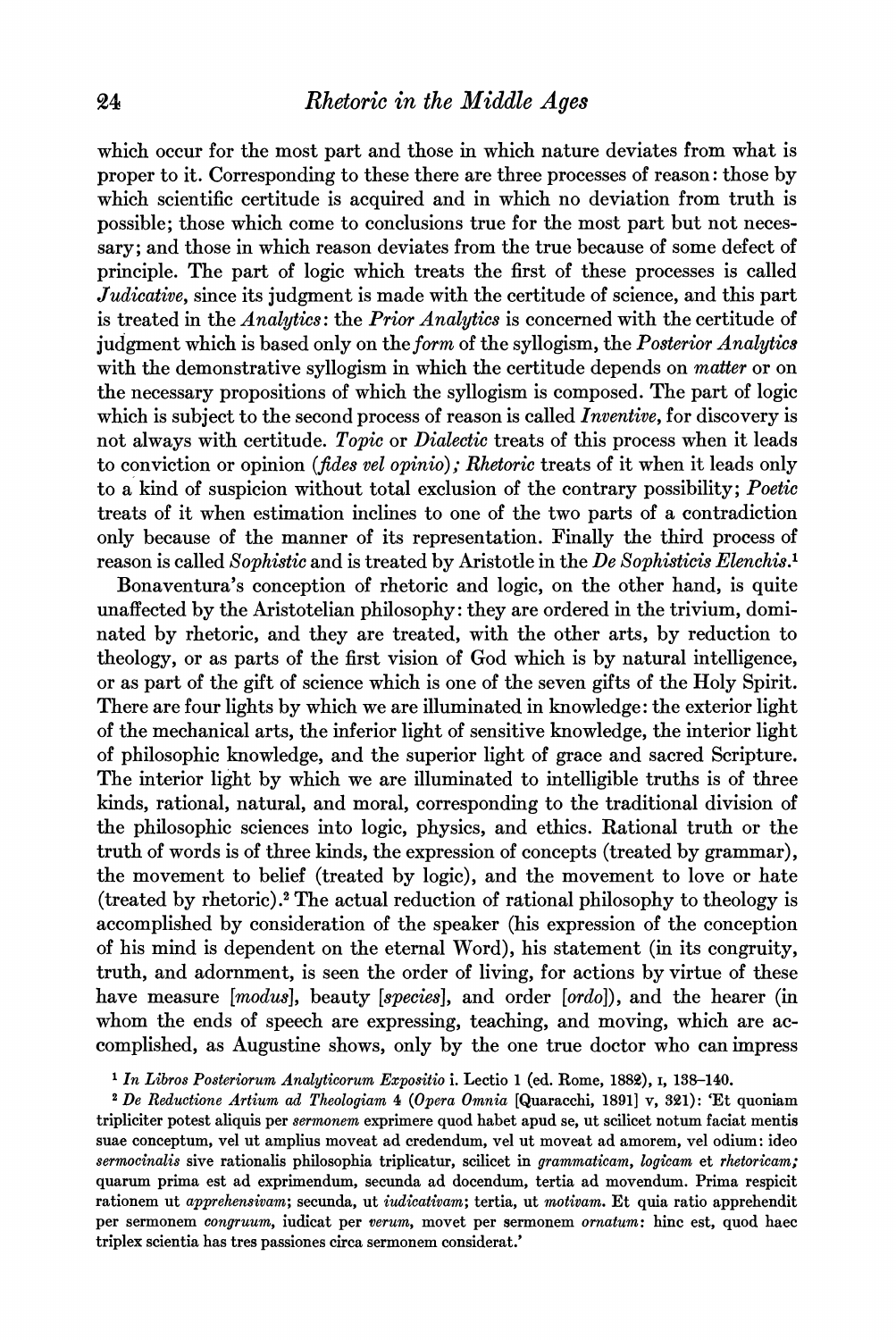**species, infuse light, and give virtue to the heart of the hearer).' Or again, the first vision of God, which is by natural intelligence, is divided into three rays, since the light which is the truth of the soul illuminates the truth of things, of signs, and of morals: the second irradiation of truth is divided into three parts: grammar, logic, and rhetoric.2 The consideration of general and special forms of argument in necessary matter as well as the consideration of 'topical places' (in which induction proceeds by probable rather than necessary arguments) and sophistical places falls within logic, while rhetoric is concerned once more with civil utility and is divided into demonstrative, deliberative, and judicial.3 Or again, the fifth gift of the Holy Spirit is science, comprising the three philosophic sciences (rational, natural, moral), in all of which, including rational philosophy or verbal science, Solomon was adept.4** 

**It is in the platonizing Augustinian tradition, moreover, that music and poetry assume a broad sense and dominant importance: Roger Bacon assigns to music the function which Bonaventura ascribed to rhetoric, and then distinguishes both rhetoric and poetic into two kinds, a theoretic rhetoric and poetic (or rhetorica docens and poetica docens) which are parts of logic, and an applied rhetoric and poetic (or rhetorica utens and poetica utens) which are parts of moral philosophy.' The opposed tendencies which led to the dominance of rhetoric in the Augustinian tradition and to the importance of logical demonstration in the Thomist tradition are integral with the total complexions of the two theologies as evidenced in the conclusion of Bonaventura that theology is neither theoretic nor practical but an affective habit mid-way between theory and practice as opposed to the argument of Thomas that theology subsumes both theoretic and practical sciences and is itself more theoretic than practical.6 It is a distinction which later historians have treated crudely by trying to differentiate 'voluntarism' from 'rationalism.'** 

#### **V**

**Separate both from the tradition of the rhetoric assimilated to dialectic and**  proof and that of the rhetoric assimilated to theology and edification - and the

**1 Ibid. 15-18, pp. 323-324. 2 In Hexaemeron, Collatio iv, 18-25; v, 352-353.** 

**3 Ibid. 20-21, pp. 352-353.** 

**<sup>4</sup>De Septem Donis Spiritus Sancti, Collatio iv. 5-12; v, 474-475; esp. 8: 'Impossibile est, quod sapientia fiat doctrina nisi per sermonem. Sermo autem non est sufficiens ad docendum, nisi sit sententiosus. Et non loquitur homo sententiose, nisi sermo eius discussivus, inquisitivus, et persuasivus, scilicet quod habeat sermonem potentem ad loquendum omne illud, quod potest apprehendi vel nosci, vel ad quod affectus potest inclinari. Congrue autem exprimit quod dicit per grammaticam, rationabiliter investigat per scientiam logicam et efficaciter persuadet per rhetoricam. Ista igitur est pars philosophiae, scilicet scientia sermocinalis, quae triplex est, ut patet, quam adeptus est Salomon.'** 

**6 Opus Tertium, cap. 75 (Opera Inedita, ed. J. S. Brewer [London, 1859]), pp. 303-308, esp. 306- 307: 'Nam moralis philosophus scit uti sermone suavi, et gestibus convenientibus orationi delectabili conformandis. Similiter logicus et grammaticus.... Grammaticus igitur utitur his pueriliter; sed logicus quantum ad formam arguendi quam constituit, in his procedit viriliter, et causas et rationes assignat. Sed quantum ad decorem et ornatum et suavitatem argumenti, certe non potest logicus, sicut nec grammaticus, causas et rationes assignare, sed musicus; sicut geometer causas linearum, et angulorum, et figurarum, quibus utitur carpentator, habet dare.' Cf. Opus Majus iii and iv. 2 (ed. J. H. Bridges [Oxford, 1897]), pp. 71 and 99-102.** 

**6 Bonaventura, Proemium in Librum Primum Sententiarum q. 3 concl.; I, 13; Thomas Aquinas, Summa Theologica i. q. i, a. 4.**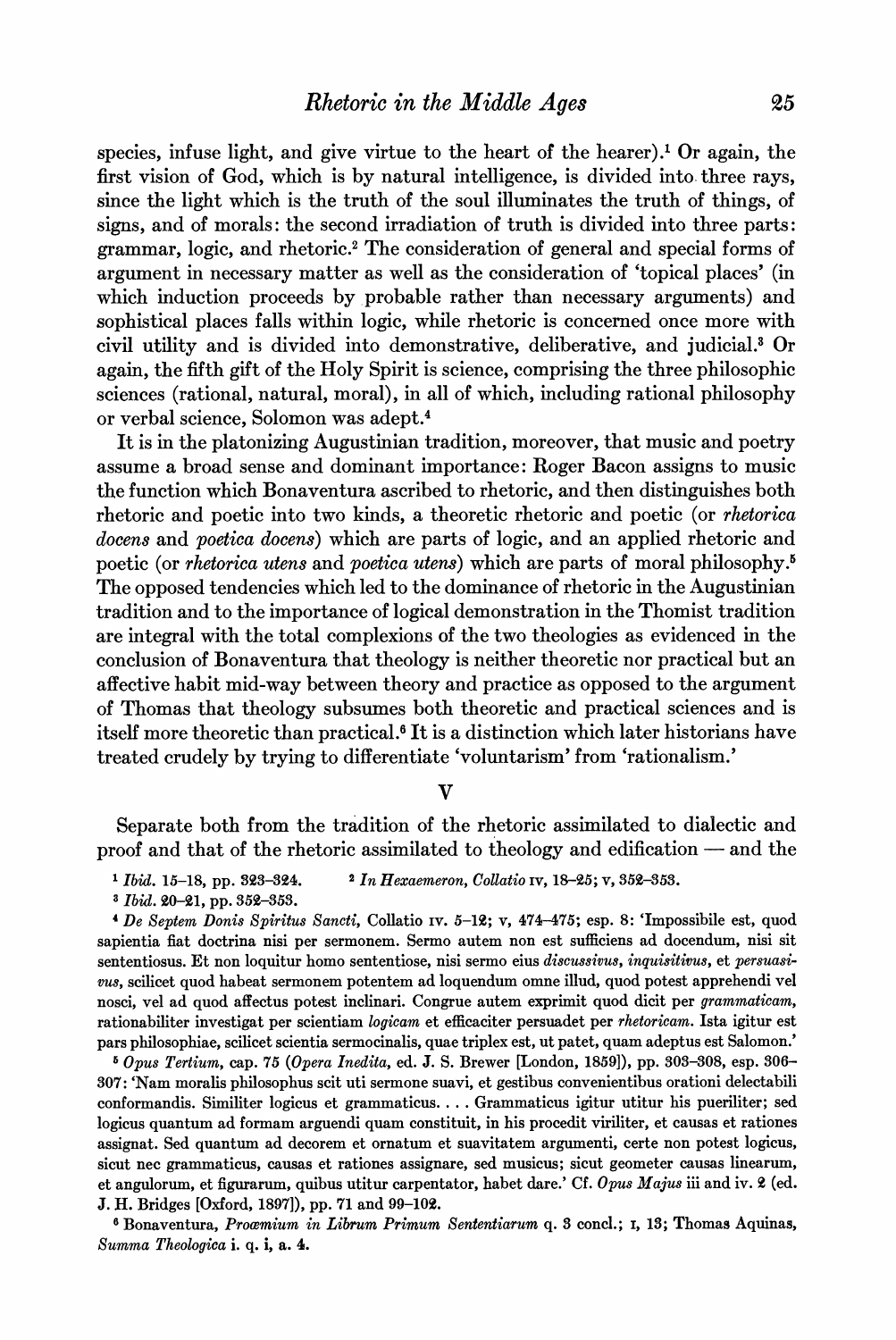**object of suspicion and attack by both - a third tradition of rhetoric seems to have flourished, at least during the second and third periods of the other two traditions, indifferent alike to the logical differentiation of necessary and probable arguments and the theological limitation of persuasion to profound or salubrious truths. Since the three traditions engaged in a three-cornered dispute there is no single statement of the issue, for to logicians the practitioners of this new art seemed sophists, while theologians lumped them with the heretical dialecticians and garrulous ratiocinators; from the point of view of the new art, which professed an exclusive concern with practical issues and effective applications, that is, with actions or with words, the rules of logic were themselves open to question, and visionary theory and inapplicable generalization were devoid of moral attraction. For the most part we know about the early members of this tradition from the violence of the attacks upon them and the bitterness of the satire in which they were portrayed, but gradually in the course of the twelfth and thirteenth centuries they limited their statements to figures and forms of words, accomplishing their practical objectives by that device in a fashion which met with little effective opposition from logicians or theologians: and since they were unhampered by the need to consider things or thoughts, they were prolific in production of the 'new'**  methods - they were fond of calling themselves *moderni* - which constituted **one of the important guises in which rhetoric entered the fourteenth century and the Renaissance.** 

**A few fragments of the works of Anselm the Peripatetic are the only remains of the 'Drogonic' sect - followers of the philosopher Drogo - which Anselm would have us believe was numerous and influential. He calls his art rhetoric; he professes allegiance to that art along with Hermagoras, Tully, Servius, Quintilian, Victorinus, Grillius, and Boethius, and thought to illustrate it in his treatise De Materia Artis (now lost) and in the examples of rhetoric set forth in his Rhetorimachia; he specifies that rhetoric demonstrates, not truths, but verisimilitudes disguised as truths.' The Rhetorimachia is divided into three parts, one devoted to each of the genera, demonstrative, deliberative, and judicial, and each example takes the form of an attempt to turn the arguments of an opponent against him. The bearing of Anselm's performance on logic is not far to seek, since his approach**  permits him to deny the principle of excluded middle,<sup>2</sup> while its relation to theol**ogy is no less apparent from the allegory of the dream, related as part of his treatment of deliberative rhetoric, in which the embraces and arguments of three virgins named Dialectic, Rhetoric, and Grammar turn him from communion with the saints in Heaven.3 A 'sophist' named John seems in like fashion to have**  had a numerous following of whom Roscelin of Compiègne alone is easily identi**fiable.4 In the twelfth century John of Salisbury attacks the doctrine of a teacher** 

**<sup>1</sup> Epistola ad Drogonem Phylosophum (Anselm der Peripatetiker, nebst andern Beitragen zur Literaturgeschichte Italiens Eilften Jahrhundert, ed. E. Diimmler [Halle, 1872], pp. 19-20).** 

**<sup>2</sup> Rhetorimachia i, p. 34; cf. Epistola ad Drogonem Magistrum et Condiscipulos de Logica Dis**putatione in Gallia Habita, pp. 56-58.

**<sup>4</sup>Cf. Historia Francica (quoted by J. Reiners, Der Nominalismus in der Friihscholastik [BGPM, Band viII, Heft 5], p. 33, n. 9): 'In dialectica quoque hi potentes extiterunt sophistae: Joannes, qui eandem artem sophisticam vocalem esse disseruit, Rotbertus Parisiacensis, Roscelinus Compendiensis, Arnulfus Laudenensis. Hi Joannis fuerunt sectatores, qui etiam quamplures habuerunt audi-**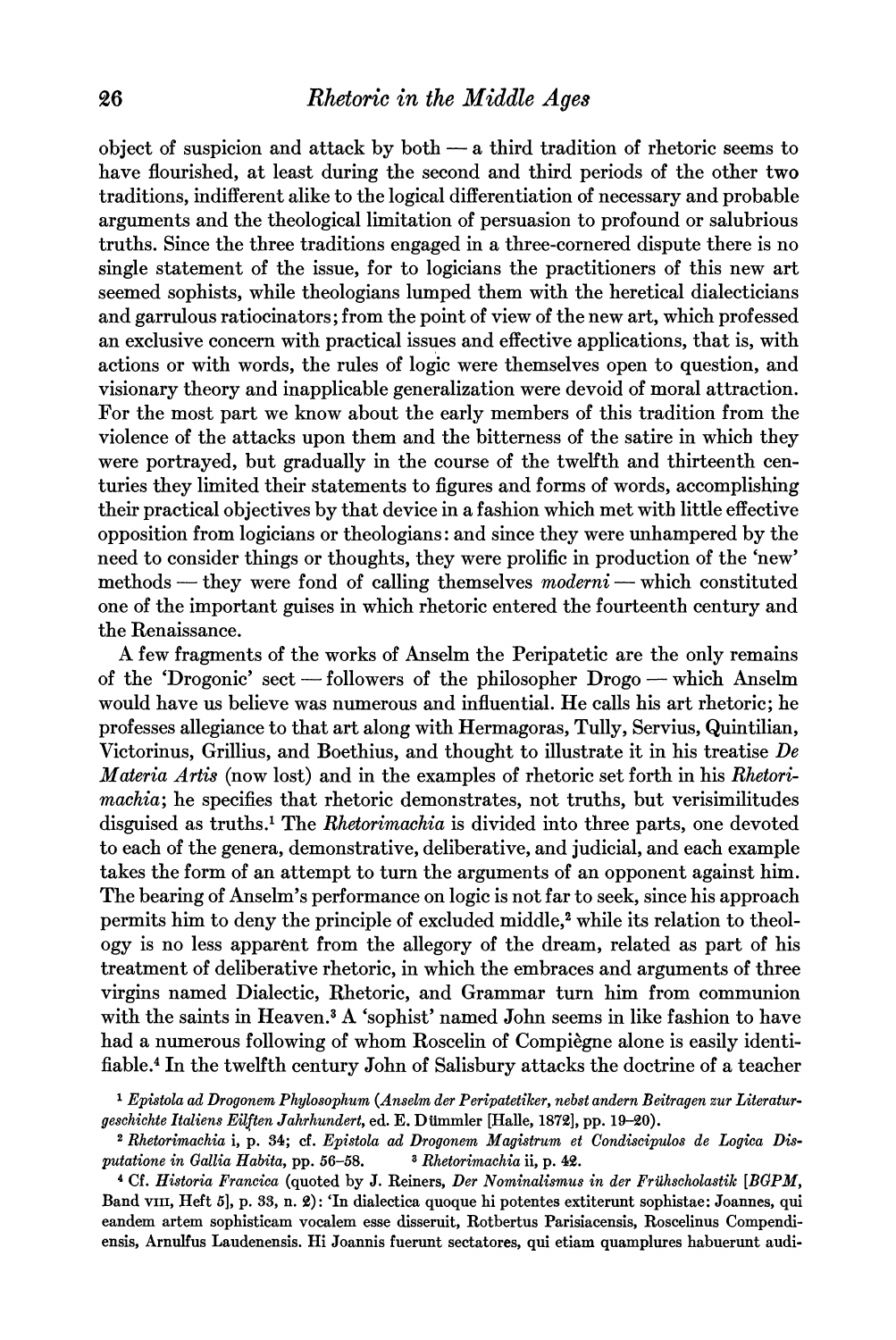**whom he disguises under the name of Cornificius (allying with himself in the attack the most illustrious masters of the age, among others Gilbert de la Porree, Thierry of Chartres, William of Conches, Peter Abailard) who broke that union of wisdom and eloquence which is the foundation of philosophy, of society, and of morals, and who made everything new in his teaching, innovating in grammar, modifying dialectic, despising rhetoric; his exclusive reliance on the precepts of eloquence apparently leads Cornificius to exploit the traditional puzzles of the sophists which turn on the confusion of word and thing or the application of a word or statement to itself.'** 

**This tradition of rhetoric took form, for the most part, not in controversy or theory but in a vast number of textbooks which grew in three distinct groups differentiated according to the subject matters once treated by rhetoric but now concerned with verbal forms employed in those three fields in lieu of direct treatment of subject matter. First, rhetoric had contributed to the method of studying law, but the substantive consideration of law had moved into theology and had taken with it most of the appurtenances which might have made the law a learned profession, leaving only the verbal rhetoric of the dictamen.2 Second, the art of preaching which had assumed in the Christian tradition an exhortative function approximating that of ancient deliberative oratory - once due allowance is** 

**tores.' Cf. J. A. Endres, Forschungen zur Geschichte der friihmittelalterlichen Philosophie (BGPM,**  Band xvII, Heft 2-3), and *Petrus Damiani und die weltliche Wissenschaft (BGPM*, Band vIII, Heft 3); also J. de Ghellinck, 'Dialectique et dogme aux X<sup>e</sup>-XII<sup>e</sup> siècles' (BGPM, Supplementband I, pp. **79-99).** 

**1 John of Salisbury, Metalogicon i. 1-6, pp. 5-Q1, esp. 21: 'Plane eloquentie precepta sapientiam non conferunt; sed nec amorem eius et sepissime quidem ei obtinende non conferunt. Res enim philosophia (aut finis eius, que est sapientia) querit, non uerba. Ex his itaque liquet quia precepta eloquentie ab operis suis philosophia eliminat.' Cf. the confusion of the arts of the trivium reported by Hugh of St Victor, Didascalicon iii. 5, pp. 55-57. Cf. P. Mandonnet, Siger de Brabant et l'Averro'sme Latin au XIIIme Siecle (2nd ed., Louvain, 1911), I, 122-123.** 

**<sup>2</sup>For the voluminous literature on the Ars Dictaminis and Ars Notaria, cf. L. J. Paetow, A Guide to the Study of Medieval History (2nd ed., New York, 1931), pp. 448-452; for the relation of these arts to rhetoric, cf. N. Valois, De Arte Scribendi Epistolas apud Gallicos Medii Aevi Scriptores Rhetoresve (Bibliotheque de l'Ecole de Chartres, 22 [1880], 161, 257); for the relation of rhetoric to the teaching of law, cf. P. Abelson, The Seven Liberal Arts, pp. 60-66. The manner of the change, no less than the pride in the novelty of it, may be judged from the contents of Boncompagni's two works, the Rhetorica Antiqua (arranged in six books according to the character of the letter to be written) and the Rhetorica novissima (arranged in thirteen books: 'Primus est de origine iuris. Secundus est de rhetoricae partibus et causarum generibus. Tertius est de diffinitionibus. Quartus est de naturis et consuetudinibus oratorum. Quintus de causarum exordiis. Sextus de principiis conuentorum. Septimus de rhetoricis argumentis. Octavus de memoria. Nonus de adornationibus. Decimus de invectivis. Undecimus de consiliis. Duodecimus de colloquiis. Tertius decimus de conditionibus'). Boncompagni professes in the prologue to the former work not to remember ever having read Cicero, but he adds that he never dissuaded anyone who wanted to read him; and in the latter work he gives three reasons why he undertook to find a new rhetoric after Cicero had compiled a rhetoric from the infinite precepts of rhetoricians: (1) according to Boethius the rhetoric edited by the ancients consists solely of precepts,**  without doctrine or utility, (2) students in civil and canon law would not get a solid foundation in the **liberal arts, (3) Cicero's rhetoric is rendered void according to students of law because it is never read in 'ordinary' courses, but is run through and taught like a mechanical art by stealth; to these he adds a fourth: that Cicero was mistaken about the origin of the law. (Cf. L. Rockinger, 'Uber die Ars Dictandi und die Summae dictaminum in Italien,' Sitzungsberchte der Konigl. Bayerischen Akademie der Wissenschaften zu Miinchen, hist. Kl., I [1861], 135-145.) For the closely related art of pleading,**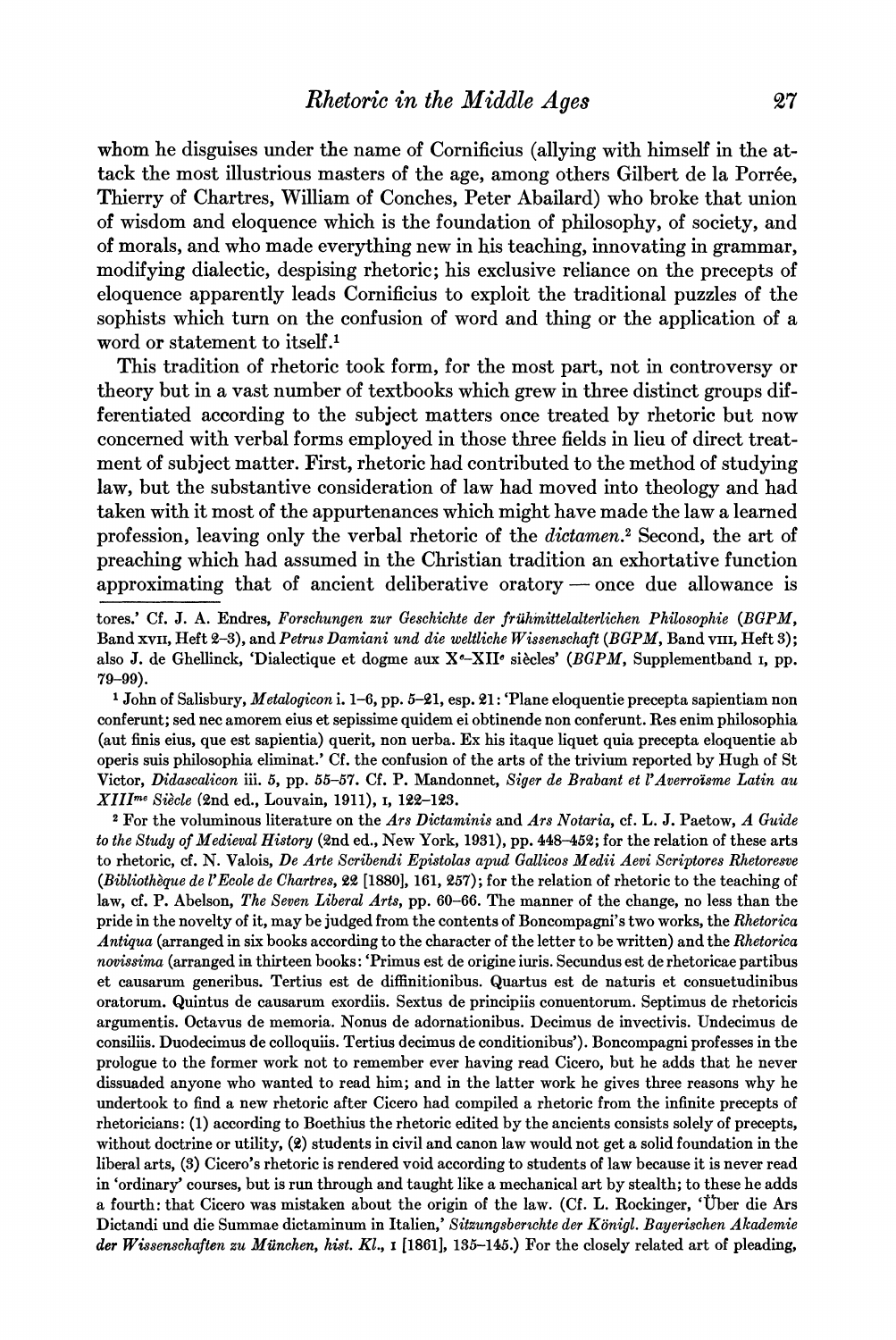**made for differences between the terrestrial and celestial city - gradually moved to a formalism in which doctrine was left to theology and attention was centered on three problems: propriety of division of the subject stated in the theme of the sermon, brevity of distinction, and utility of expansion.1 Finally, the art of poetry came to be considered after the twelfth century, not a branch of grammar, but alternately a kind of argumentation or persuasion (and as such subordinate to logic or morals) and a form of composition (and as such to be treated in terms of style, organization, and figures borrowed from rhetoric).2 In common, these three tendencies continue the terms and some points of the organization of the Ad Heren-**

**1 Cf. the anonymous Art of Preaching, portions of which are edited in the Opera Omnia S. Bonventurae (ix, 6-7), in which four modes of preaching are distinguished: (1) that which concords really**  and verbally with the words of Scripture — used by 'modern' doctors and expounded in this treatise  $-$  (2) that which employs only real concordance with Scripture - appropriate to those newly learned in theology  $-$  (3) that limited to verbal concordance, and (4) contrasted to the modern method, the **ancient mode 'quod observant antiqui Sancti, sicut Augustinus et Bernardus et multi alii, quorum sermones in Ecclesia recitantur, in quibus non proponitur aliquod thema, quod sit materia praedicandi, nec solent divisiones vel distinctiones fieri, quae postmodum concordentur, sed quasi narrative procedit.' The modern doctors advise against following this mode for the curious reason that these Fathers were, in a manner, founders of the Church (quasi Ecclesiae fundatores), and therefore they avoided all curiosity concerning distinctions of themes and subdivisions of members and concordances of both. Bonaventura likewise divides the problems of preaching into three parts, divisiones, distinctiones, dilatationes (cf. Ars concionandi, Prooemium, ix, 8). For an excellent exposition of the technique of the mediaeval sermon and review of the methods expounded in most important mediaeval handbooks, cf. E. Gilson, 'Michel Menot et la Technique du Sermon Medieval,' Les Idees et les**  Lettres (Paris, 1932), pp. 93-154. Cf. H. Caplan, 'Classical Rhetoric and the Mediaeval Theory of Preaching,' Classical Philology, XXVIII (1933), 73-96, 'Rhetorical Invention in Some Mediaeval **Tractates on Preaching,' SPECULUM, II (1927), 284-295), 'Henry of Hesse on the Art of Preaching,' PMLA XLVIII (1933), 340-361. The treatises of Robert of Basevorn and Thomas of Wales are published in T.-M. Charland, Artes Praedicandi, Contribution a l'Histoire de la Rhetorique au Moyen Age (Ottawa, 1936), preceded by a survey of writers of Arts and the customary form of theory. Cf. the differentiation of the two modes most used by moderns, the French and the English (Robert of Basevorn, Forma Praedicandi 7, p. 244). Cf. also M. M. Davy, Les Sermons Universitaires Parisiens de 1230-1231 (Paris, 1931), G. R. Owst, Preaching in Medieval England, an Introduction to Sermon Manuscripts of the Period c. 1350-1450 (Cambridge, 1926), and C. H. Haskins, Studies in Mediaeval Culture (Oxford, 1929), pp. 36-71.** 

<sup>2</sup> In early treatments poetry, considered as metric, was a part of grammar, while as a form of **argument it was a part of topic or dialectic. Thus Cassiodorus defines grammar (Institutiones ii. 1. 1. p. 94): 'grammatica vero est peritia pulchre loquendi ex poetis illustribus auctoribusque collecta; officium eius est sine vitio dictionem prosalem metricamque componere,' but he includes the poets among the artists to whom topical arguments are supplied by memory (ibid. 3. 17, p. 127; cf. ibid. P. 2. p. 98, for the function of memory in discovery). Cf. Isidore of Seville, Etymologiae i. 39; the Venerable Bede, De Arte Metrica (PL 90, 149). John of Salisbury notes the tendency to make poetic an art by itself or to assimilate it to rhetoric rather than to grammar, but he is explicit in his own resolution of the problem; cf. Metalogicon i. 17, p. 43: 'Profecto aut poeticam grammatica obtinebit, aut poetica a numero liberalium disciplinarum eliminabitur.' Cf. C. Fierville, Une Grammaire Latine**  Inédite du XIII<sup></sup> Siècle (Paris, 1886), pp. 94-119. The transition is gradual from a consideration **merely of the words, their character, and position to the consideration of the general conditions or** 

**cf. A. Wilmart, 'L"'Ars arengandi" de Jacques de Dinant avec un Appendice sur ses Ouvrages "De Dictamine",' Analecta Reginensia (Vatican City, 1933), pp. 113-151. The relations of rhetoric to law and logic are reflected satirically in the 'battle of the seven arts'; cf. 'La Bataille des vii Ars of Henri d'Audeli,' ed. L. J. Paetow, Two Medieval Satires on the University of Paris (Berkeley, Calif., 1927), pp. 43 and 51. Cf. H. Kantorowicz, Studies in the Glossators of the Roman Law (Cambridge, 1938).**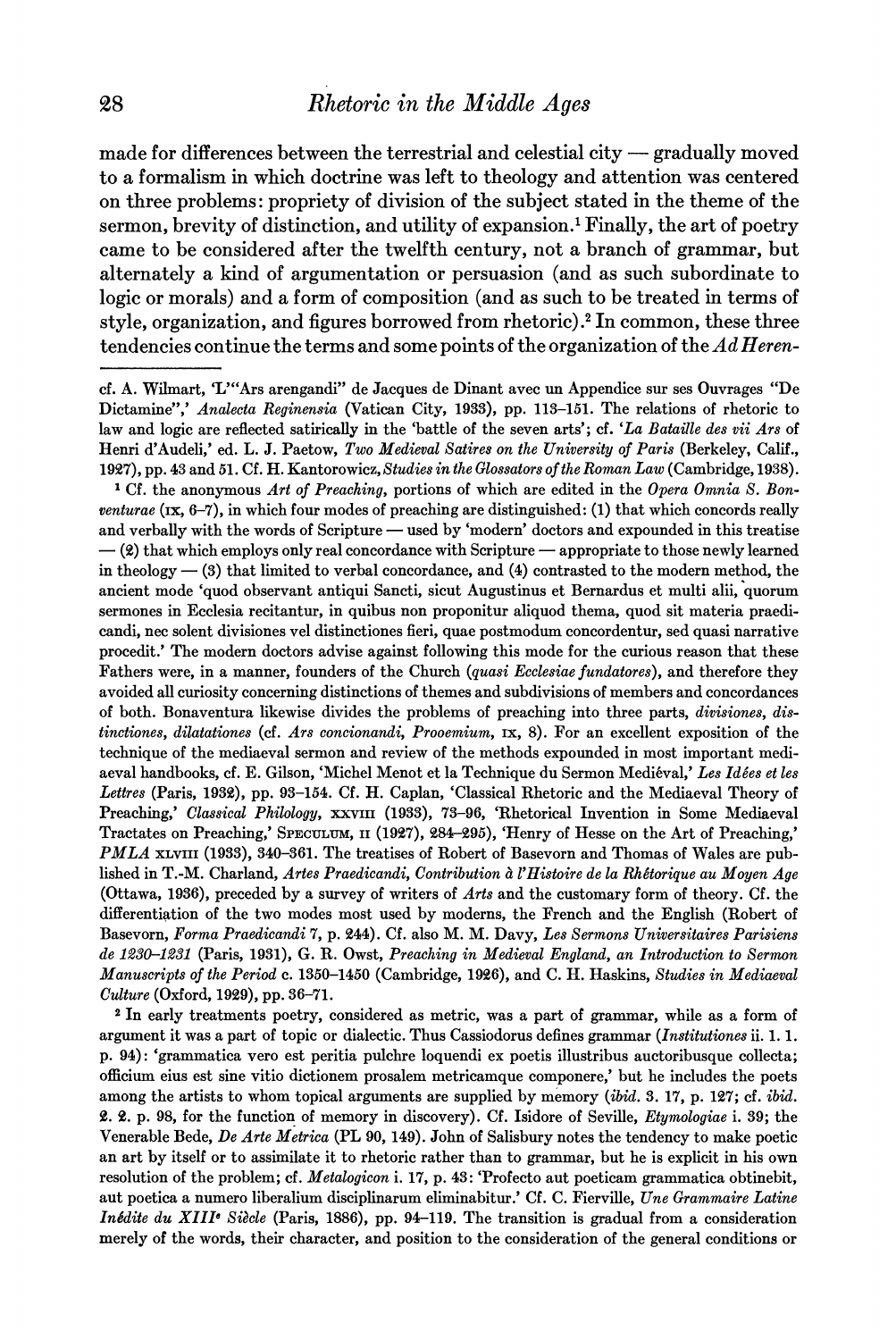**nium and of Cicero's De Inventione, but the commonplaces which have been put to so many uses are no longer devices for discovering arguments of things and their traits, but devices for remembering, for amplifying, for describing, and for constructing figures.'** 

## **VI**

**Two translations of Aristotle's Rhetoric were produced during the thirteenth century, and there were also translations of the Rhetorica ad Alexandrum, Aver**roes' commentary on the Rhetoric, and Demetrius' De Elocutione. The effect of the **Aristotelian rhetoric and its variant interpretations (both Demetrius and Aver**roes passed as 'Aristotelian') on philosophy may be judged from the fact that **these works on rhetoric are frequently found in manuscripts which contain works on morals, politics, or economics, and indeed, specific marks of the Rhetoric can be seen in Aquinas' analysis of the passions.2 Yet there are relatively few early commentaries on the work itself: Aegidius Romanus in the thirteenth century, and John of Jandun and John Buridan in the fourteenth century are the only outstanding scholastics to have left such commentaries.3 The old problem of the genus of rhetoric, whether it is a part of civil philosophy or logic, is resolved by Aegidius into the difference between Aristotle (who placed it under dialectic) and Cicero (who made it a part of politics).4 The position of this pupil of St Thomas is indeed almost a parody of Bonaventura's doctrine that theology is midway between the practical and speculative sciences, for he locates rhetoric midway between the moral and the rational sciences.6 The readjustment is striking illustration of the fashion in which unchanged analyses may in the context of altered philosophies take on contrary significances, for the effort of rhetoricians from Quintilian through the early Middle Ages was to claim consideration of general or indefinite questions or theses and to resist efforts to restrict rhetoric to determinate questions or hypotheses lest rhetoric yield its place and importance as a science to philosophy: the difference between politics and ethics on the one hand and rhetoric on the other, according to Aegidius, consists in the fact that a science is determined by its subject matter and that, whereas politics and ethics have a determinate genus, rhetoric is indeterminate, being concerned with knowledge of certain common notions which bear on moral questions. John Buridan divides all sciences into two kinds, the 'principal' science which deals with the proper things of the** 

**places relevant to the choice and disposition of words; a further step is needed to carry it, during the Renaissance, from the figures of speech and the figures of doctrine to the rhetorical consideration of the thoughts of the author and the effects on the audience.** 

<sup>1</sup> Cf. E. Faral, Les Arts Poétiques du XII<sup>e</sup> et du XIII<sup>e</sup> Siècle (Paris, 1924), esp. pp. 52 ff. and 77 ff.

<sup>2</sup> M. Grabmann, 'Eine lateinische Übersetzung der pseudo-aristotelischen Rhetorica ad Alex**andrum,' pp. 6 if.; G. Lacombe, A. Birkenmajer, M. Dulong, A. Franceschini, Aristoteles Latinus (Rome, 1939), I, 77-79; B. V. Wall, A Medieval Latin Version of Demetrius' De Elocutione (Washington, 1937).** 

**<sup>3</sup>The commentaries of Jandun and Buridan are unedited; that of Aegidius was published in 1515 in Venice, but I have been unable to consult a copy.** 

**<sup>4</sup>De Differentia Rhetoricae, Ethicae, et Politicae (ed. G. Bruni, The New Scholasticism, vi [1932]), pp. 5-8.** 

**6 Ibid., p. 2. Cf. Expositio in Artem Veterem (Venice, 1507), 2v-3r, where speculative science is divided into principalis (concerned with things) and adminiculativa (the three arts of the trivium).**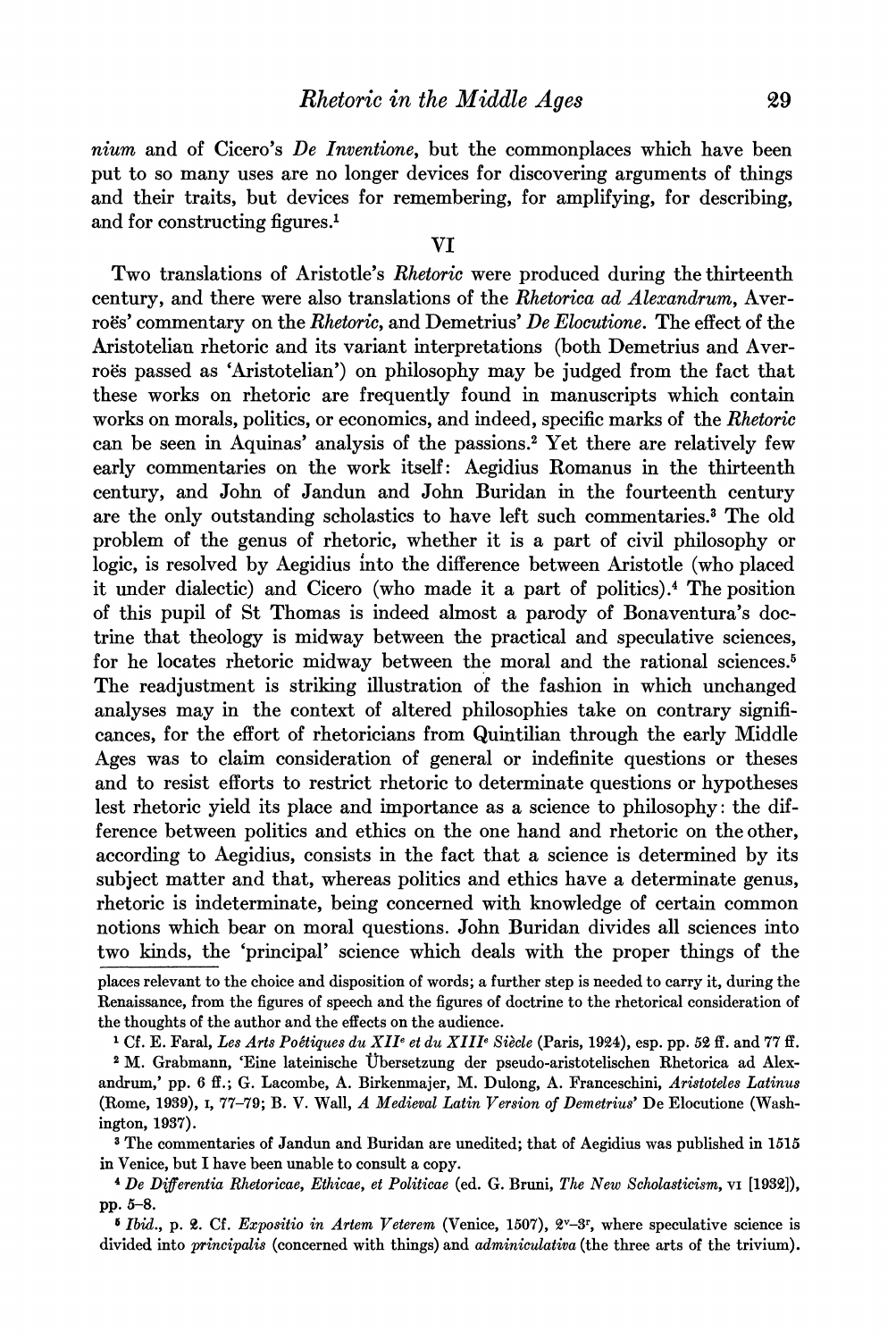**science, and the 'instrumental' science which is concerned with the mode of statement and teaching. The instrument of the theoretic sciences is logic or dialectic, but in moral science the problem involved concerns not only the doubtful and the true, but also the need to stir desire as it bears on understanding, and a special moral logic or dialectic is required which is divided into two parts,**  rhetoric and poetic.<sup>1</sup> John of Jandun divides philosophy into non-organic (practi**cal and speculative) and organic, which includes grammar and logic, rhetoric being a subdivision of logic.2** 

The three main lines in which rhetoric developed during the Middle Ages — as **they had grown out of philosophic oppositions in antiquity and as they had been continued by mediaeval writers under the compulsion of the circumstances and nature of the problems they treated - are extended through the discussions of the Renaissance, notwithstanding revolt against the scholasticism of the Middle Ages, alike by the weight of tradition and by the exigencies of the problems themselves. The tradition of rhetoric as a part of rational philosophy subordinate to logic had a long and honorable continuation which included Zabarella, Campanella, Varchi, Robertelli, and many others.3 The tradition in which rhetoric dominated the arts continued into the Renaissance not only in the methods and** 

**1 Questiones super Decem Libros Ethicorum Aristotelis ad Nicomachum, Prooemium (Paris, 1518), fol. 4r.** 

<sup>2</sup> Quaestiones Subtilissimae super Tres Libros de Anima, Prohemium (Venice, 1519), fol. 2<sup>v</sup>.

**<sup>3</sup>According to Zabarella (De Natura Logicae ii. 13-23 [Opera Logica, Cologne, 1597, pp. 78-100]) rhetoric and poetic are instruments of civil discipline and parts of logic (the arts of demonstration, dialectic, and sophistic are also parts of logic); like logic they are rational faculties, not verbal like grammar. Logic is divided into two principal kinds, universal and particular; rhetoric and poetic are instances of particular logic. Campanella divided his Philosophia Rationalis into four parts: Grammar, Dialectic, Rhetoric, and Poetic. Rhetoric is a part of rational philosophy deriving its arguments from dialectic and its matter from morals; it does not treat of all questions, but is limited to persuasion and dissuasion of good and evil; poetic has the same function, but it differs from rhetoric in its universality, since it presents all goods and all truths to all audiences (Philosophia Rationalis, Pars Tertia, Rhetorica 1.1. [Paris, 1538], pp. 1-7; cf. Pars Quarta, Poetica 1.1. pp. 89-93). B. Varchi follows the traditional division of philosophy into real, active, and rational; rhetoric and poetic are subdivisions of rational philosophy, although strictly speaking poetic is neither an art nor a science, but a faculty; dialectic, rhetoric, and poetic are essentially the same thing, differing only accidentally, and the dialectician, rhetorician, and poet can be put on the same level of nobility and honor; cf. 'Della Poetica in Generale,' Opere di Benedetto Yarchi (Trieste, 1859), II, 684: 'La filosofia razionale, la quale favellando di parole e non di cose, non e veramente parte della filosofia, ma strumento, comprende sotto se non solo la loica (intendendo per loica la giudiziale) e la dialettica (intendendo per dialettica non tanto la topica, quanto eziandio la sofistica e la tentativa) ma ancora la rettorica, la, poetica, la storica e la grammatica.' Robertelli raises the question, not in terms of the form of the art but in terms of its matter and end: poetic shares its matter, oratio, with four other disciplines: demonstration, dialectic, rhetoric, and sophistic; grammar is excluded from the list since it does not involve the intellectual content of what is said. The five are easily and rapidly distinguished (In Librum Aristotelis de Arte Poetica [Basel, 1555], p. 1): 'Ex his quaelibet facultas unum arripit genus. Demonstratoria verum. Dialectice probabile. Rhetorica suasorium. Sophistice id, quod probabilis, sed verisimilis habet speciem. Poetice falsum, seu fabulosum.' Its end (ibid. 2) is the 'imitating word,' as the end of rhetoric is the 'persuading word'; it is (borrowing from Cicero) the imitation of life, the mirror of custom, the image of truth. Cf. H. Cornacchinus, Indagatio Yerae et Perfectae Definitionis Logicae, Pars V, cap. 21 (Padua, 1606), p. 247: poetic and rhetoric are parts or offshoots of logic, or rather aggregates composed from logic, grammar, and civil philosophy, and (ibid. Pars iv, cap. 10, pp. 220-221) dialectic, sophistic, and rhetoric are midway between grammar and logic.**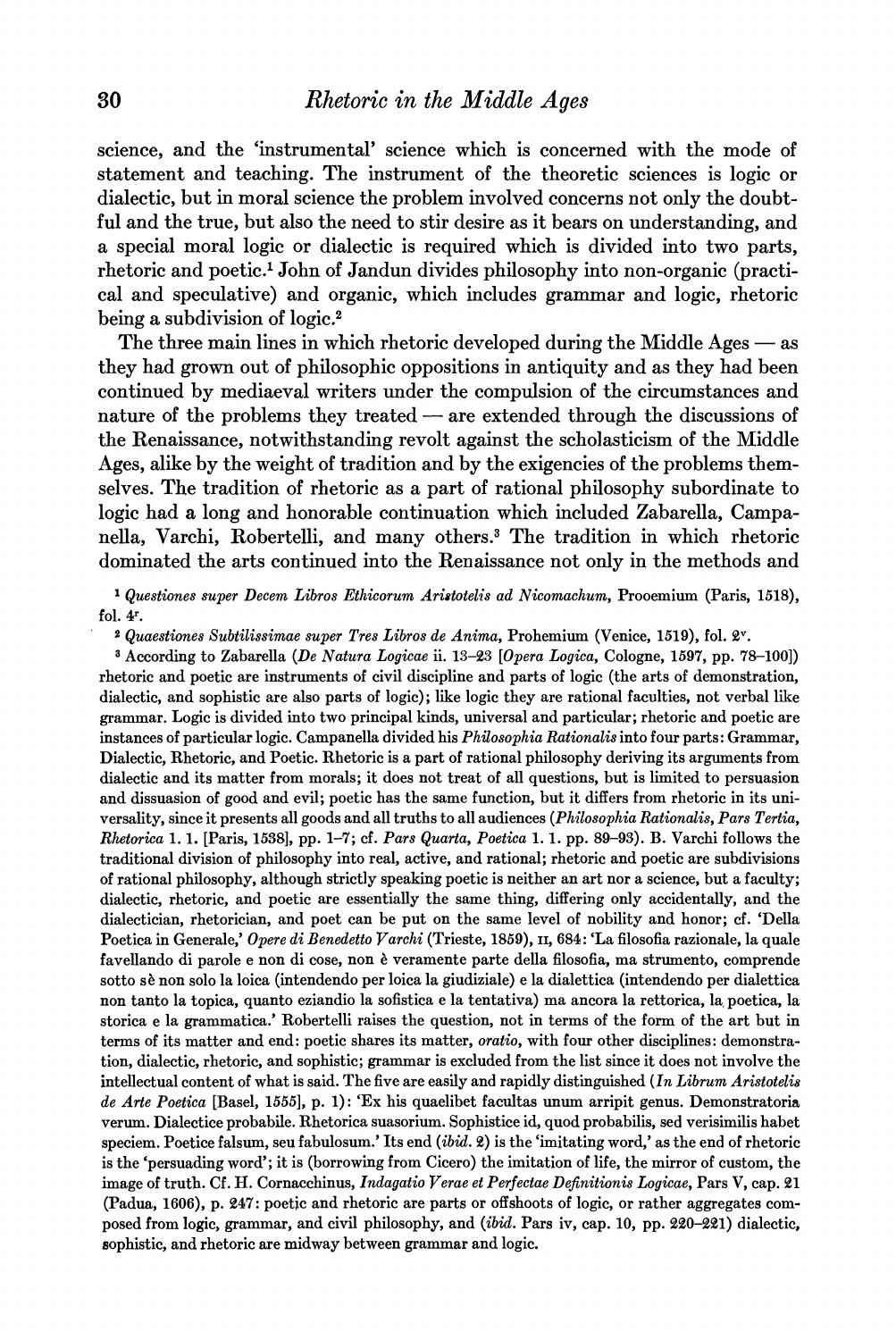**doctrines of theology but in a secular tradition which took one of two forms: either all philosophy and all subjects are assimilated to rhetoric, as in the doctrines of**  Majoragius and Nizolius,<sup>1</sup> or the method of discovery is refurbished and trans**ferred from rhetoric to revitalize and revolutionize dialectic, as in the doctrines of Rudolph Agricola and Petrus Ramus.2 The tradition in which rhetoric had become a discipline of words, independent alike of philosophy and dialectic, finally, established verbal distinctions which grew into doctrines of things: the long and subtle speculations of fourteenth-century philosophers on insolubilia, obligatoria, and sophisms laid the foundations for many of the early theories in physics and mathematics, and symbolic logic, though unconcerned with its past, still repeats the elements of this heritage; the analysis of the figures of the poet was made, without undue or violent alteration, into a theory of poetry which dealt with imagination, passion, truth, and virtue; and political philosophy has never entirely lost the rhetorical turn from which its theories derived their modern concreteness and practicality.** 

**Once the general movements in the arts, of which the variegated history of rhetoric is a symptom, have been set into some intelligible schema, the startling and revolutionary shifts of doctrines and of problems are more easily understood.** 

**<sup>2</sup>Rudolph Agricola undertook to reinstate in dialectic the processes of discovery which had become part of rhetoric because civil philosophy came into prominence in Greece before the maturity of the other arts (De Inventione Dialectica, Liber II, cap. 18 [Cologne, 1588], pp. 538 ff.), and to correct the errors which Aristotle, Cicero, and Boethius had committed in treating and classifying the places. The function of rhetoric was limited to ratio dicendi. According to Petrus Ramus logic or dialectic is a general art, the whole art of reason (Scholae in Liberales Artes [Basel, 1569], Scholae Dialecticae, Liber**  II, cap. 2, pp. 35-37). The parts of dialectic are discovery and judgment (*ibid.*, cap. 8, p. 53); the **parts of rhetoric are elocution and action (Scholae Rhetoricae, Liber I, p. Q38). The logic of Aristotle abounded in errors, confusions, vain precepts, and altercations: Ramus professed to have supplied the missing virtues, removed the errors, and to have made the art usable. The error of Cicero consisted in transferring all the Aristotelian devices of dialectic to rhetoric and of having made one art of two;**  and Quintilian mixed rhetoric with all the other arts; Ramus undertook to correct both errors (Rhe**toricae Distinctiones in Quintilianum [Paris, 1559], pp. 3-8).** 

**<sup>1</sup> J. L. Vives (De Causis Corruptarum Artium, Liber iv [Lugduni Batavorum, 1586], p. 239) reports the doctrine of philosophers who distinguish two rhetorics, one universal and applicable to all things, the other particular and suited to civil use; Vives interprets the position as being in opposition to the tendency to make rhetoric part of logic. The position is defended by M. A. Majoragius on the authority of Cicero (De Finibus ii. 6. 17) against Aristotle (Aristotelis Stagyritae De Arte Rhetorica Libri Tres cum M. Antonii Maioragii Commentariis, Liber I [Venice, 1591], p. 2). M. Nizolius holds, again on the authority of Cicero, that philosophy and oratory are not two separate faculties but one and the same art, composed of two arts which are imperfect when separated (De Yeris Principiis et Vera Ratione Philosophandi contra Pseudophilosophos, Liber II, cap. 3 [Parma, 1553], p. 911); he quotes Laurentius Valla, with approval, when he argues that dialectic is a part of rhetoric, since it consists of only one of the five parts of rhetoric, namely discovery (ibid., cap. 5, p. 240); and finally he holds that rhetoric is a general art and science under which are subsumed all other arts and sciences (ibid. III, cap. 8, p. 268). The distinction of the two rhetorics, the rhetoric of precepts and the rhetoric in use, is preserved by Riccoboni, who also adds 'ecclesiastical' as a fourth genus to the traditional three, 'deliberative,' 'demonstrative,' and 'judicial' (A. Riccobonus, De Usu Artis Rhetoricae Aristotelis Commentarii Vigintiquinque, Quibus Duplex, Rhetorica Strictim Explicatus, Altera, Quae Praecepta Tradit Persuadendi, Altera, Quae re ipsa persuadet, etc. [Frankfurt, 1595]). The use of rhetoric in refurbishing Scriptural interpretation is well illustrated in the Heptaplus of Pico della Mirandola (in which Moses emerges as the 'Idea' of the writer, the exemplar of the prophet) and John Colet's Enarrationes in Epistolas S. Pauli.**